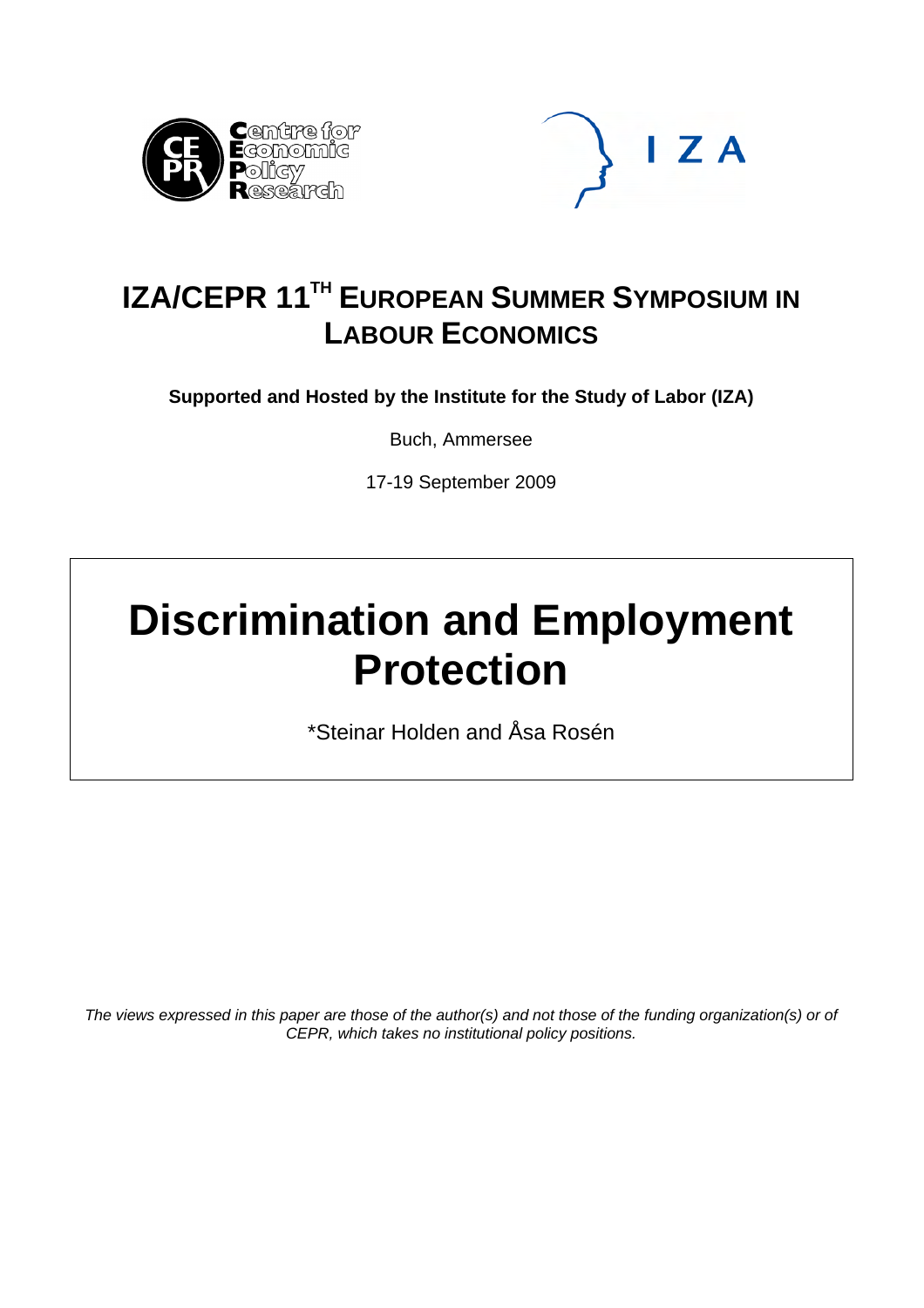# Discrimination and Employment Protection<sup>1</sup>

Steinar Holden<sup>2</sup> and Åsa Rosén<sup>3</sup>

August 25, 2009

1We are grateful to Bjørn Bruegeman, Espen R. Moen, Kjetil Storesletten, Fabrizio Zilibotti and participants at presentations at the University of Oslo, the Frisch centre, ETH Zurich, Norwegian School of Management, Norwegian School of Economics and Business Administration, the Norwegian Meeting for Labour Economists, Stockholm University, Umeå University and the Society of Economic Dynamics Meeting 2009 for valuable comments.

2Department of Economics, University of Oslo, Steinar.Holden@econ.uio.no 3Stockholm University (SOFI) and University of Oslo. Asa.Rosen@sofi.su.se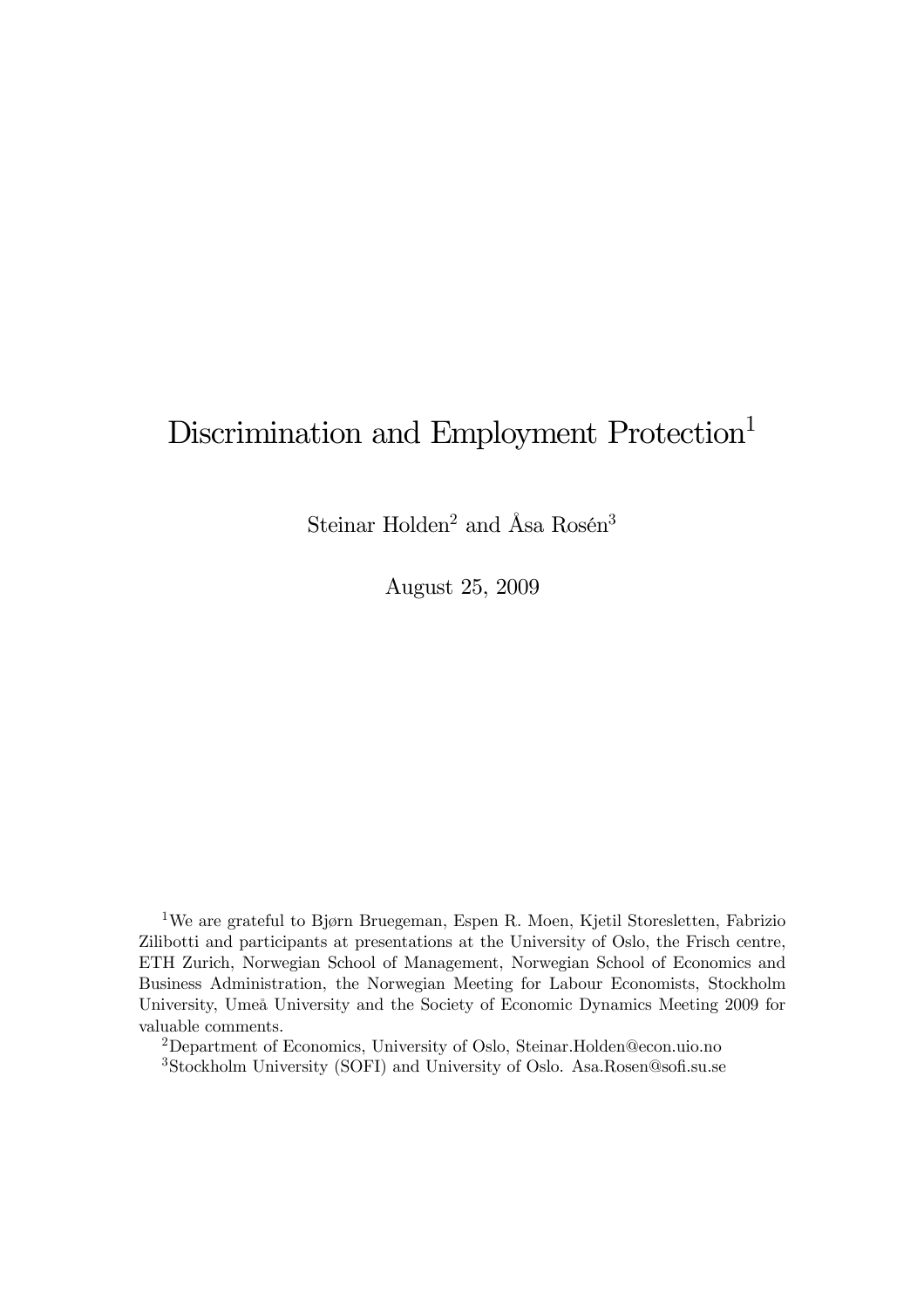#### Abstract

We study a search model with employment protection legislation. We show that there exists an equilibrium with discriminatory hiring standards of workers only differing in an observable characteristic determining their type. Even though the firm can observe the workers' expected productivity at the hiring stage, it still may condition its hiring standard on group belonging, due to feedback effects of other firm' hiring standards. The model predicts higher unemployment rates, stricter hiring standards, and a positive relation between employment protection and relative unemployment rates for discriminated workers.

Key words: Discrimination, Employment Protection, Hiring Standards JEL codes: J70, J60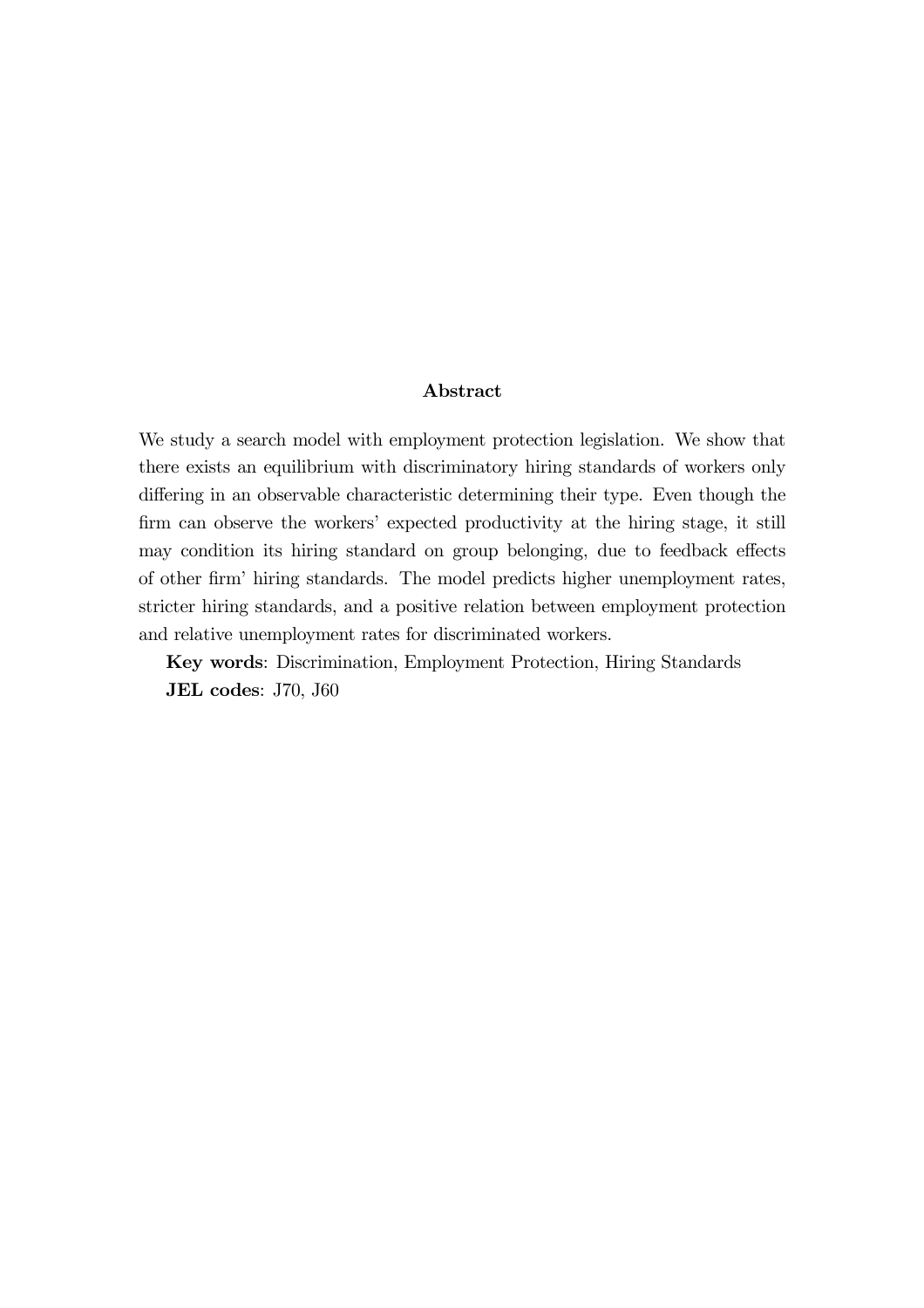# 1 Introduction

Can discrimination of a group of workers persist if there are profit maximizing employers with no "taste for discrimination"? In Becker's (1957) model, discrimination is explained by prejudices or tastes among some employers. However, the existence of prejudices against one group of workers will lead to lower wages for this group, making them more profitable to hire for other employers, without prejudices. As argued by Arrow (1972), the employers without prejudices will profit from hiring the discriminated group at lower wages, and may ultimately drive the prejudiced employers out of the market.

The crucial mechanism of Becker's argument is that discriminated workers become more attractive to hire for other, non-discriminatory firms. We argue that there is a mechanism working in the opposite direction, which in important cases makes discriminated workers less attractive for other firms. There will always be uncertainty as to the productivity of a new worker-firm match, and the worker may turn out to be less productive in the job than was expected in advance. This is a disadvantage for both parties, the firm receiving lower output, and the worker often receiving lower wages. Thus, if a bad match occurs, both parties will want to terminate the relationship so as to find a partner that suits better. However, if the worker is in a discriminated group, it may be difficult for him/her to find another job. If there in addition is employment protection legislation making it costly or difficult for the employer to lay off the worker, the worker may remain in the low productive match for a long time, leading to a loss for the employer. The upshot is that it is less profitable to hire an individual from a discriminated group, precisely because the individual is from this group.

Our model constitutes a novel explanation for the existence of persistent discrimination of a group of workers with identical productive characteristics, which applies in the case where it is costly or difficult for employers to lay off workers.We

are however not the first to provide explanations for the existence of persistent discrimination of ex-ante identical groups, in the absence of preferences for discrimination. One strand of this literature is based on investment in human capital.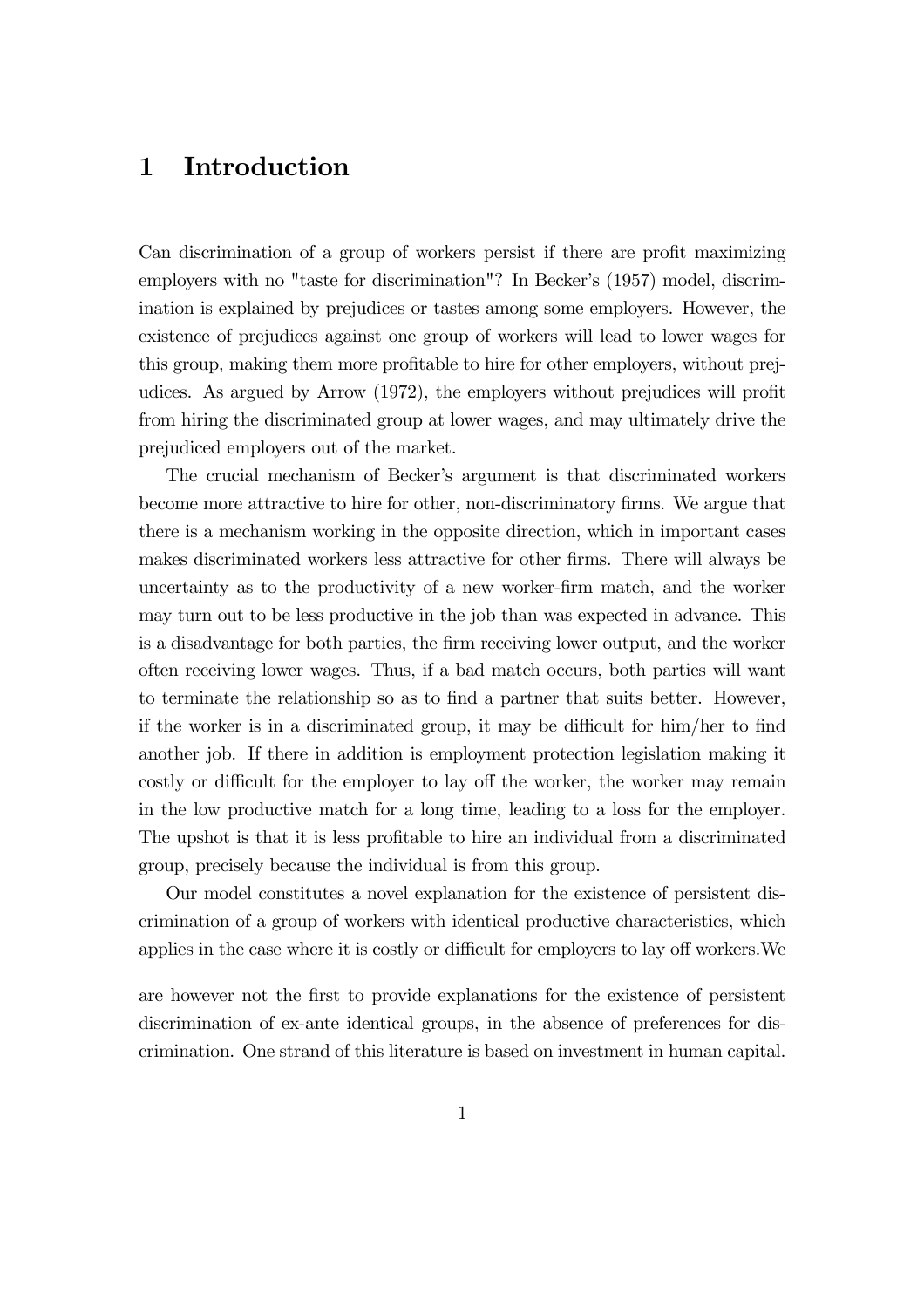The idea is that discrimination against one group of workers reduces their incentive to invest in human capital. This in turn makes the employers' initial perception of productive differences self-fulfilling. (See e.g., Arrow, 1973; Lundberg and Startz, 1983; Coate and Loury, 1993; Mailath, Samuelson and Shaked, 2000). Another approach puts forward the idea that employers find it easier to assess or mentor workers from their own group. (Cornell and Welch; 1996, Athey, Avery and Zemsky; 2000). In constrast to these papers, we obtain persistent discrimination of a group that has identical productive characteristics even at the hiring stage, and without any information asymmetries or differences between the groups. As in this paper, Rosén (1997) and Masters (2006) use a search framework and derive equilibrium discrimination as the result of the interaction between the firms' hiring policies. Yet Rosén (1997) and Masters (2006) build on asymmetric information, while our explanation is based on symmetric information, and the combination of on-the-job search and firing costs is the source of discriminatory outcome.<sup>1</sup>

There is a large number of papers that analyse the effects of employment protection on economic variables, such as unemployment, wages, employment fluctuations and investments in human capital (e.g., Addison and Teixeira, 2003; Bentolila and Bertola, 1990; Garibaldi and Violante, 2005; Hopenhayn and Rogerson, 1993, Saint-Paul; 1996). A robust finding in the literature, see e.g. OECD (2004), chapter 2, is that firing costs in the form of a strict Employment Protection Legislation EPL leads to reduced hiring and firing rates, showing that EPL does affect firms' hiring behavior. Yet this literature does not examine the possible interactions between firing costs and labour market discrimination.

There is also a smaller literature exploring the effects of employment legislation aimed at protecting specific groups. Behaghel, Crépon and Sédillot (2005) study the effect of the Delalande tax in France, upon which firms laying off workers aged 50 and above have to pay a tax to the unemployment insurance system. Behaghel et al show that the legislative change in 1992, which stated that the tax does not apply if workers are hired after the age 50, led to a significant increase

<sup>&</sup>lt;sup>1</sup>Lang et al.  $(2005)$  show within an urn-ball model that wages and utility of the discriminated group are substantially lower with an arbitrary small taste for discrimination. Other papers that considers search and taste-based discrimination include Black (1995), Bowlus and Eckstein (2002) and Rosén (2003).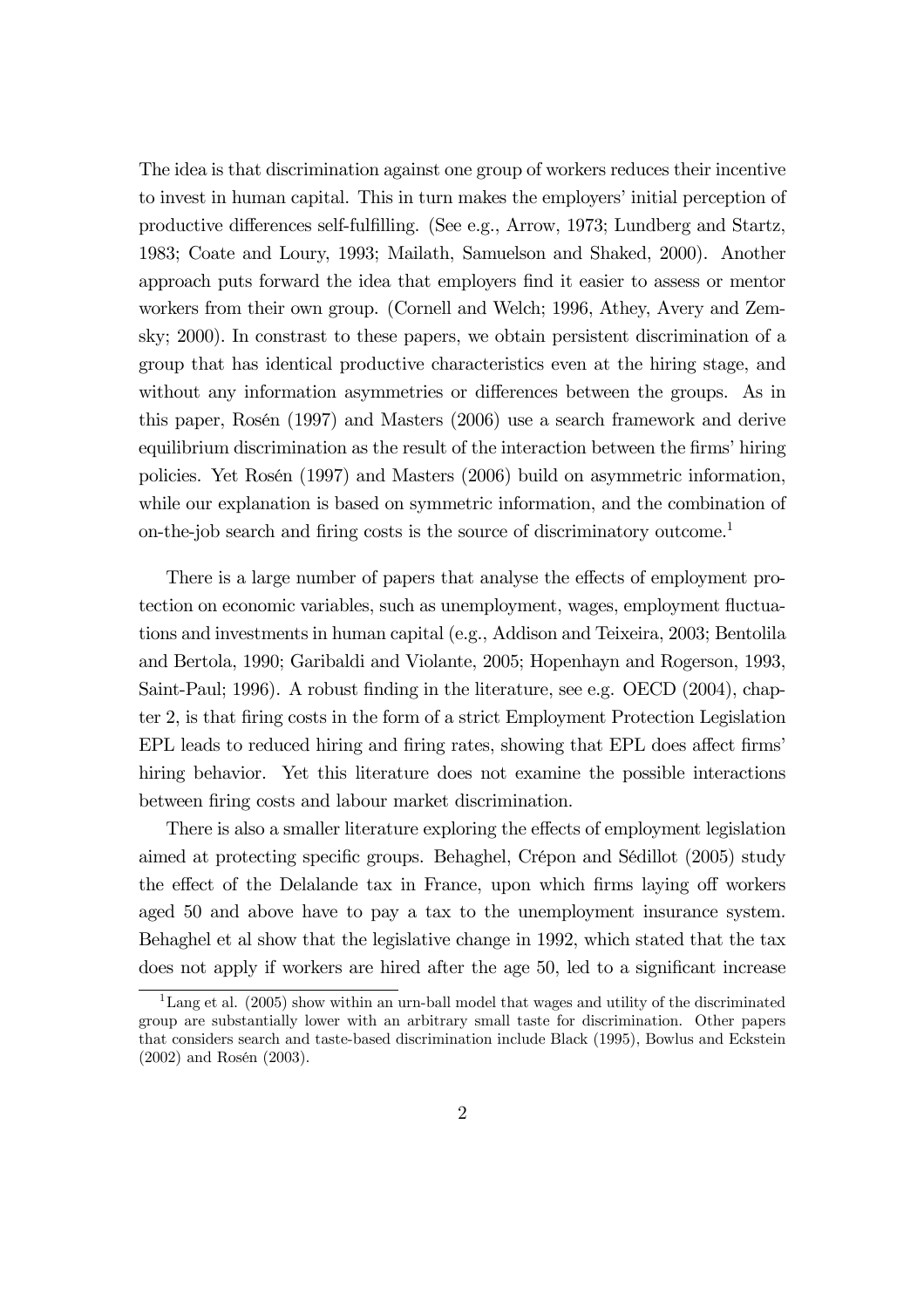in the hiring probability of the unemployed aged 50 and above, as compared to unemployed in the late 40s, consistent with the notion that the risk of paying the tax deterred firms from hiring unemployed workers in the late 40s. Several papers study the effect of the enforcement of the Americans with Disabilities Act (ADA), which among other things prohibit discriminatory discharge on the basis of disability, see. e.g. DeLeire (2000) and Acemoglu and Angrist (2001). Acemoglu and Angrist, using data from the Current Population Survey, show that there was a sharp drop in the employment of disabled individuals after the ADA went into effect. However, while our paper shares their idea that possible future firing costs may affect firms' hiring decisions, a key difference is that we show that this mechanism may explain persistent discriminatory outcomes also for workers with the same productive characteristics as other workers.

In the main part of our paper we analyse how discrimination can result even for a group that is identical to others, and without any inherent tastes or preferences against the discriminated group. Clearly, in this setting there also exists a neutral equilibrium, with no discrimination. Thus, our model does not predict that discrimination is inevitable. However, as there is evidence supporting the existence of taste-based discrimination (e.g. Charles and Guryan, 2008), we also explore the implications of this in our model. We show that if a sufficiently large share of the employers discriminate as a result of discriminatory preferences, this makes it less profitable to hire the discriminatory group also for employers without discriminatory preferences. The upshot is that the neutral equilibrium vanishes, and the unique equilibrium exhibits discrimination.

The core idea of our paper is consistent with observers' view on immigrants in Nordic labour markets. In spite of extensive measures to help immigrants entering the labour market, high unemployment rates and overqualification remain an important problem for immigrants in the Nordic countries. In the Economic Survey of Sweden 2007, one of the key elements to combat exclusion is "to reduce the risk associated with hiring someone who turns out not to be the right person for the job" (OECD, 2007a), consistent with the key source of discrimination in our model. One measure with this aim is to prolong the maximum duration of temporary contracts to 24 months.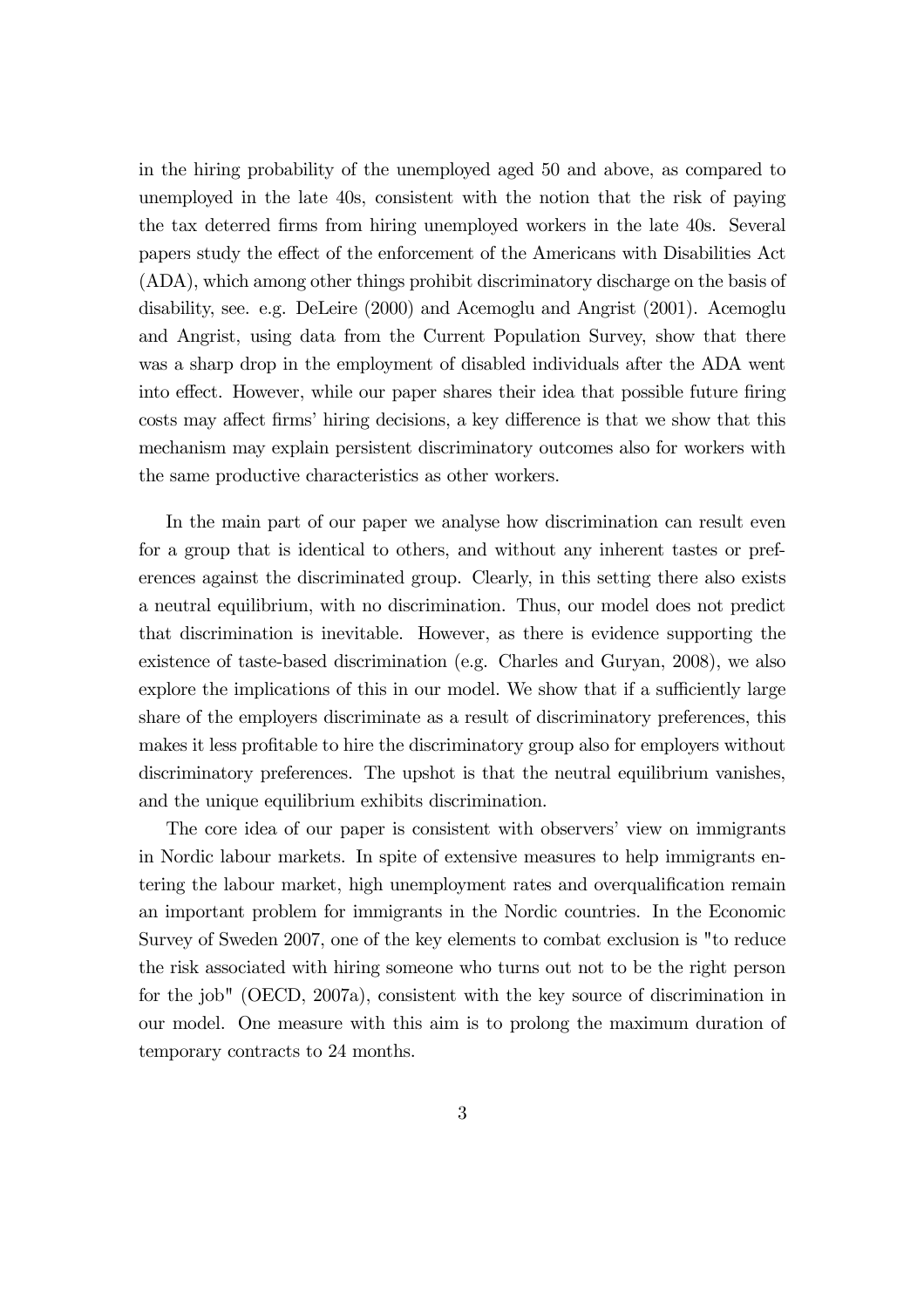In addition to offering an novel theoretical argument for equilibrium discrimination, our model provides several predictions: Discriminated workers are more likely to be unemployed and face more demanding hiring standards. At the aggregate level, the model implies a positive relation between employment protection and the relative unemployment rate of discriminated workers.

Our model is related to Mortensen and Pissarides (1994), who also consider a sequential search model where the productivity of a specific match is uncertain. Furthermore, the model shares features with Saint-Paul (1995), notably the existence of multiple equilibria and a positive relationship between firms' profit and the likelihood that the worker leaves in case of a bad match.

The paper is organized as follows: The model is presented in section 2. The discriminatory equilibrium outcome is analyzed in section 3. Section 4 considers alternative modelling assumptions and empirical implications. Section 5 concludes.

# 2 The model

We consider a sequential search model of the Diamond-Mortensen-Pissarides type with wages set by bargaining<sup>2</sup>. There are two types of workers in the economy,  $n_G$  Greens and  $n_R$  Reds, where  $n_G + n_R = 1$ . Workers are ex-ante equally productive, and there is no other difference between the types than some observable characteristic that determines the type, e.g. the color of the skin.There is free entry of jobs in the market, and firms may open a vacancy by incurring a cost  $K > 0$ . These costs could e.g. be thought of as investment in relevant physical capital, and are once-for all costs. The flow cost of maintaining a vacancy is  $c \geq 0$ . All vacancies are identical. However, when a firm has hired a worker, a random draw determines whether the match is of high or low productivity, with output  $y^H > y^L > 0$ , respectively.

There are three key assumptions in the paper. First, we assume that it is costly for firms to lay off a worker who wants to remain in the job. In many countries, such costs come in the form of Employment Protection Legislation EPL. To simplify the exposition, we consider the extreme case where it is impossible to lay off a

 $2$ Diamond (1982), Mortensen (1982), and Pissarides (1985).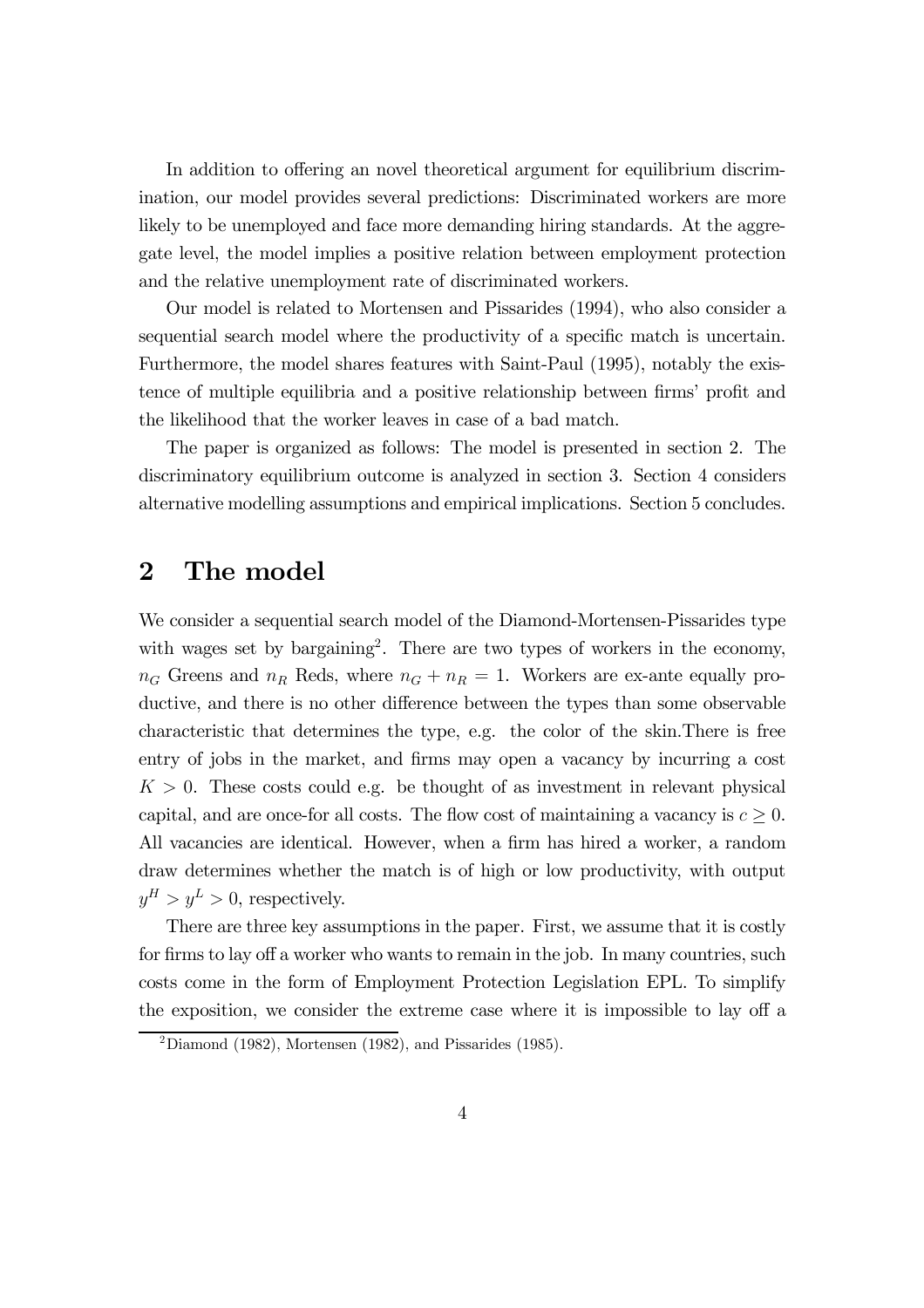worker who does not want to leave voluntarily. This assumption is not crucial, cf. the numerical simulations below.

Second, we assume that only some of the uncertainty about the match-specific productivity is revealed when the employer and worker meet. In the words of Pries and Rogerson (2005), match quality is both an inspection good and an experience good.3 Specifically, when a firm is matched with a worker, both parties observe a signal  $\gamma$  that corresponds to the probability that the match is of high productivity. The parameter  $\gamma$  is i.i.d. over matches and to keep the model transparent, may take only two values:  $\overline{\gamma}$  with probability  $\eta$  and  $\underline{\gamma} < \overline{\gamma}$  with probability  $1 - \eta$ <sup>4</sup>. Denote the mean of  $\gamma$  by  $\gamma^M$ . Having observed  $\gamma$ , the firm decides whether to offer the worker a job, and the worker decides whether to accept the offer. The idea is that when meeting, the firm and the worker will obtain information, making it possible to assess the likelihood that the match will be of high quality. However, it is not possible to foresee perfectly how the worker will perform. There is considerable uncertainty as to both how well the worker fits in with the job requirements, and to how she/he fits in with the colleagues. Furthermore, the productivity of the match may also change over time. For example, the job requirements may change, implying that a previously well qualified worker becomes less productive. To keep the model as simple as possible, we assume that the match productivity is revealed immediately after the worker is hired, for then to be constant over time.<sup>5</sup> Crucially, employment protection is already at work at the time when match productivity is revealed, so that firms cannot fire upon discovering that productivity is low.

Third, we assume that the employer and the employee share the benefits from the match being of high productivity. In the model, this is captured by the assumption that the wage is increasing in the output in the job, which is the standard assumption in search models.

Workers are assumed to leave the market at an exogenous rate s, and new

<sup>&</sup>lt;sup>3</sup>The importance of match-specific uncertainty is supported by Nagypal (2007), who present evidence from French firm level data showing that the effect of learning about match quality dominates the effect of learning by doing at tenures above six months.

<sup>&</sup>lt;sup>4</sup>In a previous version of the paper, numerical simulations show the existence of a discriminatory equilibrium with a continuum of types of workers.

<sup>5</sup>The same results could derived under the alternative assumption that all matches start out with high productivity, combined with a constant probability that productivity falls to a lower level. However, the analysis would be more cumbersome.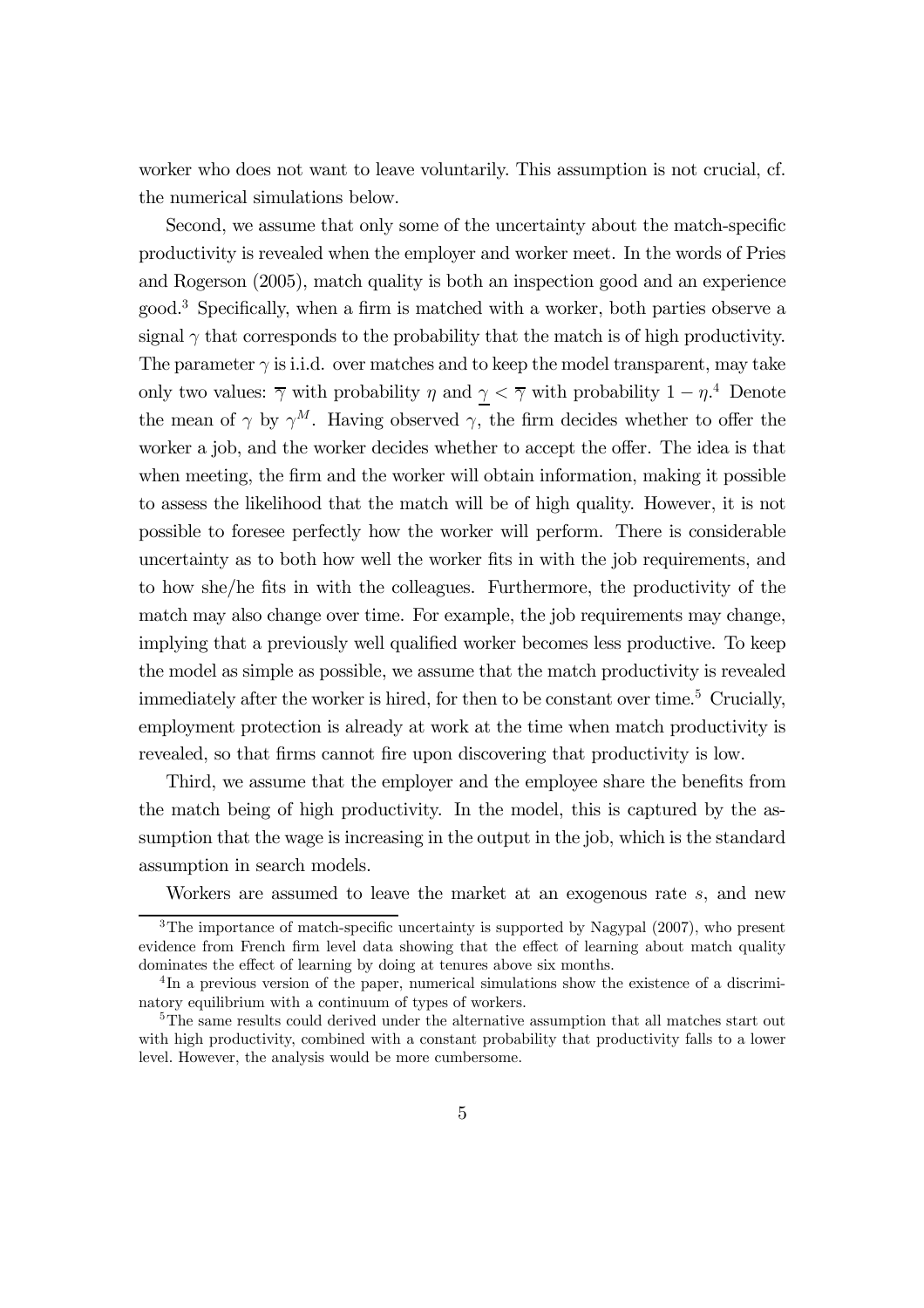workers enter as unemployed at the same rate. As all high-productivity matches are equal, workers in high productive matches will not search. However, all unemployed workers search, and so do workers in low productive matches. For simplicity, search intensity is assumed to be exogenous and the same for employed and unemployed workers. The matching between vacancies and workers is random, independent of worker type, and described by a Cobb-Douglas matching function

$$
X = A(u + \varepsilon (1 - u))^{\lambda} v^{1 - \lambda}, \qquad 0 < \lambda < 1,\tag{1}
$$

where  $X$  is the number of matches taking place as a function of the vacancy rate v and the rate of job applicants  $u + \varepsilon(1 - u)$ , where u is the unemployment rate and  $\varepsilon$  is the fraction of employed workers who are in bad matches and thus search. The parameter A indicates the efficiency or speed of the matching process. The rate at which a vacancy is matched to a job seeker is  $q = X/v$ , labour market tightness (the ratio of vacancies to job-seekers) is  $\theta = v/(u + \varepsilon(1 - u))$  and the rate at which a job-seeker is matched to a vacancy is  $\phi = \theta q$ .

## 2.1 Value functions

Workers' flow payoff is equal to their wage,  $w$ , when employed and equal to z when unemployed. The asset value of an unemployed worker of type  $i, i = G, R$ .

$$
(r+s)U_i = z + \phi p_i(EW_i(\gamma) - U_i), \qquad (2)
$$

where r is discount rate,  $\phi$  is the matching rate for a worker who search,  $p_i$  is the probability that a worker of type i is hired, conditional on being matched with a vacancy, and  $W_i(\gamma)$  the asset value of worker of type i at the point of hiring, before observing whether the match is of high or low productivity, but after observing  $\gamma$ .  $W_i(\gamma)$  is given by

$$
W_i(\gamma) = \gamma W_i^H + (1 - \gamma) W_i^L. \tag{3}
$$

where superscript indicate the productivity level of the match. After observing the productivity of the match, the asset value of an employed worker of type  $i$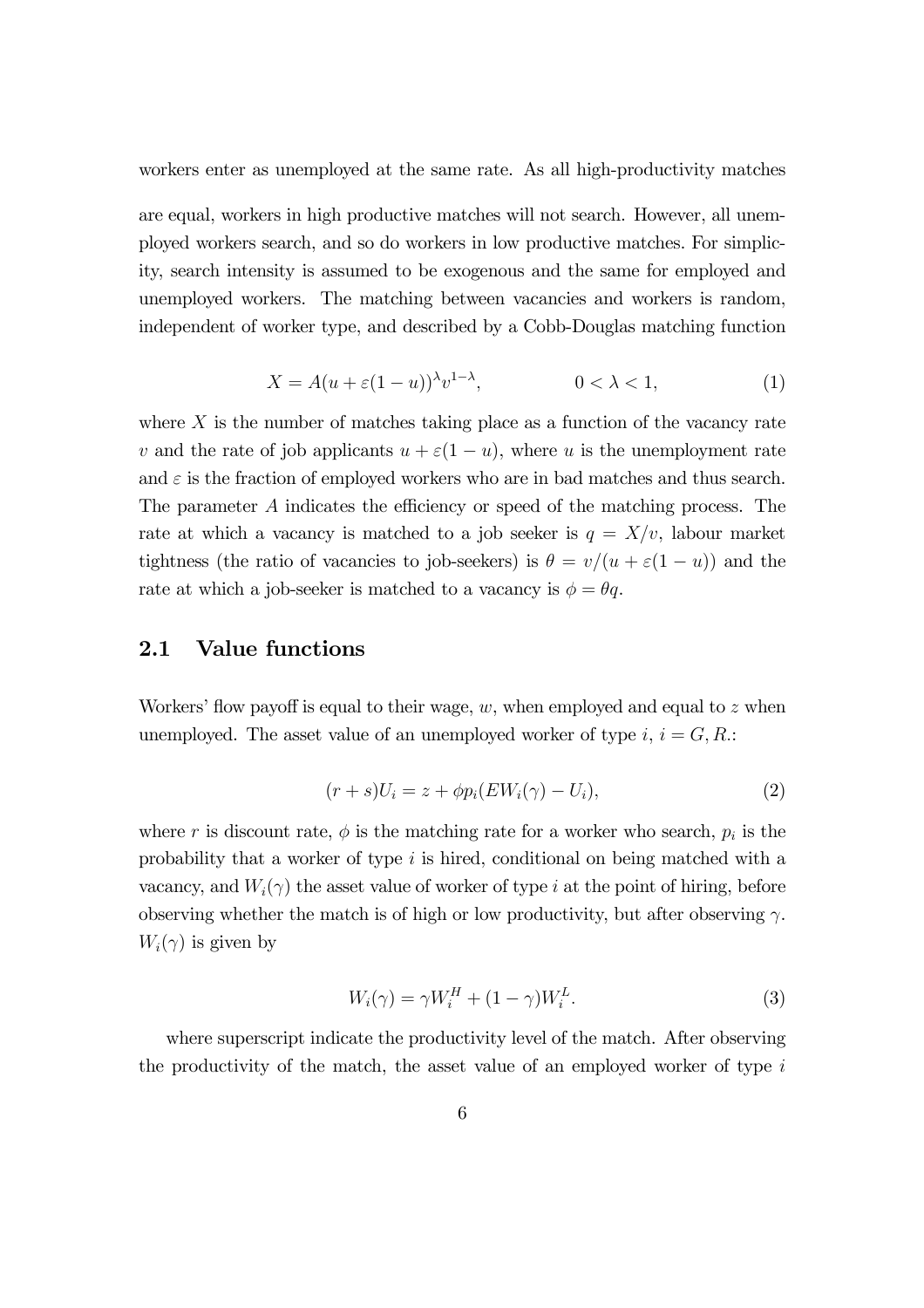with high productivity is

$$
(r+s)W_i^H = w_i^H,\t\t(4)
$$

where  $w_i^H$  is the wage in a high productive match for a worker of type i. In contrast, a worker in a low productivity match, earning the wage  $w<sup>L</sup>$ , will continue to search.

As noted above, we assume that due to Employment Protection Legislation EPL, the firm is not allowed, or find it too costly, to lay off the worker even if the match is of low productivity. The asset value for a low productive worker is hence

$$
(r+s)W_i^L = w^L + \phi p_i(EW_i(\gamma) - W_i^L). \tag{5}
$$

Rewriting (5) gives

$$
W_i^L = \frac{w^L + \phi p_i E W_i(\gamma)}{r + s + \phi p_i}.
$$
\n
$$
(6)
$$

Likewise, for the firms, the asset value of a job filled with a worker of type  $i$ , in a match of high productivity, denoted  $J_i^H$ , is given by

$$
rJ_i^H = y^H - w_i^H + s(V - J_i^H),
$$

or

$$
J_i^H = \frac{y^H - w_i^H + sV}{r + s}.
$$
\n(7)

Correspondingly, the value in a match of low productivity,  $J_i^L$ , is

$$
rJ_i^L = y^L - w^L + (\phi p_i + s)(V - J_i^L),
$$

or

$$
J_i^L = \frac{y^L - w^L + (\phi p_i + s)V}{r + s + \phi p_i}.
$$
 (8)

The value to a firm of hiring a worker from group i after having observed  $\gamma$  is  $\gamma J_i^H + (1 - \gamma) J_i^L$ . Using (7) and (8), we find the value to the firm of hiring a worker from group  $i$  as a function of the probability that the match is high productive,  $\gamma,$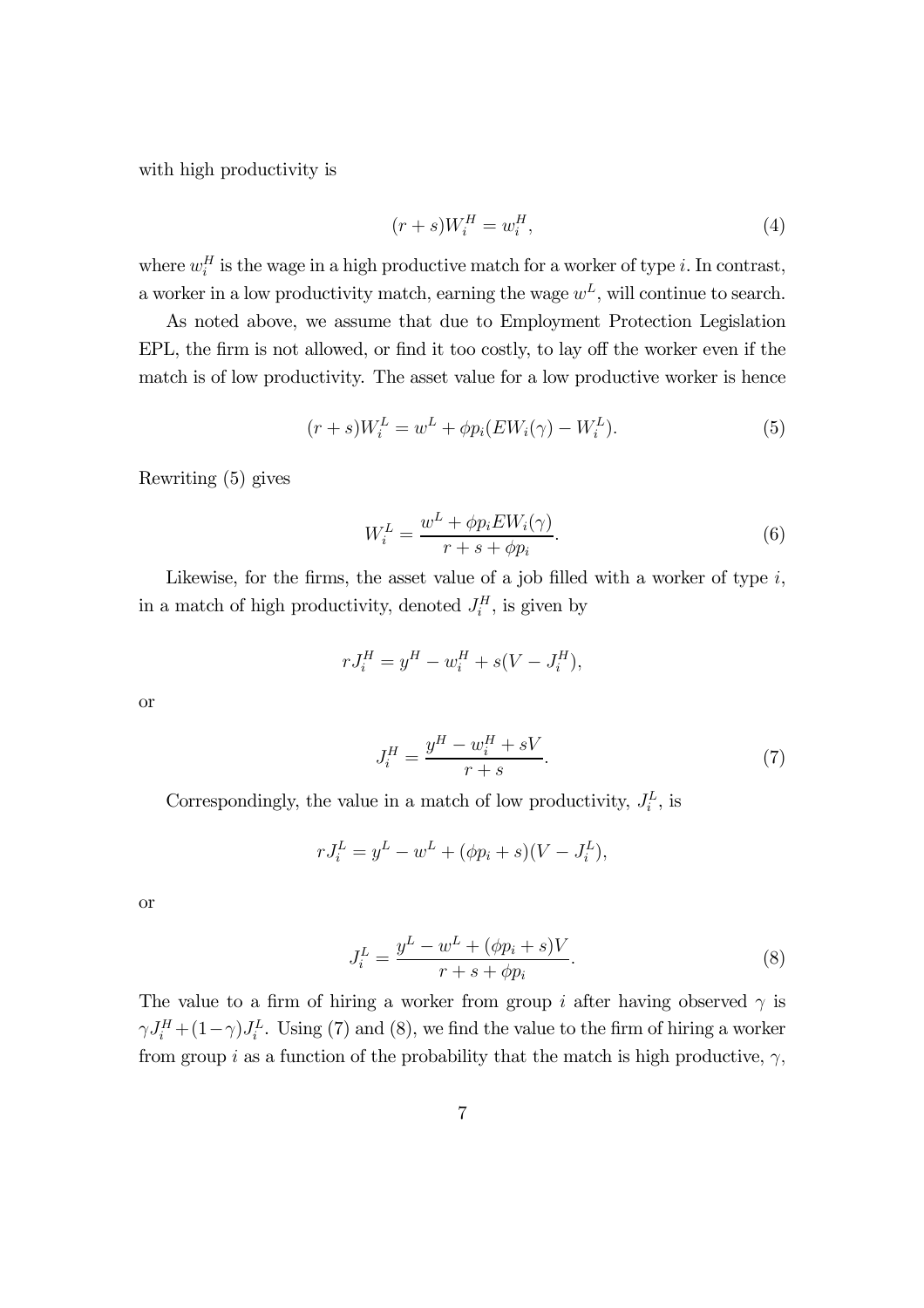and the probability that worker will be hired when matched to another firm,  $p_i$ :

$$
J_i(\gamma, p_i) = \frac{\gamma}{r+s}(y^H - w_i^H + sV) + \frac{(1-\gamma)}{r+s+\phi p_i}(y^L - w^L + (\phi p_i + s)V).
$$
 (9)

As  $J_i^H > J_i^L$  it follows from the above equation that  $J_i(\gamma, p_i)$  is strictly increasing in  $\gamma$ . As firms hire a worker iff it is profitable, (if  $J_i > V$ ) firms will choose a cut-off rule for each type  $\gamma_i^C$ , where they hire iff  $\gamma \geq \gamma_i^C$ . Let  $\mu(\gamma^C)$  denote the proportion of applicants that has a value  $\gamma^C$  or higher. The value of a vacancy given the cut-off hiring rules is then

$$
rV(\theta, \gamma_G^C, \gamma_R^C) = -c + q\left(\alpha_G\mu(\gamma_G^C)(E(J_G|\gamma \ge \gamma_G^C) - V) + \alpha_R\mu(\gamma_R^C)(E(J_R|\gamma \ge \gamma_R^C) - V)\right),\tag{10}
$$

where  $\alpha_i$  is the ratio of job seekers of type i out of all job seekers. Rewriting (10) gives us

$$
V(\theta, \gamma_G^C, \gamma_R^C) = \frac{-c + q\left(\alpha_G \mu(\gamma_G^C) E(J_G \mid \gamma \ge \gamma_G^C) + \alpha_R \mu(\gamma_R^C) E(J_R \mid \gamma \ge \gamma_R^C)\right)}{r + q\left(\alpha_G \mu(\gamma_G^C) + \alpha_R \mu(\gamma_R^C)\right)}.
$$
\n(11)

Then consider the wage setting, which takes place immediately after the match productivity is revealed. In the first part of the paper, we take literally the assumption that the EPL is sufficiently strict to prevent any involuntary layoffs, implying that the outside options are not the relevant threat points in a dispute over the wage. $6$  In line with the Binmore, Rubinstein and Wolinsky (1986), the threats points should then reflect the players' payoffs during a dispute in the bargaining. We assume that in this case no production takes place while the firm does not pay any wages to the worker; for simplicity the threat points of both players are then set to zero. According to Binmore et al (1986), the bargaining power of the worker,  $\beta \in (0,1)$  should reflect players' time preferences, and these are assumed

 $6$ This follows the outside option principle of Binmore, Shaked and Sutton (1989), by which the outside options work as constraints on the bargaining outcome, and not as threat points. In section 5 below, we consider the case where the wage is also affected by outside opportunities, implying that the discriminated group obtains lower wages in equilibrium.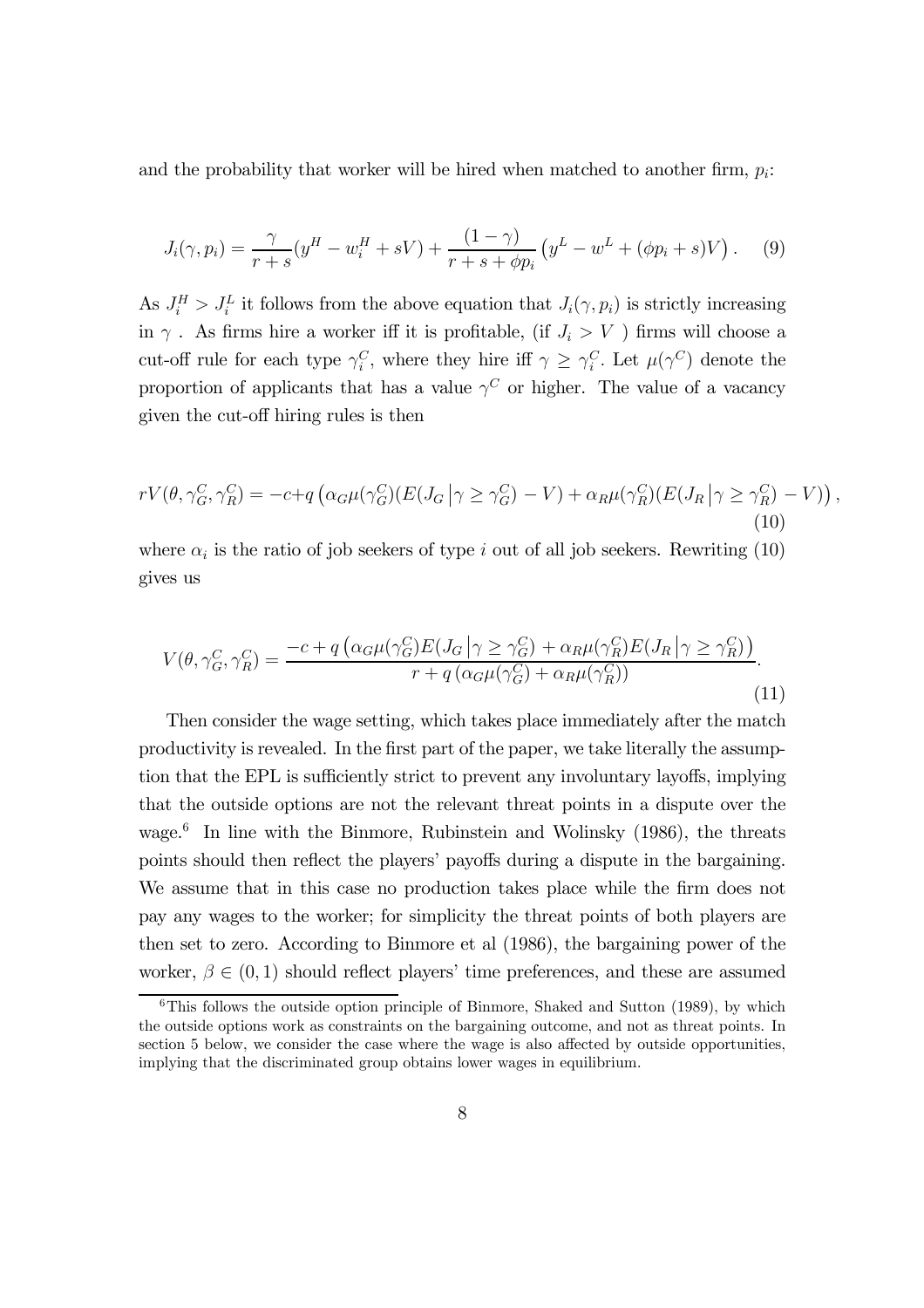to be the same for both groups. Thus, the wage will be the same for both worker types. In a match with high productivity, the wage is

$$
w^H = \beta y^H,\tag{12}
$$

and in a match of with low productivity it is

$$
w^L = \beta y^L. \tag{13}
$$

We want to explore a situation where EPL bites, in the sense that it prevents firms from laying off workers. To ensure this, we assume that firms want to get rid of workers in a low productivity match, i.e. that

$$
y^L - w^L < rV.\tag{14}
$$

The crucial assumption here is that if the match has low productivity, this is costly to the firm and the firm cannot avoid these costs by cutting the wage.

## 2.2 Equilibrium

We consider an equilibrium where all firms use the same strategies; below, we will show that this is indeed the case.

Definition 1 A steady-state equilibrium of the economy is a list  $v, \theta, J_i, W_i, U_i, V, w^H, w^L, n_i, \varepsilon_i, u_i$ , such that the following conditions hold: 1. Free entry:

 $V = K$ 

With V given by (11), where  $\mu(\gamma_i^C) = 1$  if  $\gamma_i^C = \underline{\gamma}$  and  $\mu(\gamma_i^C) = \eta$  if  $\gamma_i^C = \overline{\gamma}$ .

2. Firms hire a worker of type  $i$  iff it is profitable.

$$
J_i(\gamma, p_i) \ge V \text{ for } \gamma \ge \gamma_i^C \quad J_i(\gamma, p_i) < V \text{ for } \gamma < \gamma_i^C
$$

with  $J_i(\gamma, p_i)$  given by (9), where  $p_i = 1$  if  $\gamma_i^C = \gamma$  and  $p_i = \eta$  if  $\gamma_i^C = \overline{\gamma}$ .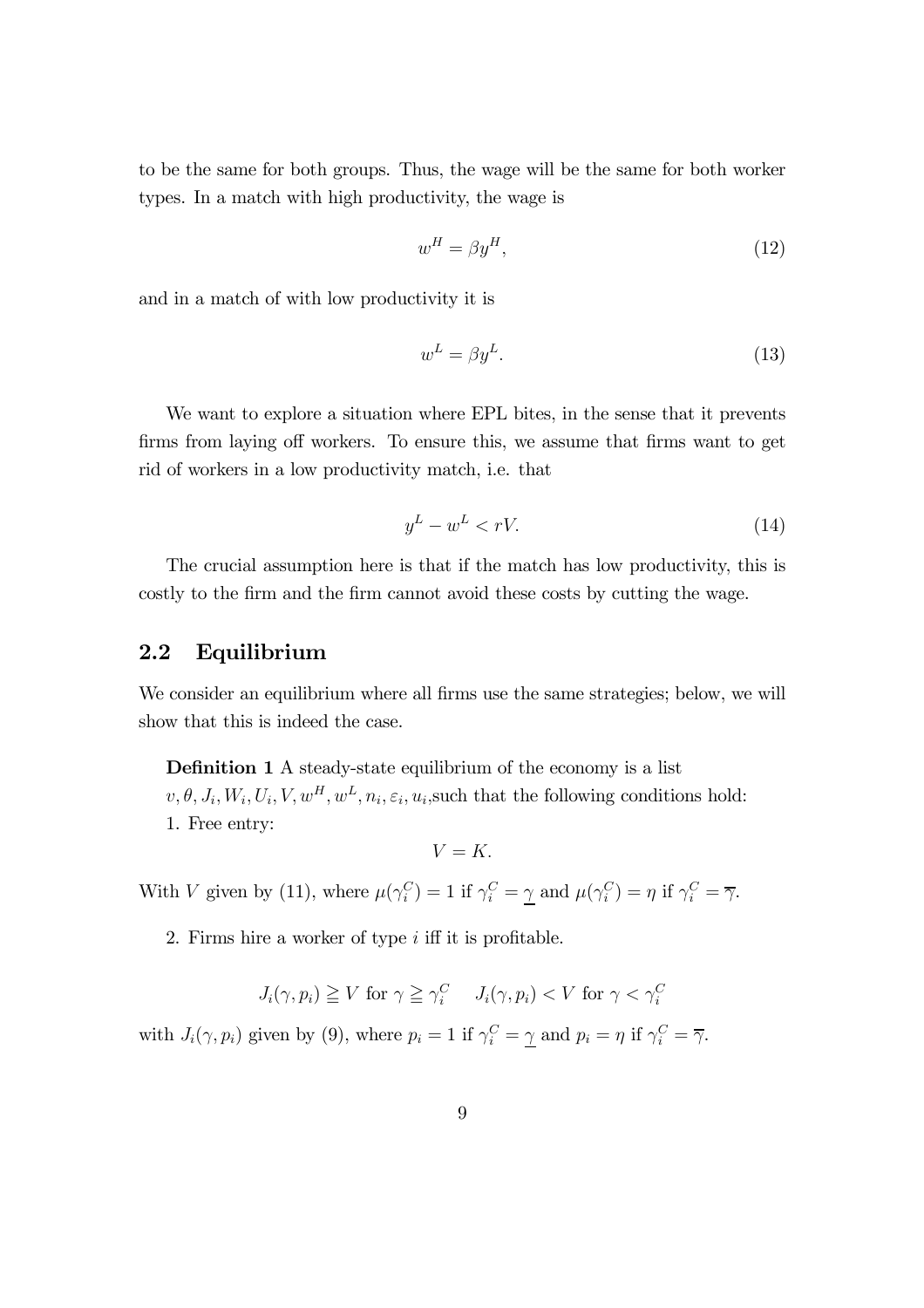3. Workers' choice of whether to search is maximizing their utility. In our setting this implies that only unemployed or workers in low productive matches search.

4. Workers only accept a job if this is optimal. This is satisfied as workers always gain from employment and thus accept all job offer.

5. The steady state conditions below, (15), (16), (17) and (18), are all fulfilled.

In steady state, the share of employed workers of type  $i$  in jobs with low match quality,  $\varepsilon_i$  is given by<sup>7</sup>

$$
\varepsilon_i = \frac{s(1 - E(\gamma \mid \gamma \ge \gamma_i^c))}{s + E(\gamma \mid \gamma \ge \gamma_i^c) p_i \phi}.
$$
\n(15)

The unemployment rates for both groups are

$$
u_i = \frac{s}{p_i \phi + s}.\tag{16}
$$

The fraction of all job seekers, both unemployed and employed in low productivity matches, that are of type i,  $\alpha_i$ , is

$$
\alpha_i = \frac{n_i(u_i + (1 - u_i)\varepsilon_i)}{n_G(u_G + (1 - u_G)\varepsilon_G) + n_R(u_R + (1 - u_R)\varepsilon_R)}.
$$
(17)

while labour market tightness is given by

$$
\theta = \frac{v}{n_G(u_G + (1 - u_G)\varepsilon_G) + n_R(u_R + (1 - u_R)\varepsilon_R)}.\tag{18}
$$

# 3 Discriminatory equilibrium

In this section we establish the existence of at least one equilibrium in the model. Furthermore, we consider existence of a discriminatory equilibrium, where Greens are hired irrespective of the value of the signal  $\gamma$ , but where Reds are hired only

<sup>7</sup>See derivation in Appendix 1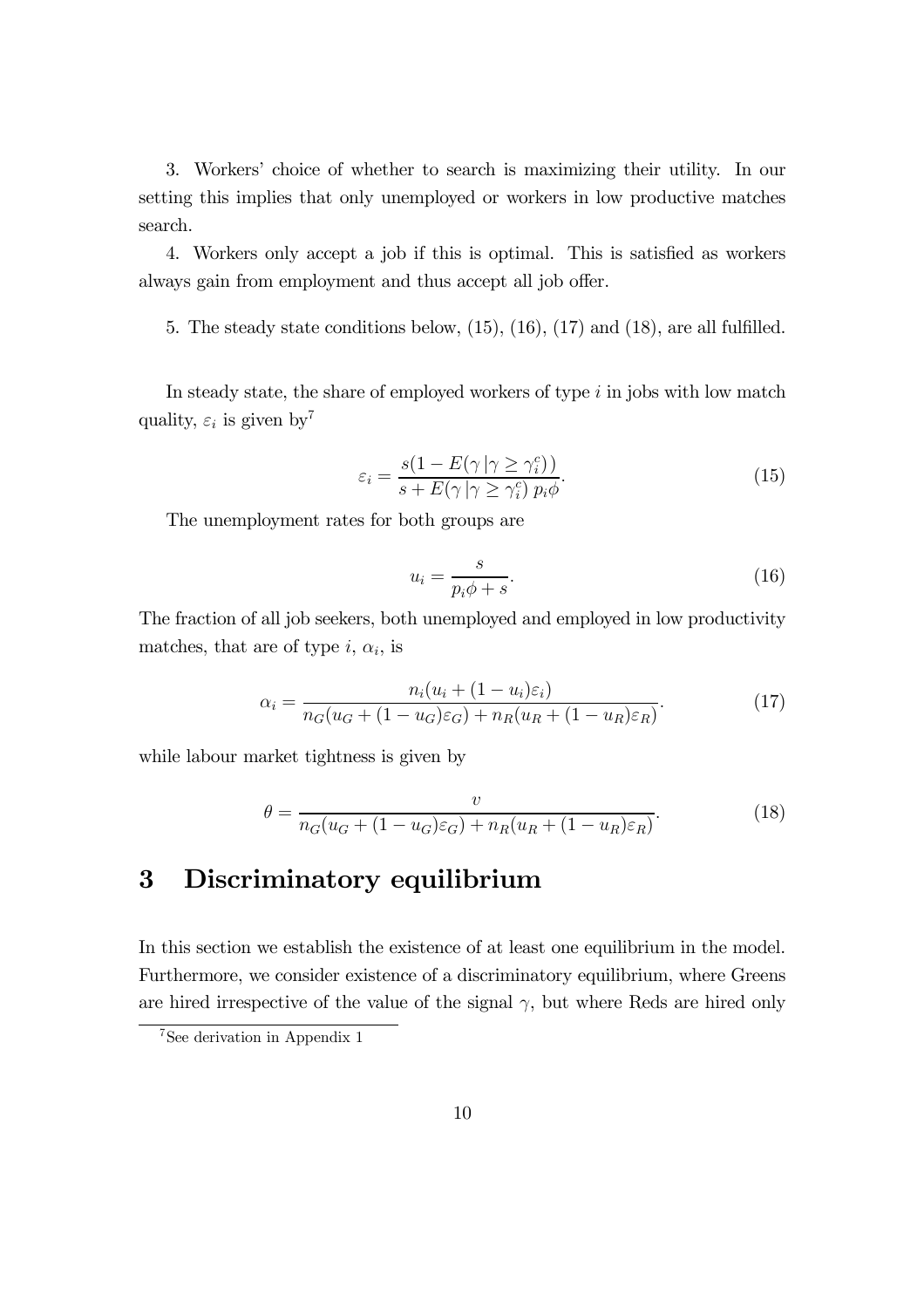if  $\gamma = \overline{\gamma}$ . Formally, in a discriminatory equilibrium all firms use the same hiring strategy where  $\gamma_G^C = \underline{\gamma}$ , and  $\gamma_R^C = \overline{\gamma}$ .

With the above hiring rules we have that  $E(J_G | \gamma \ge \gamma) = J_G(\gamma^M, 1), E(J_R | \gamma \ge \overline{\gamma}) =$  $J_R(\overline{\gamma}, \eta)$ ,  $\mu(\gamma_G^C) = 1$ ,  $\mu(\gamma_R^C) = \eta$ ,  $p_G = 1$ , and  $p_R = \eta$ . Thus, inserting for the hiring rules and using (11) gives us the value of a vacancy as a function of labour market tightness

$$
V(\theta) = \frac{-c + q(\theta) \left( \alpha_G J_G(\gamma^M, 1) + \alpha_R \eta J_R(\overline{\gamma}, \eta) \right)}{r + q(\theta) \left( \alpha_G + \alpha_R \eta \right)}.
$$
(19)

As is standard in search models, we must ensure that the economy is productive, to rule out an outcome where no firm enters.We assume that the economy is productive given discriminatory hiring strategies

**Assumption 1:**  $V(\theta) > K$  for  $\theta = 0$ , given  $\gamma_G^C = \gamma$ , and  $\gamma_R^C = \overline{\gamma}$ . Assumption 1 is satisfied as long as

$$
n_G(\gamma^M y^H + (1 - \gamma^M) y^L) + n_R \eta(\overline{\gamma} y^H + (1 - \overline{\gamma}) y^L) > K. \tag{20}
$$

(See Appendix 2). Note that for any  $\gamma \geq 0$  there exist values of  $y^H$  such that (20) is satisfied. Assumption 1 says that the value of vacancy is greater than  $K$  when  $\theta = 0$ , given the hiring rules  $\gamma_G = \gamma$  and  $\gamma_R = \overline{\gamma}$ . Note however that there is no requirement that the hiring rules are optimal at  $\theta = 0$ .

In the typical search model the value of a vacancy is decreasing in  $\theta$ , implying that an assumption ensuring that the economy is productive is sufficient for existence of equilibrium. In contrast, in our model the value of a vacancy,  $V$ , may be increasing in  $\theta$  for some parameter values, as  $J_G$  and  $J_R$  are increasing in the workers' matching rate  $\phi$ . However, the following Lemma establishes that there always exists an interval  $\left[\theta^0, \theta^1\right]$  where V is decreasing in  $\theta$  and  $V < K$  for  $\theta > \theta^1$ .

**Lemma 1** There exists values  $\theta^0$  and  $\theta^1$  such that  $\frac{dV}{d\theta} < 0$  for  $\theta \in (\theta^0, \theta^1]$ ,  $\frac{dV}{d\theta} \leq 0$  $for \theta = \theta^0, V(\theta^1) = 0 \text{ and } V(\theta) < 0 \text{ for } \theta > \theta^1.$ 

## P roof. See Appendix 3 ■

Although it is possible that V is increasing in  $\theta$  for some parameters, we will only consider equilibria where  $\frac{dV}{d\theta} < 0$ , and the above Lemma establishes that such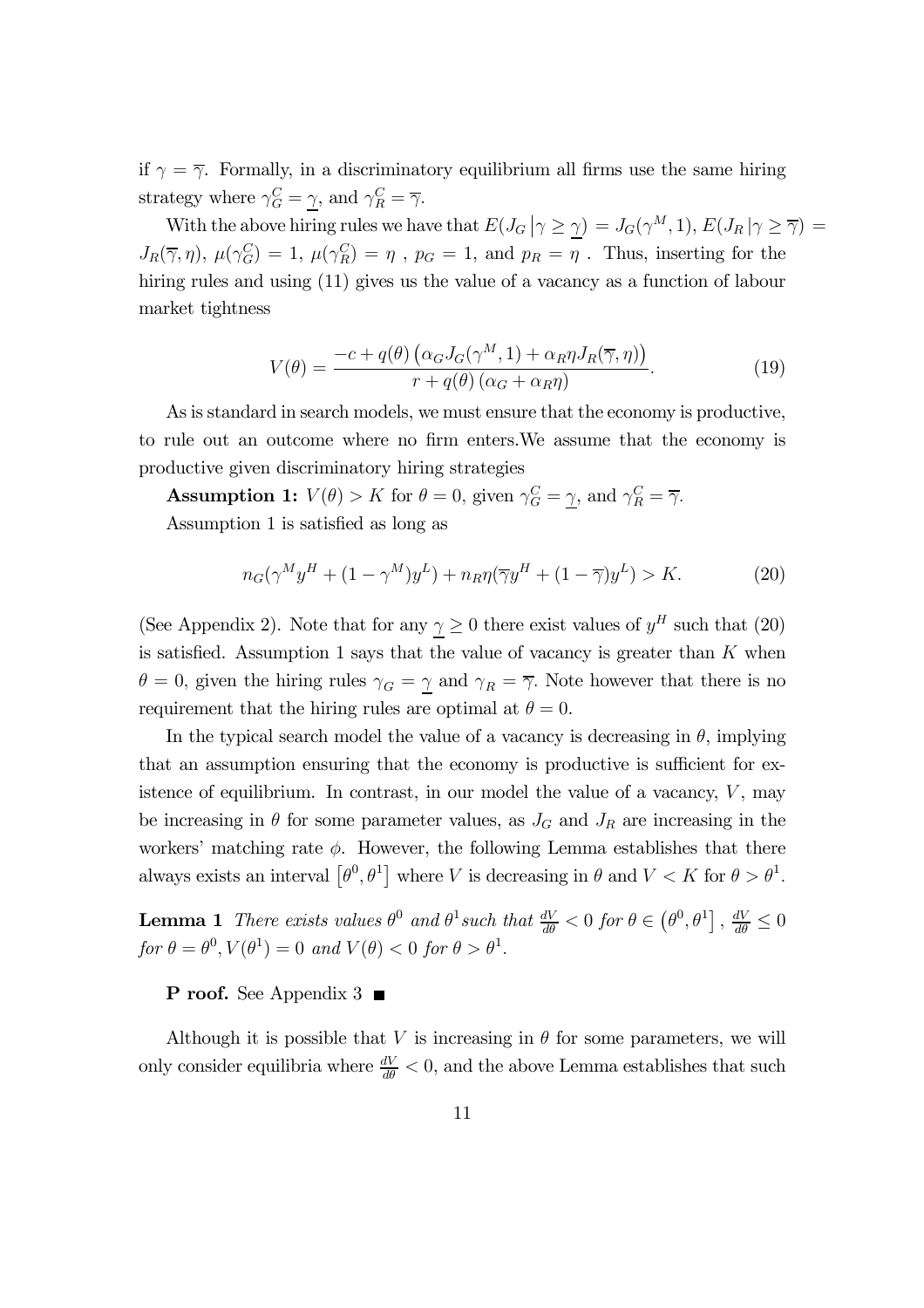a region exists.

We now turn to the specific conditions for existence of discriminatory equilibria. In a discriminatory equilibrium a Red worker that is matched to a firm is only hired if  $\gamma = \overline{\gamma}$ , which happens with probability  $p_R = \eta$ . This requires that the expected profits for the firm of hiring a Red worker with a low signal  $\gamma = \gamma$  is less or equal to the value of a vacancy  $V$ , i.e. that

$$
J(\underline{\gamma}, \eta) = \frac{\gamma}{r+s}((1-\beta)y^H + sV) + \frac{(1-\gamma)}{(r+s+\phi\eta)}((1-\beta)y^L + (\phi\eta + s)V) < V.
$$
\n(21)

where we have used (9) and substituted out for the wage equations (12) and (13). Note that as the expected profits from hiring a worker only depends on the probability that the match has high output, $\gamma$ , and the probability that the worker is hired when being matched with another firm, we may omit the subscript indicating worker type.

In addition, the existence of a discriminatory equilibrium requires that it is profitable to hire a Green with  $\gamma = \gamma$ , given that all other firms always hire Greens, implying that  $p<sub>G</sub> = 1$ . Using (9) and the wage equations (12) and (13), this conditions reads

$$
J(\underline{\gamma}, 1) = \frac{\gamma}{r+s}((1-\beta)y^H + sV) + \frac{(1-\gamma)}{r+s+\phi}((1-\beta)y^L + (\phi+s)V) > V. \tag{22}
$$

As  $V = K$  in equilibrium, discriminatory equilibria thus requires that  $J(\gamma, \eta)$  $K < J(\gamma, 1)$ .

Depending on the parameter values, the model may give rise to a several different trivial equilibria. For low enough values of  $K$ , it is profitable to hire both type of workers irrespective of the signal that is observed. Correspondingly, for K being sufficiently high, firms will never hire workers with a bad signal, irrespective of type. Likewise, if the bad signal is not so bad, i.e.  $\gamma$  quite high, it will be profitable to hire a Red worker with  $\gamma = \gamma$  even when  $p_R = \eta$ . Thus, both types will be hired for  $\gamma = \gamma$  and discrimination cannot take place in equilibrium. Conversely, if the bad signal is really bad, i.e. for a sufficiently low level  $\gamma$ , it will not be profitable to hire a Green worker with  $\gamma = \gamma$  even if  $p_G = 1$ . Hence, neither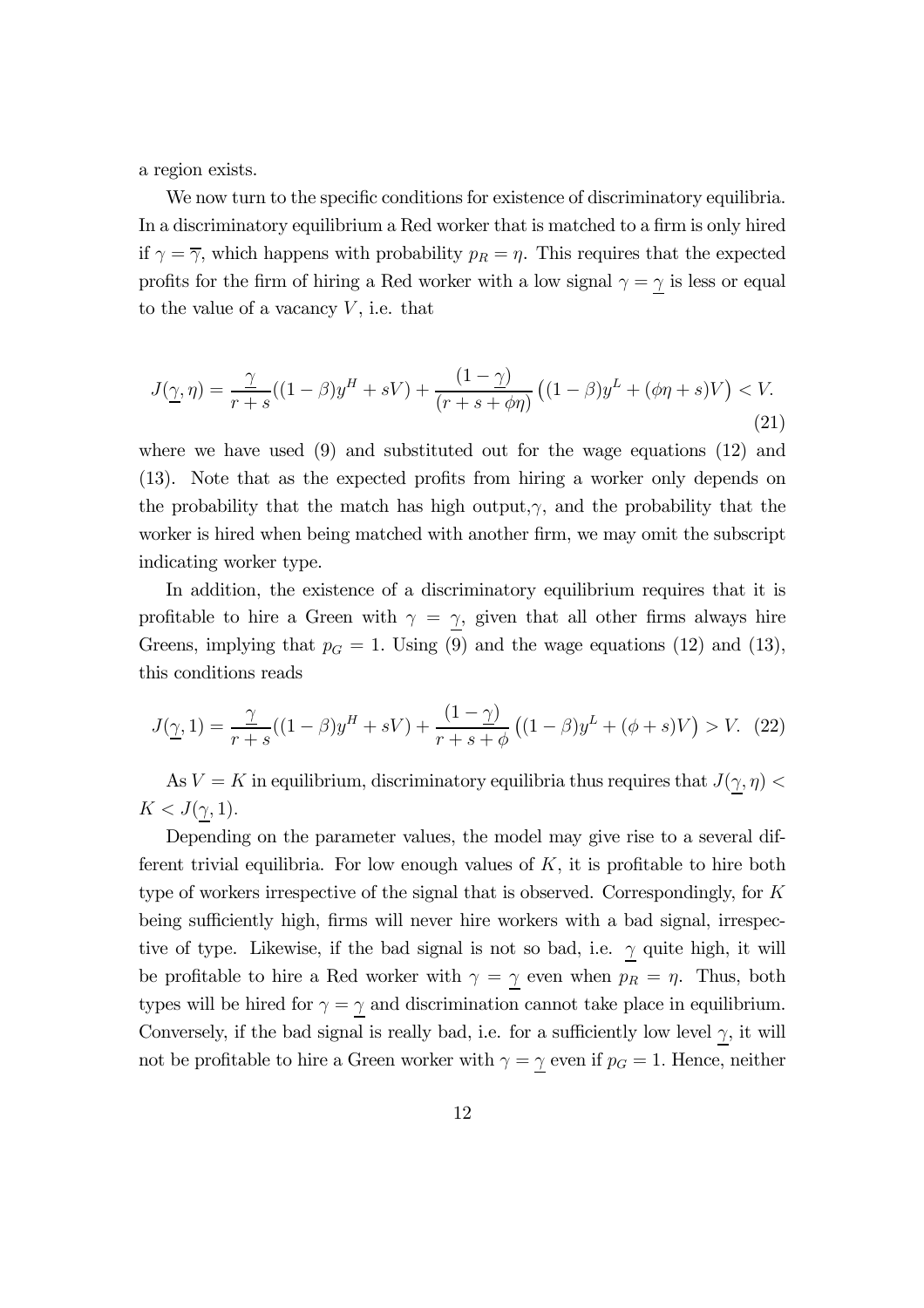Green nor Reed workers are hired when  $\gamma = \gamma$ .

To explore the possibility of a discriminatory equilibrium, we must consider parameter values so that firms hire some but not necessarily all applicants, which requires that  $\gamma$  and K take "intermediate" values. Formally, we assume.

**Assumption 2:**  $\gamma \in [\gamma^0, \gamma^1]$  and  $K \in [K^0, K^1]$ .

The bounds  $\gamma^0$ ,  $\gamma^1$  K<sup>0</sup> and K<sup>1</sup> are defined in Appendix 4. Under these assumptions, a discriminatory equilibrium will exist

#### **Proposition 1** Given Assumptions 1 and 2 a discriminatory equilibrium exists.

## P roof. See Appendix 4 ■

Thus, with  $\gamma$  and K taking intermediate values, there exist an equilibrium where firms hire Green workers irrespective of signal, while Red workers are only hired when observing a good signal. As explained above, the reason why it is unprofitable to hire Red workers with a bad signal, is precisely because other firms do not hire Red workers with a bad signal. This makes it more difficult for Red workers to find a new job, making them stay longer in a low productive match, thus involving a cost to the firm.

However, if a discriminatory equilibrium exists, then there also exists a neutral equilibrium where both type of workers are hired irrespective of the value of the signal  $\gamma$  that is observed.

Lemma 2 Given Assumptions 1 and 2 there always exist a neutral equilibrium where  $\gamma_G^C = \gamma_R^C = \underline{\gamma}.$ 

#### **P** roof. See Appendix 5

To understand the intuition, first observe that Lemma 2 would hold trivially if labor market tightness  $\theta$  were given. Clearly, if it is profitable to always hire a Green worker when all other firms do to same, then the same must be true with a Red workers, as Red and Green workers are identical apart from the type. However,  $\theta$  is not given, so we must take the effect of a change in  $\theta$  into account. In a neutral equilibrium, the probability that a badly matched worker finds another job is higher than in a discriminatory equilibrium. This raises the value of hiring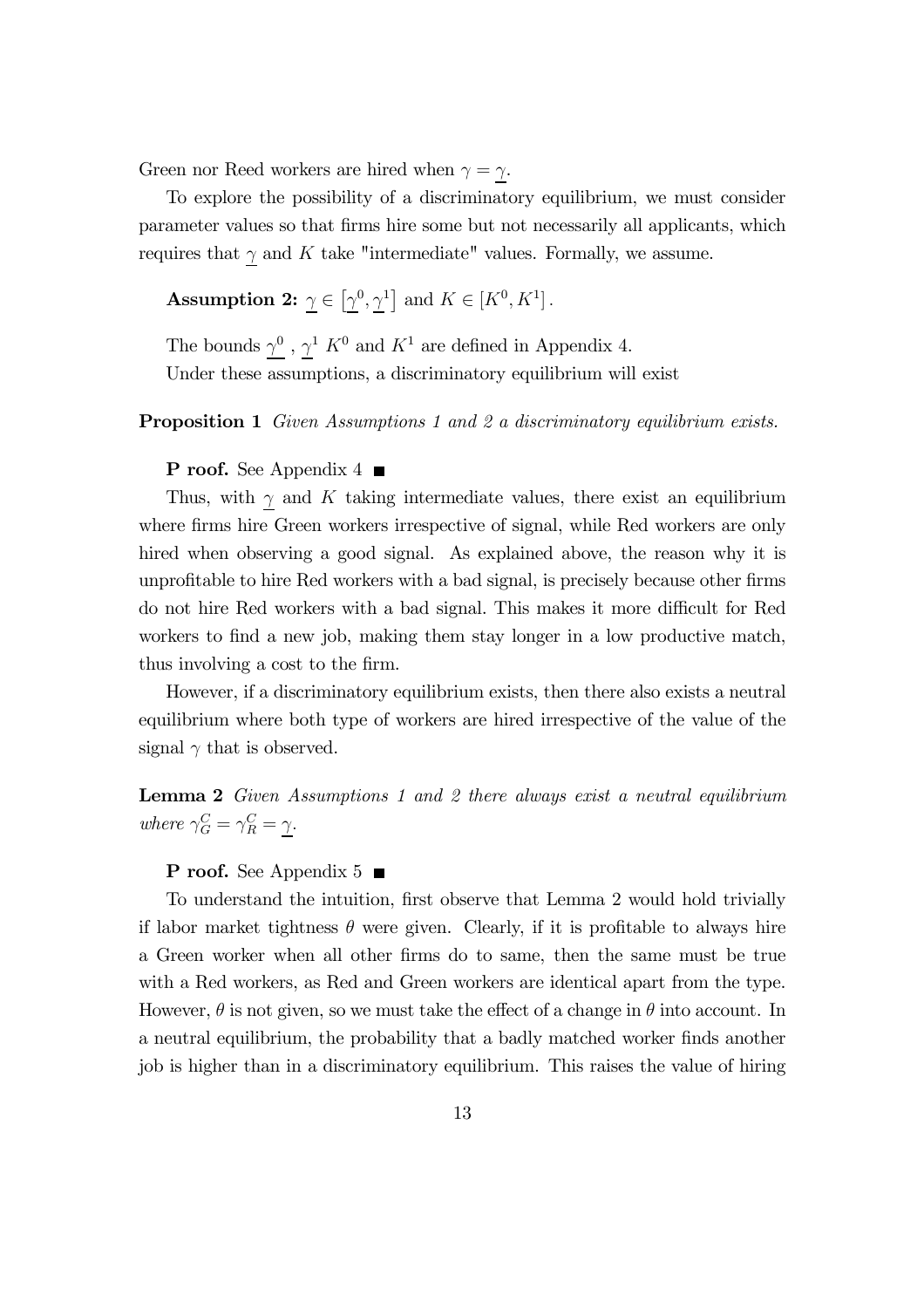a worker, thus raising the value of a vacancy, and consequently leading to an increase in  $\theta$  in equilibrium. This again leads to an increase  $\phi$  (in the rate at which a searching worker meets a firm), making it even more profitable to hire a worker with a bad signal.

## 4 Taste for discrimination and affirmative action

In the model so far, there is a multiplicity of equilibria, due to the externality that the optimal hiring rule for profit maximizing firms depends on the hiring rules of other firms. The multiplicity implies that discrimination is not inevitable, as both a neutral and a discriminatory equilibrium exist. Thus, in some sense the model does not explain why there is discrimination, only that discrimination may take place. However, there are also circumstances which rule out one of the alternatives, giving rise to clearer predictions from the model.

One such circumstance is if some firms are not profit maximisers, but rather are influenced by other considerations, like discriminatory preferences or antidiscrimination in the form of affirmative action. Consider first the situation where some firms have a taste for discrimination, consistent with the evidence that some employers do indeed have prejudices against some groups of workers, see e.g. Charles and Guryan (2008). More specifically, assume that a proportion  $m \in (0, 1)$  of the vacancies for exogenous reasons always apply the discriminatory hiring rule:  $\gamma_G^C = \gamma$  and  $\gamma_R^C = \overline{\gamma}$ . Thus, these firms are willing to hire Red workers if they observe a good signal, but not with a bad. Such behavior could arise from these employers receiving a certain disutility from hiring Red workers, as in Becker's model. However, for simplicity, we do not include any such disutility explicitly in the model. Furthermore, while the free entry of profit maximising firms ensures that the value of a vacancy for these firms is zero in equilibrium, we have no similar restriction on the value of a vacancy for the discriminatory firms, as their existence is taken as exogenous. The focus is not the behavior of the discriminatory firms, but how the existence of the discriminatory firms affect the behaviour of the profit maximising firms.According to Becker's argument, the existence of some discriminatory firms makes it profitable for non-discriminatory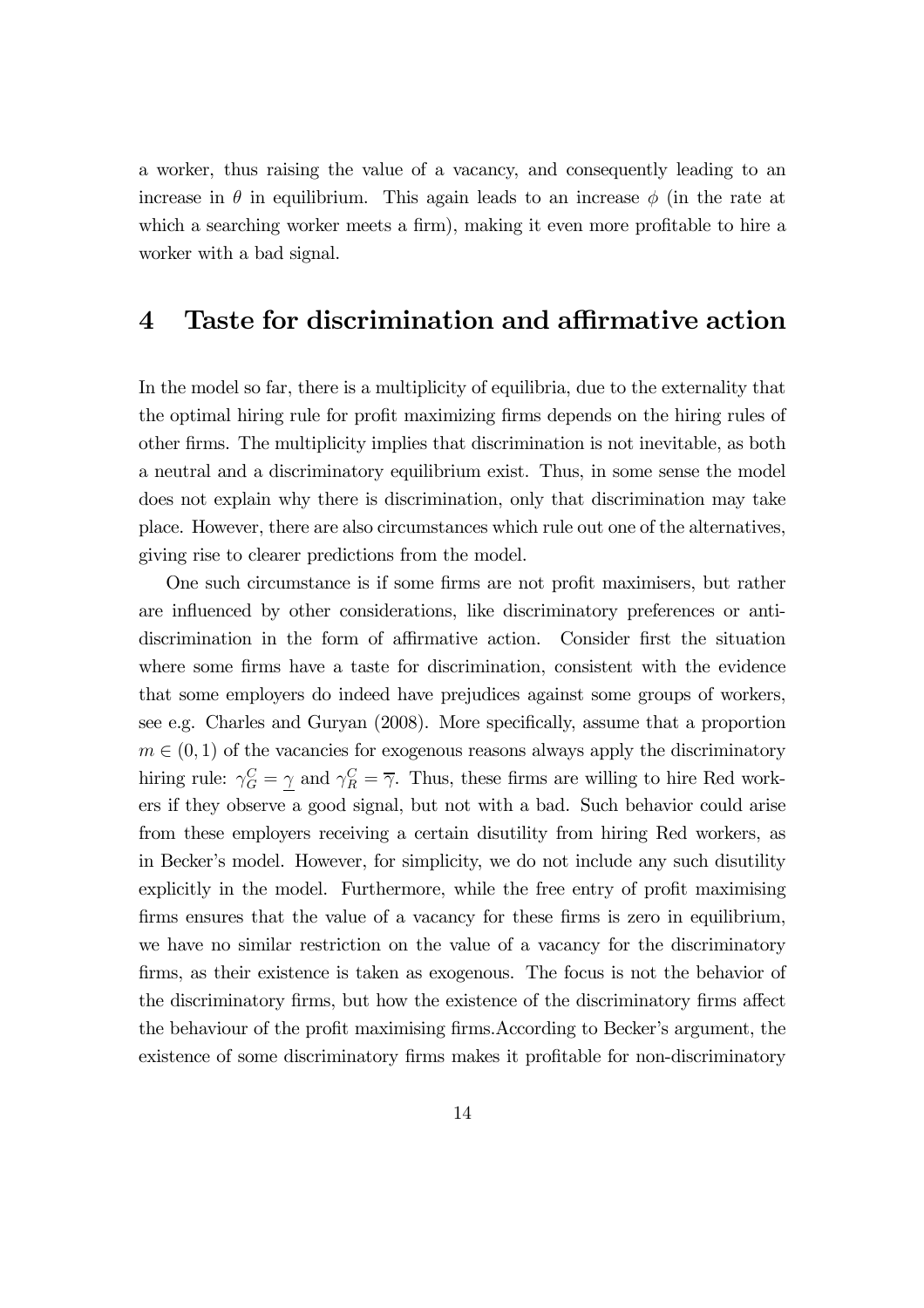firms to hire the workers that are discriminated. We shall explore if this is really the case in our model.

If the profit maximizing firms apply the neutral hiring rule  $\gamma_G^C = \gamma_R^C = \gamma$ , the expected profits from hiring a Red worker with a bad signal  $\gamma$  is

$$
J_R(\underline{\gamma}, p_R) = \frac{\gamma}{r+s}((1-\beta)y^H + sK) + (1-\gamma)\frac{(1-\beta)y^L + (\phi p_R + s)K}{r+s+\phi p_R}
$$
(23)

where  $p_R = 1 - m + m\eta$ . We can show the following result.

**Proposition 2** There exists a critical value  $\tilde{m} \in (0,1)$ , given by  $J_R(\gamma, p_R) = K$ in (23), such that for  $m > \tilde{m}$  an equilibrium where profit-maximizing firms apply the neutral hiring rule  $\gamma_G^C = \gamma_R^C = \gamma$  does not exist, while the discriminatory equilibrium where they apply  $\gamma_G^C = \gamma$ ,  $\gamma_R^C = \overline{\gamma}$  does exist.

#### P roof. See Appendix 6. ■

Thus, we observe that the existence of firms with taste for discrimination has the opposite effect of what it has in Becker's model: neutral (non-discriminatory) behavior becomes less profitable. If there are only a few discriminatory firms, and the other firms have a neutral hiring strategy, the discriminatory firms earn a lower profit. However, if the share of discriminatory firms is above the critical value  $\tilde{m}$ , then it is neutral hiring that is less profitable. Thus, in this case it is the non-discriminatory hiring that is driven out of the market, and profit maximising firms without any taste for discrimination will have the same discriminatory hiring rule as the firms with taste for discrimination.<sup>8</sup> As both types of firms apply the same hiring rule, they also make the same profits.

Next we consider how the outcome is affected by affirmative action. In many countries, the authorities undertake various measures to reduce the extent of discrimination. One key measure is affirmative action in the form a hiring quotas, where firms are required to let a certain proportion of their hirings be from specific discriminatory groups, see a discussion of the US experience in Holzer (2007). This measure is controversial, and it is sometimes argued that it may be counterproductive. Indeed, if a discriminatory equilibrium is sustained via the discriminated

 ${}^{8}$ In the numerical simulations below, we show the same qualitative result also when the wage depends on the outside option, implying that Red workers have lower wages than Green.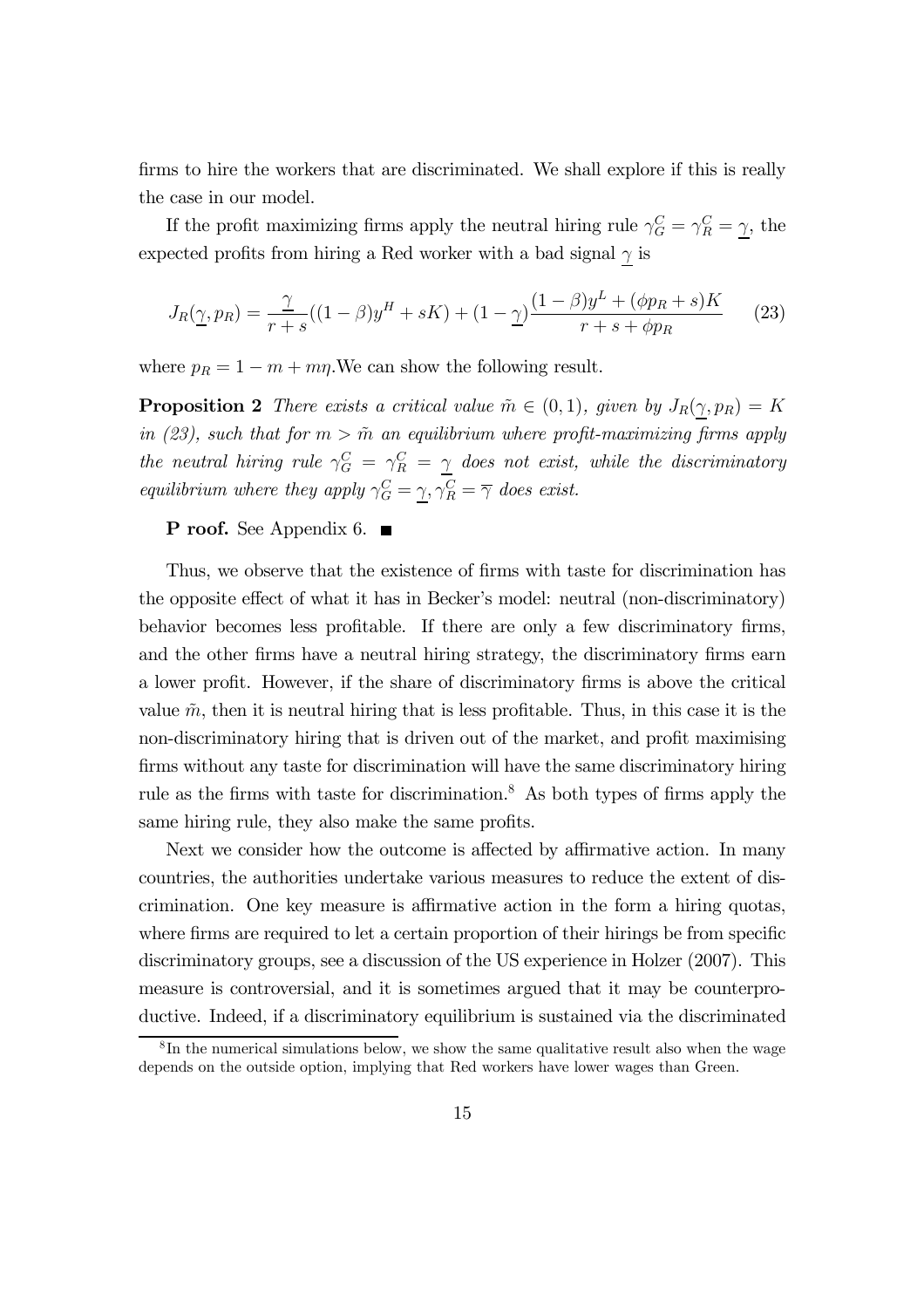group investing less in human capital due to the discrimination, as suggested by Coate and Loury (1993), then it may in fact be so. The reason is that affirmative action may ensure that the discriminated group get jobs even with less investment in human capital, which may reduce their incentives to invest, thus amplifying the underinvestment. It is thus of interest to see how affirmative action works with our explanation of discrimination.

We capture the affirmative action by assuming that a proportion a of vacancies always apply the neutral hiring rule:  $\gamma_G^C = \gamma_R^C = \gamma$ . One interpretation of this is that the affirmative action only applies to a part of the labor market, but here firms hire according to the size of each group in the labor market. With this specification, the affirmative action case is the mirror image of the case with taste for discrimination above. That is, the critical value will be given by  $(23) = K$  when  $p_R = a + (1 - a)\eta$ . Thus the next Corollary follows immediately.

**Corollary 1** There exists a critical value  $\tilde{a} \in (0,1)$  such that for  $a > \tilde{a}$  an equilibrium where profit-maximizing firms apply the discriminatory hiring rule  $\gamma_G^C \,=\, \gamma, \gamma_R^C \,=\, \overline{\gamma} \,$  does not exist, while the neutral equilibrium where they apply the neutral hiring rule  $\gamma_G^C = \gamma_R^C = \underline{\gamma}$  does exist

Thus, we see that in our model, affirmative action in the form of minimum hiring quotas works to counteract discrimination. The underlying source of discrimination is that the discriminated group have a low job finding probability, and thus are less attractive given the uncertainty in match specific productivity. Affirmative action increases the job finding probability of the discriminated group, making them more attractive to hire. In other words, within this model affirmative action in some firms counteracts discriminatory behavior also in jobs that are not directly affected by the affirmative action rule.

Another circumstance which may lead to a unique equilibrium is the recent history. Say that we consider a labor market where discrimination has prevailed historically, for reasons of taste and power, and where discrimination was also a part of the legislation. Then assume that the discriminatory legislation is removed, and over time also the taste for discrimination gradually vanishes, in the sense that more and more firms become pure profit maximiser, without any preference for worker types. However, when the first firms loose their taste for discrimination,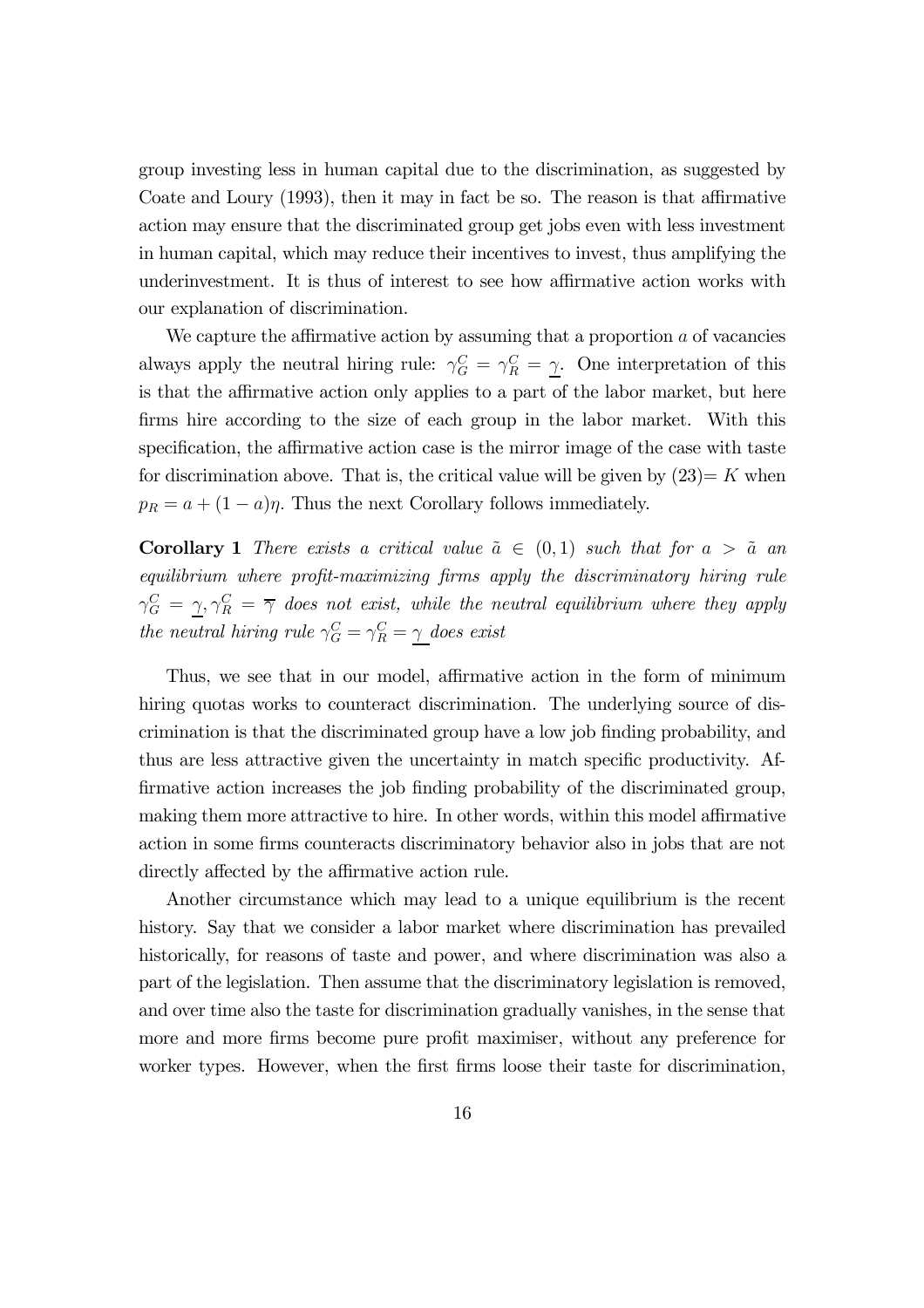they still know that other firms have a discriminatory hiring strategy. Thus, it will still be optimal for the profit maximising firms to continue with the discriminatory hiring. Consequently, the discriminatory equilibrium prevails, in spite of the removal of discriminatory legislation, and even if all firms lose their taste for discrimination.This line of argument is consistent with descriptions of the evolution of racial segregation in the US labor market given by Darity and Mason (1998), who argued that discriminatory practices were sustained long after any legal support was removed.

# 5 Outside option as threat-point in the bargain-

## ing.

So far, we have assumed that the wage only depends on the productivity of the match, and not on the outside alternatives of the workers. We now consider an alternative wage setting mechanism, where the wage is also affected by the players' outside options. The upshot is that the weaker outside alternatives of the Red workers lead them to have a lower wage. Specifically, we assume that the wage in a high productive match, when  $y = y<sup>H</sup>$ , maximizes the Nash product of each player's asset values, i.e.

$$
(W_i^H - U_i)^{\beta} (J^H - V)^{1-\beta}.
$$
\n(24)

In line with the non-cooperative interpretation of Binmore et al (1986), (24) is the appropriate specification if there is a certain probability that the wage bargaining breaks down, leading the parties to separate so that both receive their outside options. As the worker in this case leaves voluntarily from the firm, no firing costs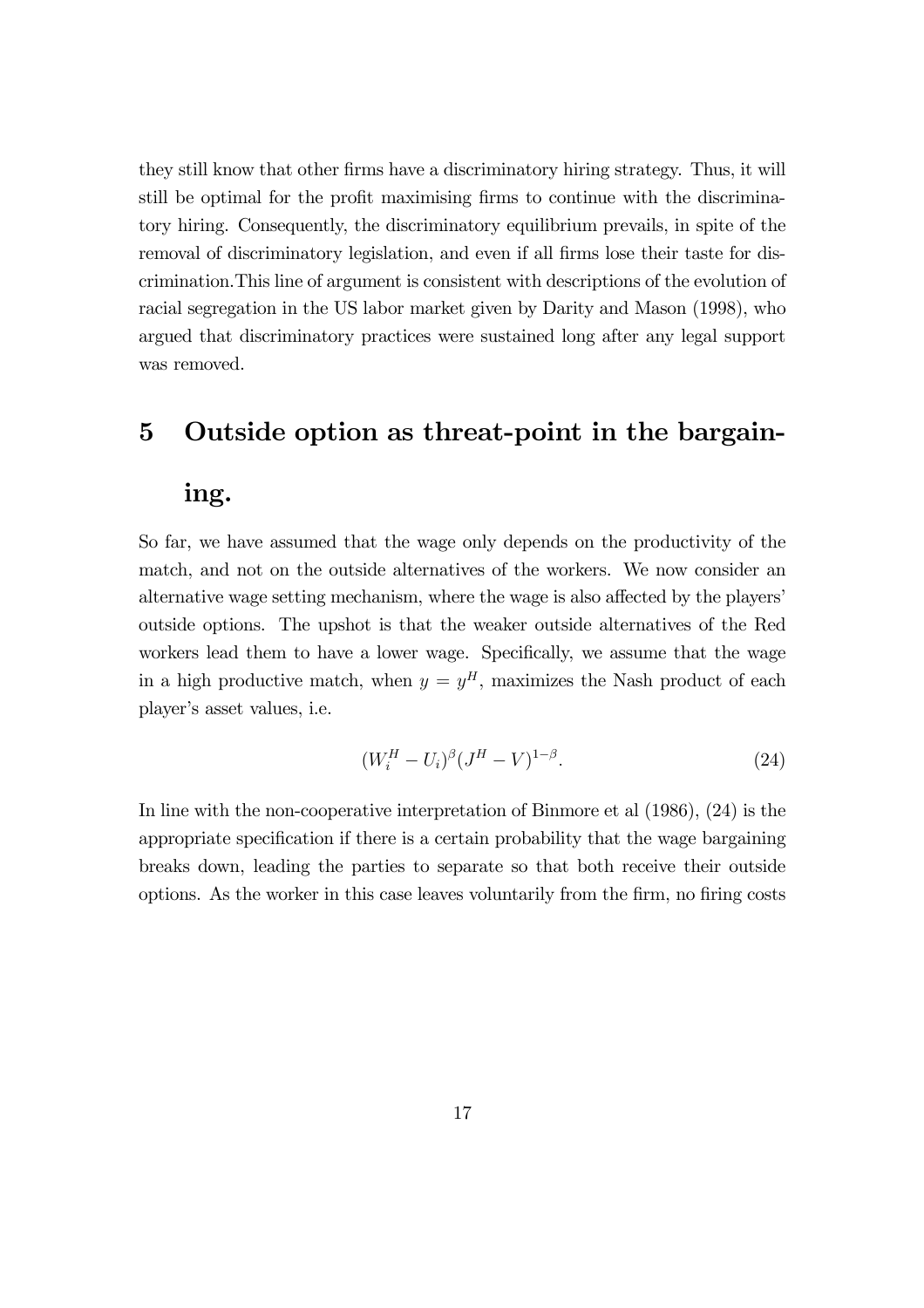has to be paid, implying that the firing costs do not enter the wage setting.<sup>9 10</sup>The solution to (24) is

$$
w_i^H = \beta y^H + (1 - \beta)(r + s)U_i - \beta r V,\tag{25}
$$

implying that the asset value of the worker is

$$
W_i^H = \frac{\beta y^H + (1 - \beta)(r + s)U_i - \beta rV}{r + s}.
$$

For workers in a low productive match, we assume that there is a binding minimum wage  $w^L$  satisfying (14), i.e. ensuring that it is not profitable for the firm to continue the match. Without this assumption, a wage rule like (25) would ensure that even low productive matches were profitable for the firm, implying trivially that no discriminatory equilibrium may exist.

We shall analyse whether the discriminatory equilibrium derived above, where all Greens are hired, while Reds are only hired if  $\gamma = \overline{\gamma}$ , still may exist. And, if so, under which circumstances.

There are now two opposing mechanisms at work in a discriminatory equilibrium. On the one hand, Red workers still have the disadvantage that they are less likely to find another job, implying that the expected duration of a low productive match is longer. On the other hand, the weaker outside option of Red workers imply that their wage is lower. If the latter effect is stronger, firms will prefer Red

 $9$ It is more common to include firing costs in the Nash Product, in which case it also affects the wage outcome, cf. e.g. Pissarides (2000). This would be appropriate for any costs incurred by the firm even in the case when the worker leaves voluntarily, and thus could be used as a threat by the worker to push up wages. Most firing costs are not of this type. For example, for a professor with tenure, the firing costs could be very large, in the sense that it would be very costly for the university to lay off the professor. However, as is well known, these firing costs cannot be used by the professor to push up his or her wage. Note that a similar argument is also acknowledged by Pries and Rogerson (2005), who write that "In reality, dismissal costs are not incurred in the case of voluntary separations, ... In what follows, we shall abstract from this aspect and assume that all separations in the model lead the entrepreneur to incur the cost d. In this sense, we are really analyzing a separation tax levied on employers, rather than a dismissal cost per se."

 $10$ In section 6 below, we consider the model with the more common two-tier structure that is often used in search models with employment protection.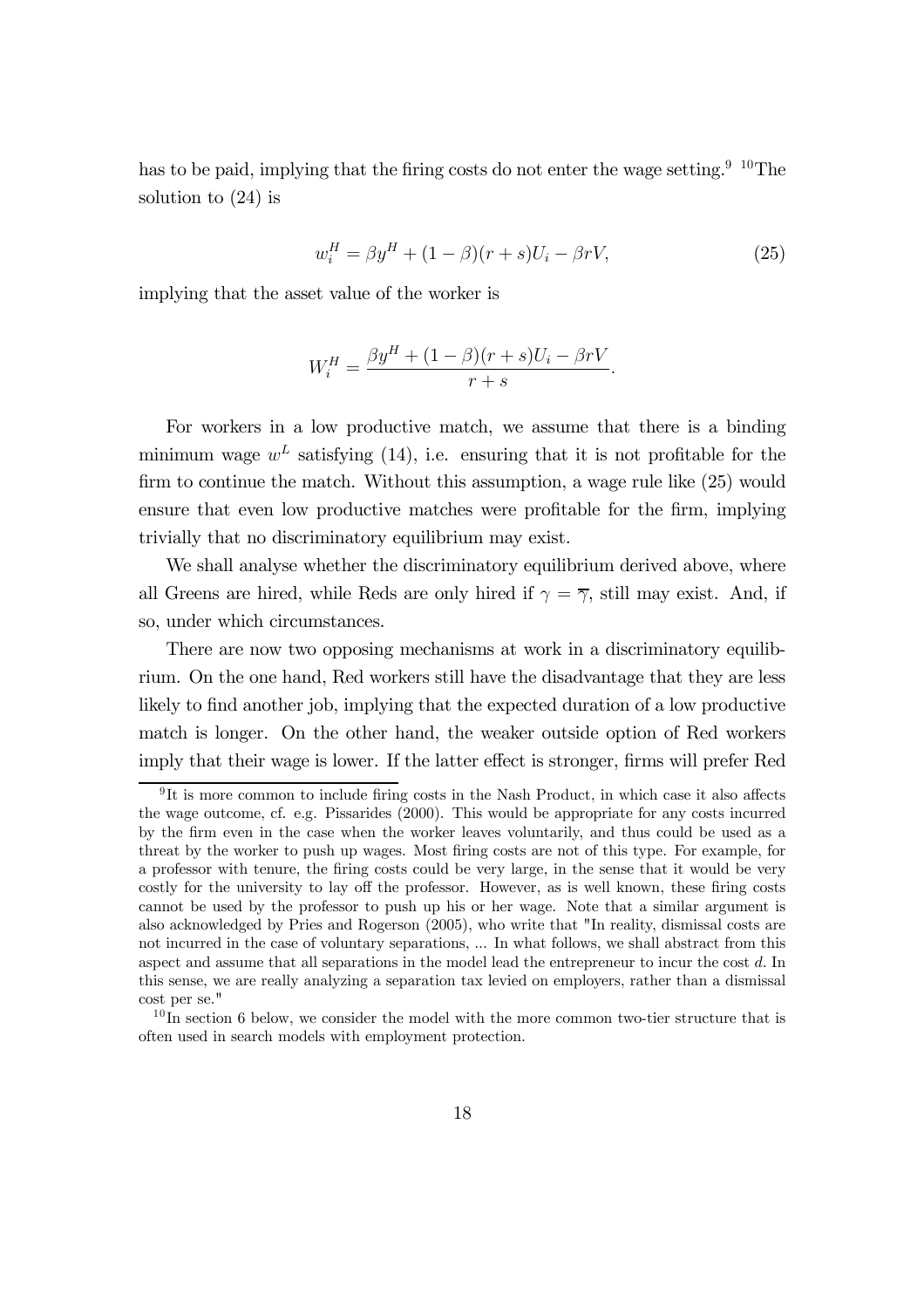workers with  $\gamma$  to Green workers with  $\gamma$ , and a discriminatory equilibrium of this type cannot exist. Thus, we must check if this is the case.

Conditional on the signal  $\gamma$ , the expected profits from hiring a Green worker in a discriminatory equilibrium is (note that we have substituted out for the wage equation (25), and that we now need a subscript indicating worker type as the wage differs between the types)

$$
J_G(\gamma, 1) = \frac{\gamma}{r+s} \left( (1-\beta)(y^H - (r+s)U_G) + (\beta r + s)V \right) + \frac{(1-\gamma)}{r+s+\phi} \left( y^L - w^L + (\phi+s)V \right)
$$
(26)

while for a Red worker it is

$$
J_R(\gamma, \eta) = \frac{\gamma}{r+s} \left( (1-\beta)(y^H - (r+s)U_R) + (\beta r + s)V \right) + \frac{(1-\gamma)}{(r+s+\phi\eta)} \left( y^L - w^L + (\phi\eta + s)V \right)
$$
(27)

where the assets values for unemployed workers are

$$
U_G = \frac{z(r+s+\gamma^M\phi) + \phi(\gamma^M \frac{(\beta y^H - \beta r V)(r+s+\phi)}{r+s} + (1-\gamma^M)w^L)}{(r+s+\beta\gamma^M\phi)(r+s+\phi)}
$$
(28)

$$
U_R = \frac{z(r+s+\overline{\gamma}\phi\eta) + \phi\eta(\overline{\gamma}\frac{(\beta y^H - \beta rV)(r+s+\phi\eta)}{r+s} + (1-\overline{\gamma})w^L)}{(r+s+\beta\overline{\gamma}\phi\eta)(r+s+\phi\eta)}\tag{29}
$$

and the value of a vacancy is

$$
V = \frac{-c + q\alpha_G(\eta J_G(\overline{\gamma}, 1) + (1 - \eta)J_G(\underline{\gamma}, 1)) + q\alpha_R \eta J_R(\overline{\gamma}, \eta)}{r + q(\alpha_G + \alpha_R \eta)} = K \qquad (30)
$$

with  $J_G(\gamma, 1)$  defined by (26),  $J_R(\gamma, \eta)$  by (27),  $U_G$  by (28) and  $U_R$  by (29). For a discriminatory equilibrium to exist, we must have

$$
J_G(\gamma, 1) > K > J_R(\gamma, \eta)
$$

i.e. conditional on a signal  $\gamma$ , the expected profits from hiring a Green worker is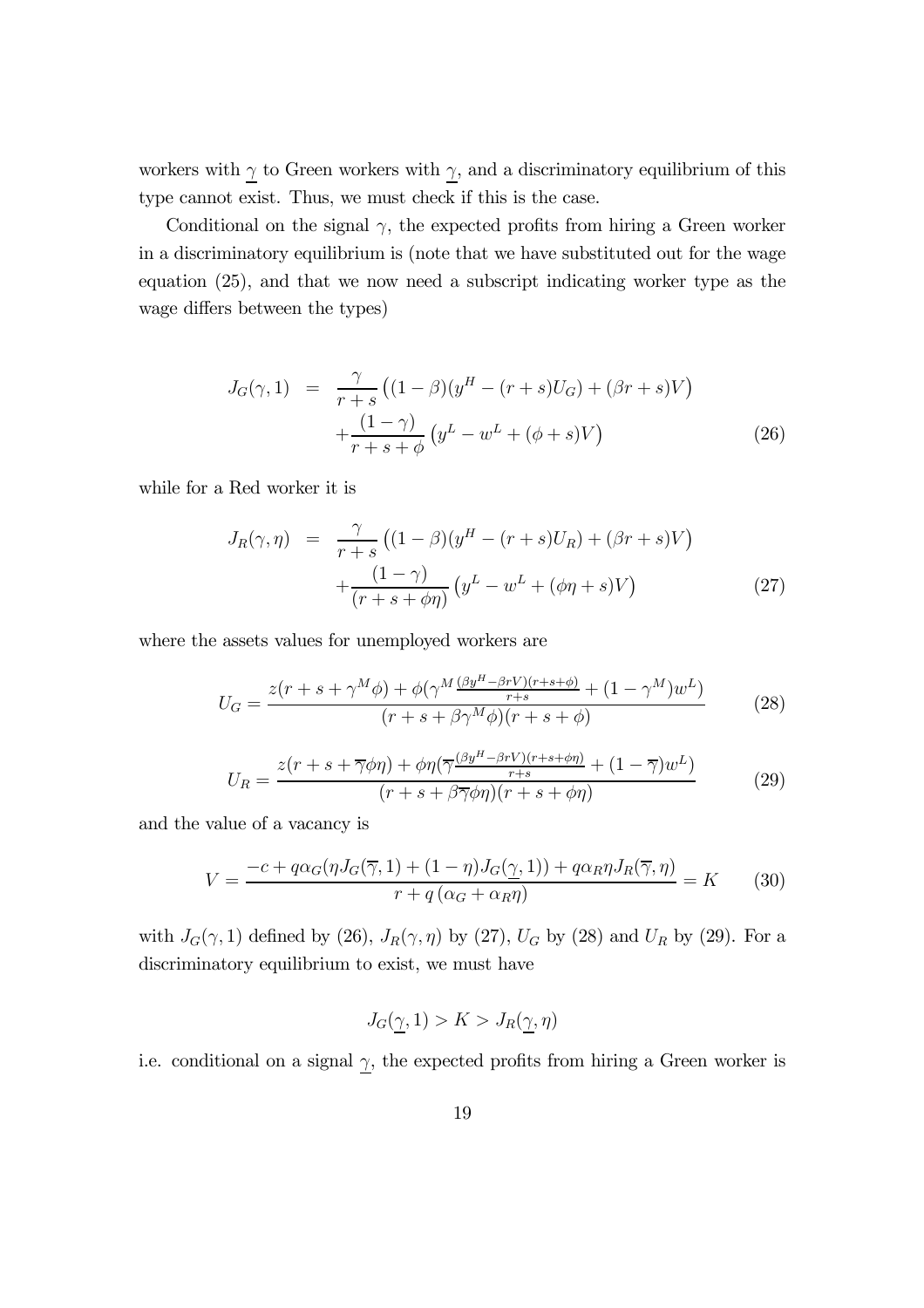greater than the value of a vacancy, while the expected profits from hiring a Red worker is lower.

## 5.1 Numerical simulations

As the model involves opposing and non-linear effects, numerical illustrations are necessary to explore the effects. In particular, we are interested in exploring under which circumstances a discriminatory equilibrium of the analyzed above, may exist. To do so, we calculate the equilibrium given that employers use the discriminatory hiring strategy. We then check whether this hiring strategy is indeed optimal.

Note that the aim of the simulation exercise is not to conduct a serious empirical analysis. First, the model is very stylized, including the assumptions that all workers, irrespective of type, are ex ante identical. Second, many of the key parameters, like the probability that an applicant with a good signal turns out to be high productive, have to be chosen without a proper empirical justification. Rather, our aim is to explore whether a discriminatory equilibrium is possible under plausible parameter values, using empirical estimates or information whenever possible.

The simulations are based on 8 equations, which are (26) and (27) (both calculated twice, for  $\gamma$  and  $\overline{\gamma}$ ), (28), (29) and (30) (the latter also being two equations), in 8 unknowns  $J_G(\overline{\gamma}, 1), J_G(\underline{\gamma}, 1), J_R(\overline{\gamma}, 1), J_R(\underline{\gamma}, 1), U_G, U_R, V$  and  $\theta$ . The remaining values are calculated using the steady state equations and appropriate variable definitions.We have chosen the following parameter values, where the period length is assumed to be one quarter. Output with high and low productivity are set to  $y<sup>H</sup> = 1.0$  and  $y<sup>L</sup> = 0.55$ . The cost of opening a vacancy  $K = 11$ , which corresponds to a capital-output ratio in annual terms slightly below three. The interest rate  $r = 0.012$ , following Shimer (2005), corresponding to an annual rate of about five. The workers' bargaining power  $\beta = 0.5$ . The wage in a low productivity match  $w^L = 0.6$ , and the value of being unemployed (leisure and unemployment benefits)  $z = 0.5$ . In equilibrium, this will induce an average replacement rate, calculated as z divided by the average wage, of about 63%, which is about the level in many European countries. The weight on vacancies in the matching function,  $1 - \lambda = 0.4$ , see Petrongolo and Pissarides (2001), who suggest that it should be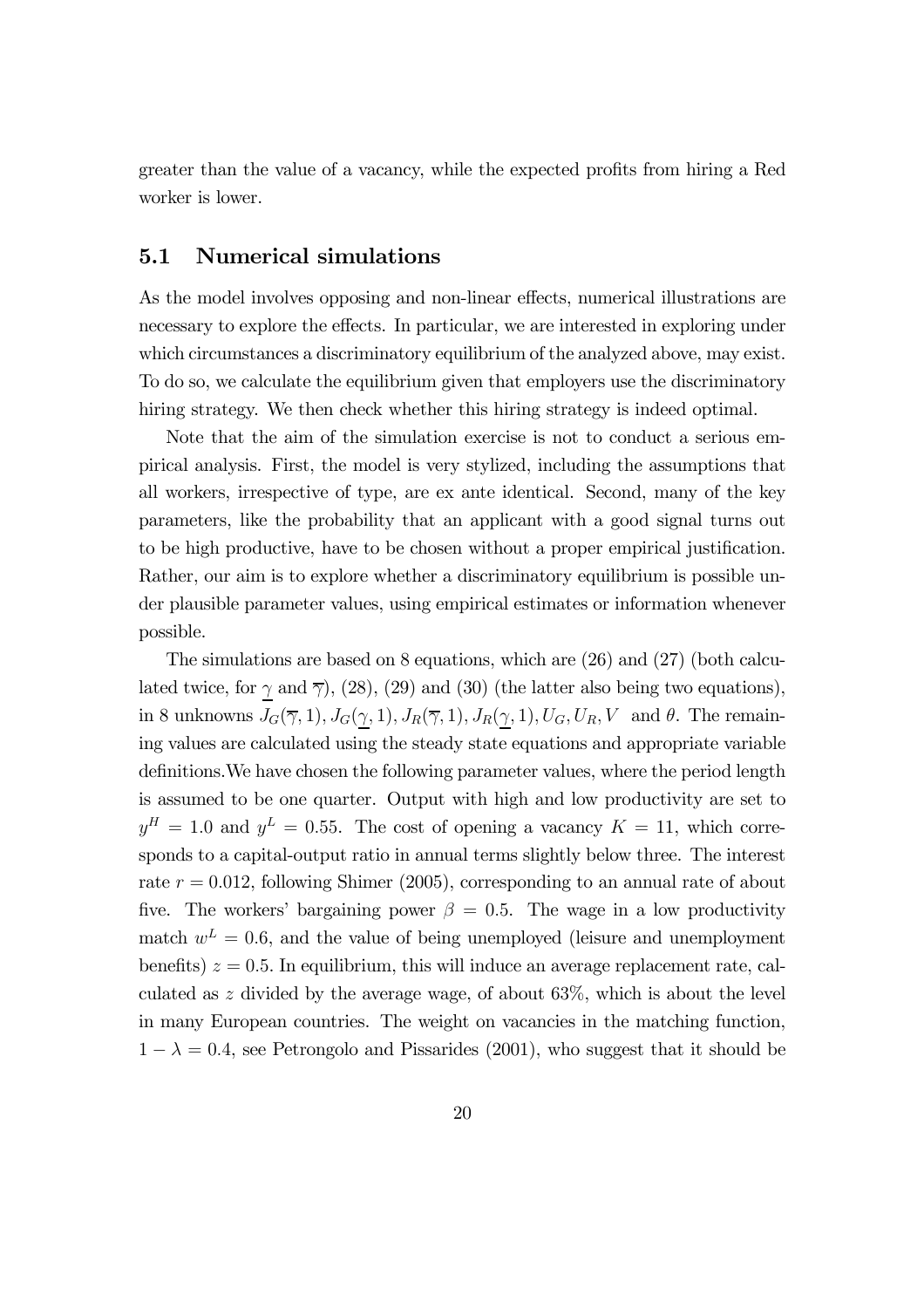between 0.3 and 0.5. Flow into unemployment in European countries is between 0.3% and 2.8% on monthly basis in European countries, see OECD Employment Outlook 1995, page 27-28, and we choose  $s = 0.03$  on a quarterly basis. The probability that output takes a high value is  $\overline{\gamma} = 0.7$  and  $\gamma = 0.3$ , while Prob(  $\gamma = \overline{\gamma}$  =  $\eta = 0.6$ . The cost of a vacancy  $c = 0.02$ ; this is lower than what is often used, e.g. Shimer (2005) has  $c = 0.2$ , but this must be seen in connection with our also including the fixed costs of opening a vacancy. The share of Green workers,  $n_G = 0.9$ , implying that the share of Red workers,  $n_R = 0.1$ . We set the parameter in the matching function,  $A = 0.3$  which leads to equilibrium labour tightness  $\theta = 0.942$ , and the matching rate for job searchers  $\phi = 0.29$ . As this is on a quarterly basis, it is well within the range for the job finding rate for unemployed in European countries, which according to OECD Employment Outlook 1995, page 27-28 is between 3% and 21% on monthly basis in European countries. The parameter values are summarized in Table 1.

| Table 1: Parameter values |           |                     |       |
|---------------------------|-----------|---------------------|-------|
| Parameter                 | Value     | Parameter           | Value |
| $\mathcal{S}_{0}^{(n)}$   | 0.03      | $\lambda$           | 0.6   |
| $\boldsymbol{r}$          | 0.012     | $\mathcal{C}$       | 0.02  |
| $y^{\cal H}$              | 1.0       | K                   | 11    |
| $y^L$                     | 0.55      | $\eta$              | 0.6   |
| $\beta$                   | $0.5\,$   | $\overline{\gamma}$ | 0.7   |
| $w^L$                     | 0.6       | $\gamma$            | 0.3   |
| $\tilde{z}$               | $0.5\,$   | $n_G$               | 0.9   |
|                           | $\rm 0.3$ | $n_R$               | 0.1   |

With these parameter values, we find that a discriminatory equilibrium exists. The values of the key variables are displayed in Table 2. We find that  $J_R(\gamma, \eta) =$  $10.913 < K = 11 < 11.026 = J<sub>G</sub>(\gamma, 1)$ . Thus, the advantage for the employer from Green workers being more attractive on the job market, making them more likely to quit if badly matched, dominates the effect of Red workers being paid less. In other words, it is profitable to hire a Green with  $\gamma = \gamma$ , while it is not profitable hire a Red with  $\gamma = \gamma$ . The discriminatory behavior leads to a large difference in unemployment rates, which is 9.3% for Green workers, and 14.6% for Red workers.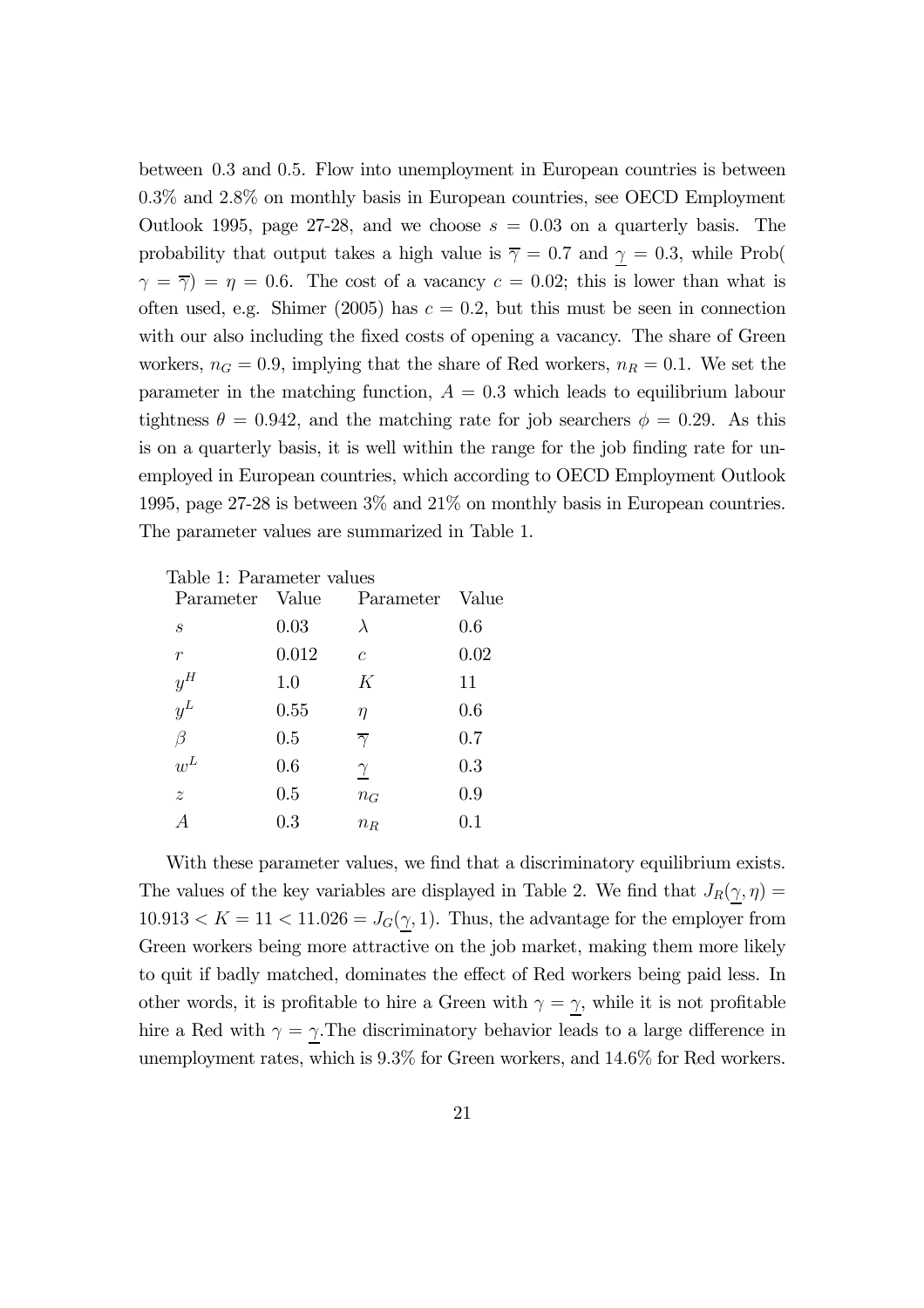As Green workers are hired even with a bad signal, a slightly higher share of them are in low productivity matches, the respective shares are 7.3% for Green workers and 5.9% for Red workers. While workers in low productivity match receive a lower wage, the average wage for Green workers is still somewhat higher than that of Red workers, 0.796 versus 0.787, because the lower unemployment rate for Green workers improves their disagreement point in the wage bargaining, giving Green workers higher wages than Red workers, conditional on a high productivity match.

Table 2: Simulation outcome

| Variable           | Value  | Variable        | Value |
|--------------------|--------|-----------------|-------|
| Ĥ                  | 0.942  | $u_G$           | 0.093 |
| $\phi$             | 0.293  | $u_R$           | 0.146 |
| $J_G(\gamma,1)$    | 11.026 | $\mathcal{E}G$  | 0.073 |
| $J_R(\gamma,\eta)$ | 10.913 | $\varepsilon_R$ | 0.059 |
| $\overline{w_G}$   | 0.796  | $w_G^H$         | 0.811 |
| $\overline{w_R}$   | 0.787  | $w_{\rm B}^H$   | 0.798 |
|                    |        |                 |       |

 $\overline{w_G}$  is the average wage for Green workers, and  $\overline{w_R}$  for Red workers. $u_G$  and  $u_R$  are the respective unemployment rates. $\varepsilon_G$  and  $\varepsilon_R$  are the share of employed workers in low productivity matches.

To provide some intuition for whether a discriminatory equilibrium only exists for a narrow range of parameter values, it is illuminating to calculate the interval for the cost of opening a vacancy,  $K$ , within which a discriminatory equilibrium of the proposed type exists, cf. Proposition 1 above. We find that the bounds in this interval are  $K^O = 9.647$  and  $K^1 = 11.508$ . If K is lower than  $K^O$ , it is profitable to hire both Green and Red workers in spite of a bad signal  $\gamma = \gamma$ , while for K greater than  $K^1$ , it is not profitable to hire any worker when observing  $\gamma = \underline{\gamma}$ .

In the model we have assumed that the firing costs are prohibitive. However, it is of interest to see how large the firing costs would have to be for the firms to be willing to retain workers even in a low productive match, as is assumed in the model. If the firm can lay off a worker at a cost  $F > 0$ , the firm will retain a worker of type  $i$  in a low productive match if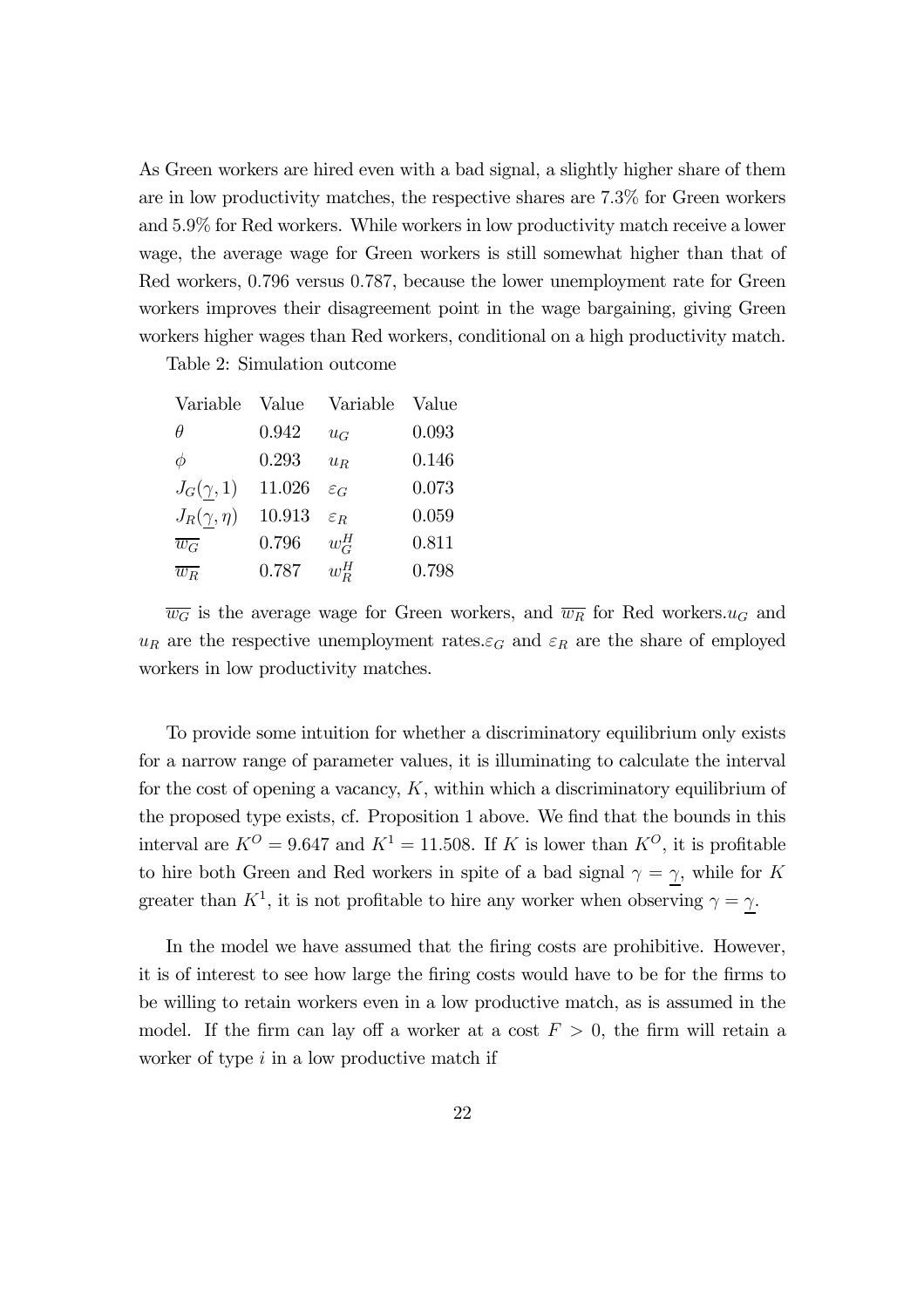$$
J_i^L = \frac{y^L - w^L + (\phi p_i + s)V}{r + s + \phi p_i} > V - F
$$

or

$$
F - \frac{rV - y^L + w^L}{r + s + \phi p_i} > 0, \quad where \ p_G = 1 \ and \ p_R = \eta
$$

With parameter values as in Table 1, this criterion is fulfilled for  $F<sub>G</sub> = 0.543$ and  $F_R = 0.836$ , i.e. less than the production for one quarter with average productivity, well within the parameter range of firing costs explored by Mortenson and Pissarides (1999), which is from zero to unity.

We then want to explore the effects of labour market institutions. Which types of labour market institutions are conducive to the existence of a discriminatory equilibrium?

#### Lower unemployment benefits, z.

If z is reduced, workers receive lower wages, and in particular this happens for Red workers, who have a larger probability of being unemployed. This makes Red workers more attractive, implying that a discriminatory equilibrium becomes less likely. For the parameter values displayed in Table 1, except for  $z$ , a discriminatory equilibrium exists as long as  $z \geq 0.43$ . For  $z < 0.43$ , the wages of Red workers have falled sufficiently so that it is now profitable to hire them even conditional on a bad signal, implying that a discriminatory equilibrium of the mentioned type does not exist.

## Lower minimum wages  $w^L$ .

A reduction in minimum wages  $w<sup>L</sup>$  reduces the loss for firms in the case of a bad match. This makes Red workers more attractive, making a discriminatory equilibrium less likely. For the parameter values in Table 1, except  $w^L$ , a discriminatory equilibrium exists as long as  $w^L > 0.58$ . For  $w^L < 0.58$ , it is again profitable to hire Red workers even conditional on a bad signal, and a discriminatory equilibrium is not possible.

#### Higher cost of opening a vacancy,  $K$

In what types of jobs should we expect to find discriminating behavior? In our model, all jobs are identical. However, we could think of the economy consisting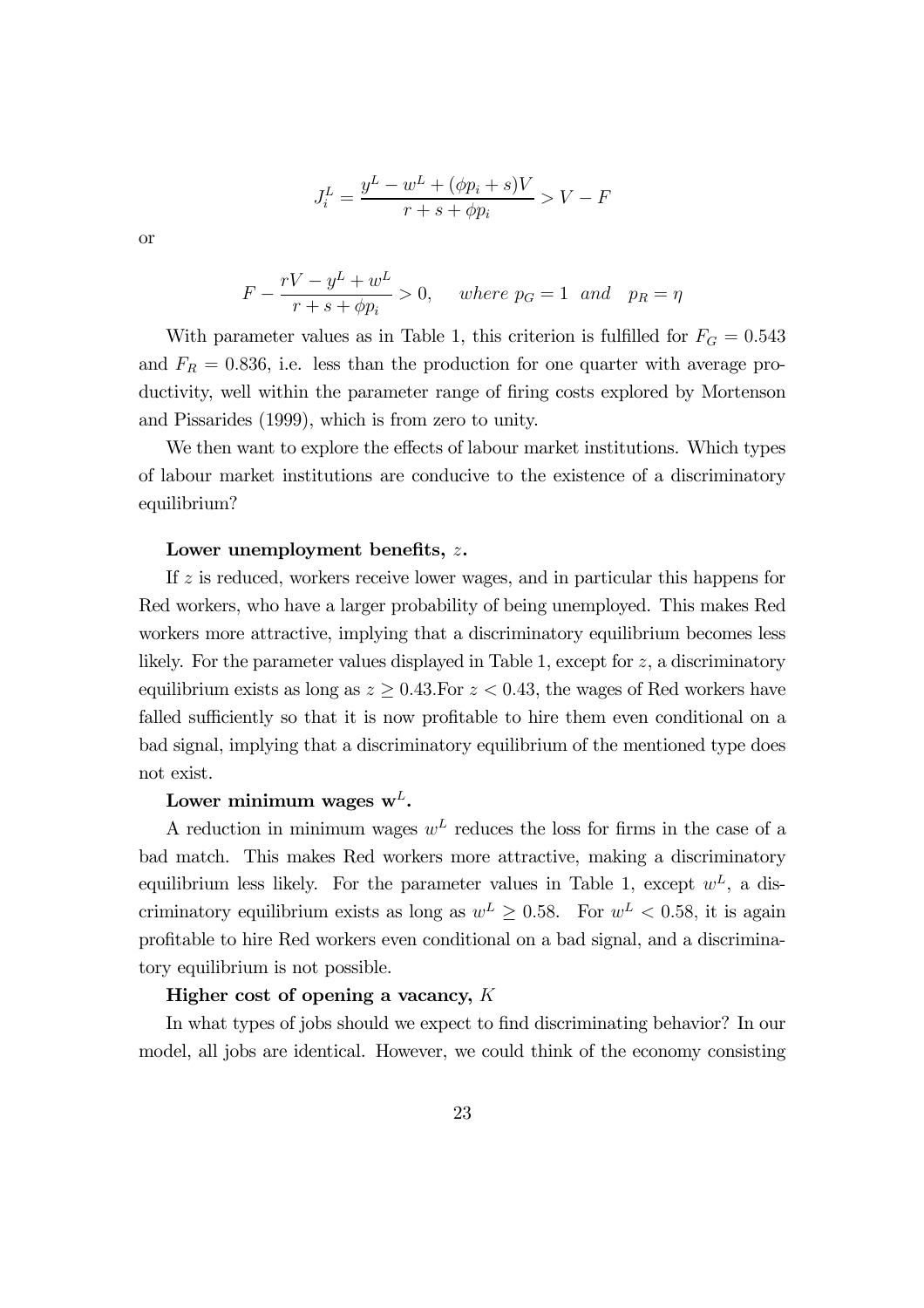of many segmented labour markets, where the equilibrium of the model describes each segmented market, and different parameter values capture the characteristics of each labour market. Higher costs of a vacancy would correspond to jobs with higher capital intensity. More generally, it may also capture that it in some jobs, it is important than in others to have the right person, e.g. in a crucial position in the organisation. Higher costs of opening a vacancy increases the loss from a bad match, which increases the possible costs of hiring a Red worker. The upshot is to make a discriminatory equilibrium more likely. This can be illustrated by increasing K from 11 to  $K = 14$ , and then redo the exercises above. We find that the critical value for the minimum wage is reduced, so that a discriminatory equilibrium now exists for  $w^L \geq 0.53$ , down from 0.58 for  $K = 11$ . Thus, in jobs with high capital requirement, a discriminatory equilibrium is more likely, and it can happen even for lower minimum wages.

Numerical simulations with taste for discrimination We then consider the situation where a share of all vacancies also are affected by other motives than profit maximising. Specifically, we assume that a proportion  $m$  of vacancies have a taste for discrimination in the sense that they exogenously use a discriminatory hiring rule As above, we do not include any direct effect on utility or wages of this taste for discrimination, the only effect is via the hiring rule.

Let superscript j denote type of firm, with  $j = N$  for a neutral firms (a firm that applies  $\gamma_G^C = \underline{\gamma}$  and  $\gamma_R^C = \underline{\gamma}$ ) and with  $j = D$  for a discriminatory firm (a firm that applies  $\gamma_G^C = \gamma$  and  $\gamma_R^C = \overline{\gamma}$ ). The wage for a high productivity worker of color  $i$  in a j-type firm is determined by

$$
w_i^{Hj} = \beta y^H + (1 - \beta)(r + s)U_i - \beta r V^j.
$$
 (31)

Since wages for high productivity workers depends on which type of firm they are employed in, we cannot apriori exclude on-the-job search for workers in high productivity matches, if they are in a type of firm paying lower wages. However, with the parameter values we use, only workers in low productivity matches want to change firms, consistent with the previous formulation. For a full description of the model see Appendix (not included in the present version).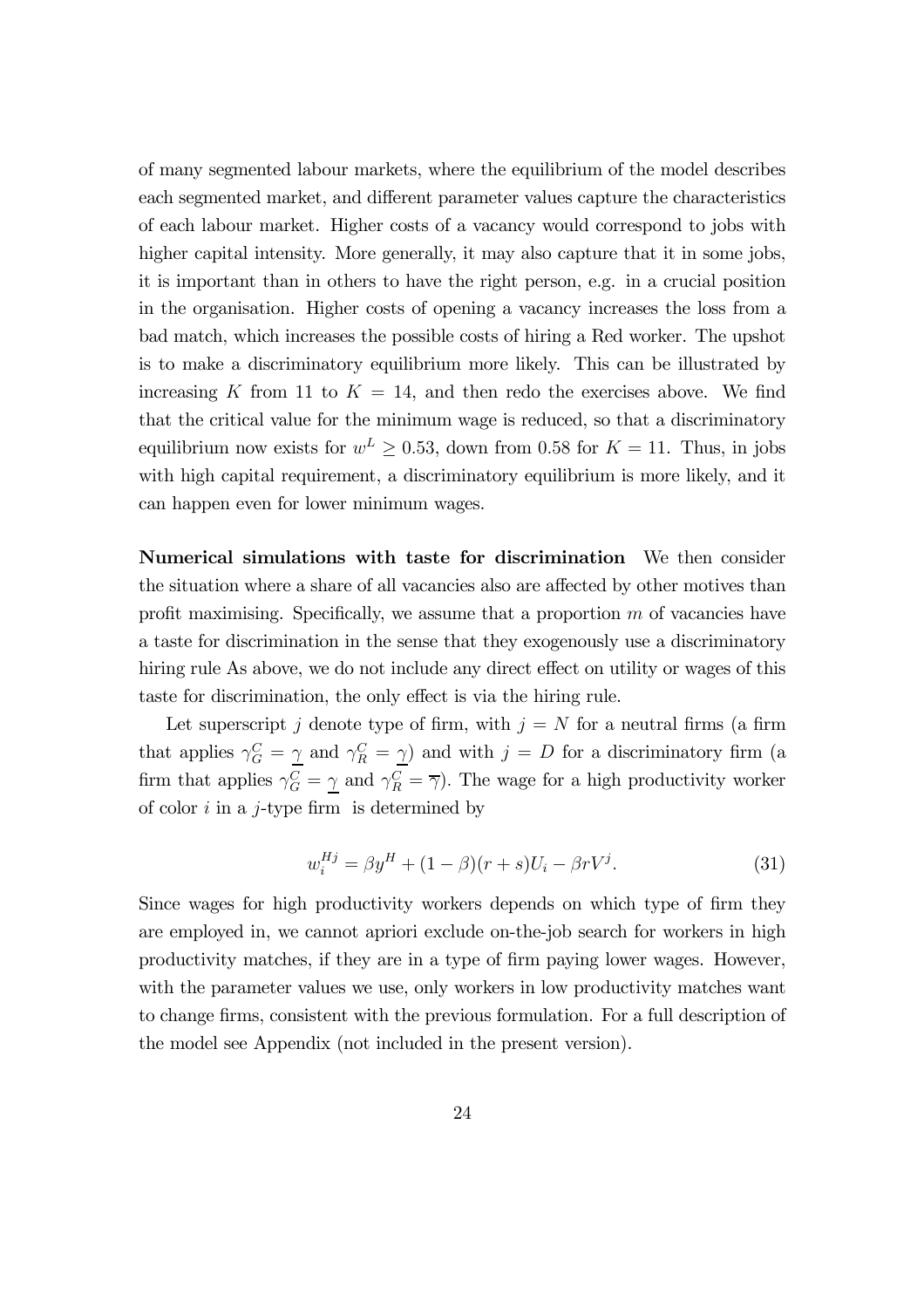Using the parameter values from the basis simulation above, it is of interest to derive the critical value for  $m, \tilde{m}$ , defined in Proposition 2. We find that this critical value is  $\tilde{m} = 0.35$ . Thus, for the parameter values in Table 1, if more than 35% of the vacancies have taste for discrimination, it becomes profitable also for the other vacancies to discriminate. Note that the effect works in the opposite direction of the effect in Becker's model. In Becker's model, discriminated workers become more attractive for other employees because of the lower wages. Here, discriminated workers may become less attractive for employers in spite of being paid less, implying that the existence employers with a taste for discrimination may indeed induce other employers also to discriminate. Correpondingly, from Corollary 1, if more that  $\tilde{a} = 1 - \tilde{m} = 0.65$  of the firms for exogenous reasons apply a neutral hiring rule, any remaining profit maximising firm will also adobt a neutral hiring rule.

## 6 Robustness

Here we discuss robustness of the discriminatory equilibrium to different modelling assumptions.

## 6.1 Efficient hiring

So far, we have implicitly assumed that the wage is given by ex post bargaining, without any possibility of negotiations at the hiring stage. One implication of this is that it rules out the possibility that a discriminated worker accepts an initial period with a low wage, so as to make it profitable for the employer to hire him/her. In a discriminatory equilibrium, Red workers would be willing to do so, as they are strictly disadvantaged by their not having the opportunity to see whether output turns out to be high even with a bad signal. Now, we shall relax this assumption. More specifically, we assume that at there is an additional hiring stage, where the players bargain over the surplus of the match. At this stage, output is  $y_0 > 0$ , there is no on-the-job search and no employment protection legislation. If the worker is hired, the match transits to the second stage at a rate  $\lambda > 0$ . At this second stage,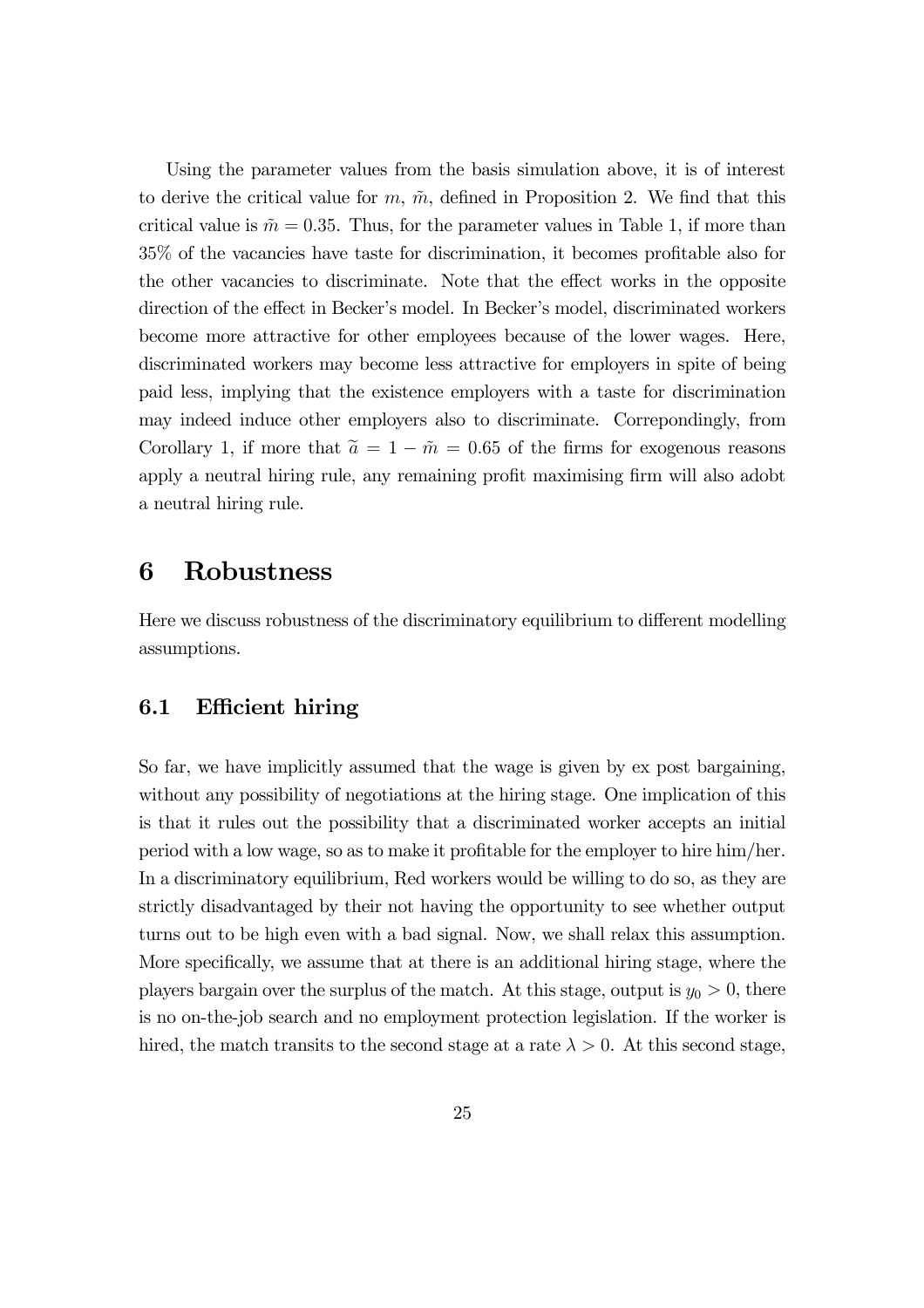employment protection with firing costs is invoked, and the stochastic output is realised, being equal to  $y^H$  or  $y^L$ . This two-stage framework follows e.g. Mortensen and Pissarides (1999).

At the second stage the wage is renegotiated, reflecting the change in bargaining situations, and determined by maximizing

$$
(W - U)^{\beta} (J - V + F)^{1 - \beta}, \tag{32}
$$

where  $F$  is the firing costs and reflects the part of the firing costs that is not transferred to the worker in case he or she is fired.<sup>11</sup> The wage at the second stage is then determined by

$$
W - U = \beta(J + W - V - U + F).
$$

or

$$
w^{H} = \beta y^{H} + (1 - \beta)(r + s)U - \beta rV + \beta(r + s)F
$$

As noted above, the firing-cost is not present at the first stage. Define  $J^0$  to be the value to the firm and  $W<sup>0</sup>$  the value to the worker at the first stage. The wage at the first stage is determined by maximizing

$$
(W^{0} - U)^{\beta} (J^{0} - V)^{1-\beta}.
$$

Note that the players at the first stage will take into consideration their expected payoffs at the second stage. Thus, we allow for the possibility that a Red worker accepts to work for a negative wage in the first period, to compensate for the possibility of coming to the more rewarding second stage. While one can argue against the realism in allowing for a negative wage also in an inital period, the aim is to explore if a discriminatory equilibrium may exist even under circumstances that come a long way towards ensuring efficiency.

Asset values to workers at stage 1 are

$$
(r+s+\lambda)W_i^0(\gamma) = w_i^0(\gamma) + \lambda(\gamma W_i^H + (1-\gamma)W_i^L),
$$

<sup>&</sup>lt;sup>11</sup>The firing costs F is included in (32) for reasons of comparison with the literature, but with flexible wages in stage 1, it does not affect the hiring decision made by the firm.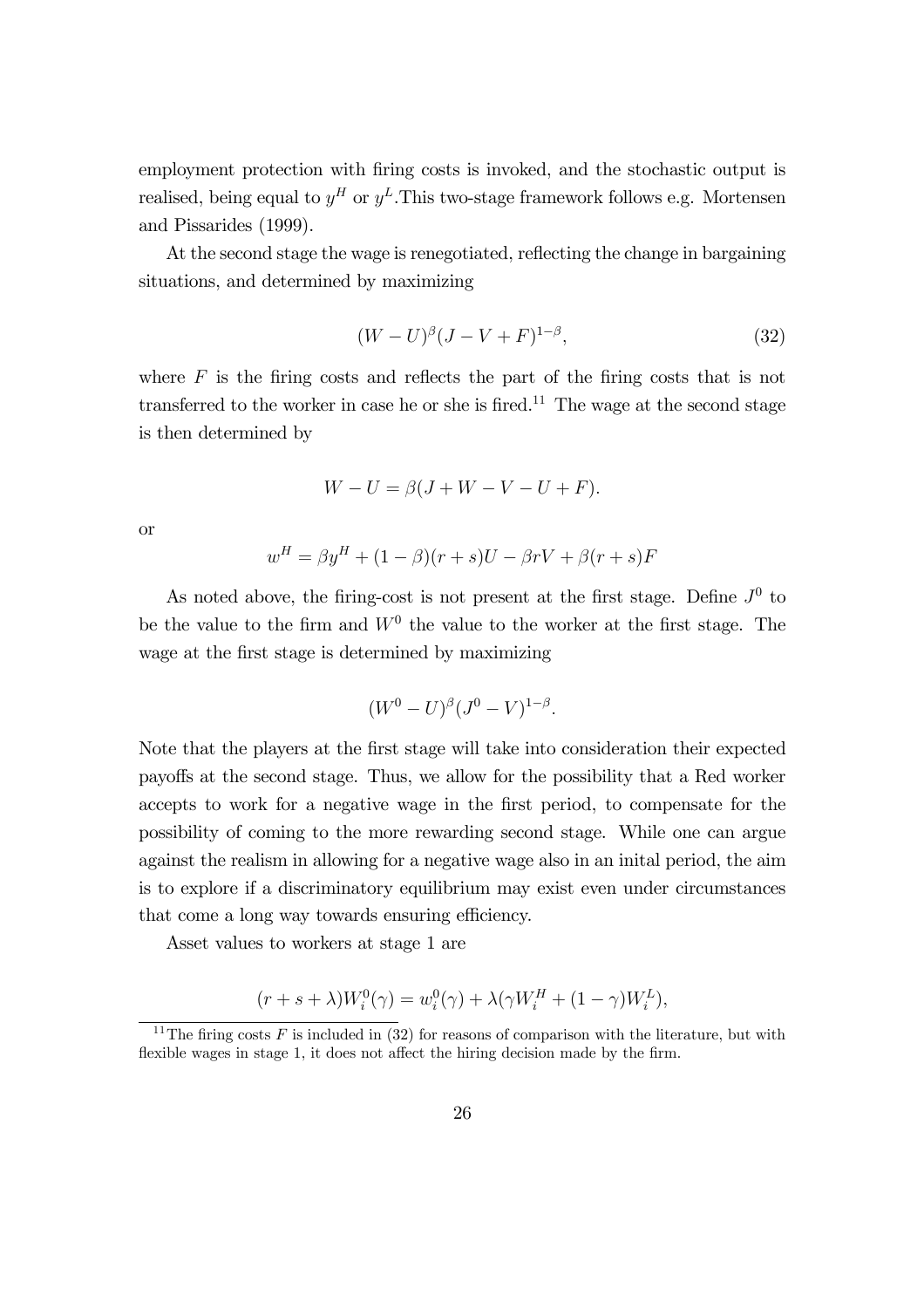$$
(r + s + \lambda)J_i^0(\gamma) = y^0 - w_i^0(\gamma) + sV + \lambda(\gamma J_i^H + (1 - \gamma)J_i^L).
$$

Joint surplus at stage 1 is

$$
S_i^0(\gamma) = J_i^0(\gamma) + W_i^0(\gamma) - V - H_i.
$$

where  $H_i = U_i$  if the worker is unemployed and  $H_i = W_i^L$  if the worker is employed. To simplify we assume that  $w_L = z$  and hence that  $W_i^L = U_i$ . <sup>12</sup>

In the appendix, we show that for certain parameter values, a discriminatory  $\,$  equilibrium exists even under these circumstances. We find that  $S_G^0(\gamma) > 0$ 

 $S_R^0(\gamma)$ , i.e. that conditional on a bad signal, the joint surplus is positive for Green workers but negative for Red workers.Thus, again the advantage for the employer from Green workers being more attractive on the job market, making them more likely to quit if badly matched, dominates the effect of Red workers being paid less. The intuition is that in a discriminatory equilibrium, firms may lose more money if a bad match occurs than the Red worker gains from being in the bad match. Thus, a bad match is associated with an efficiency loss, implying that a Red worker is not willing to reduce the wage sufficiently at the hiring stage so as to make it profitable for the firm to hire him/her. If the worker could commit to leave if a bad match match occurs, discrimination could not take place in equilibrium, but this is ruled out by assumption via the employment protection legislation.

## 6.2 Workers fired

To simplify the analysis, we have assumed that the firing costs are prohibitive so that workers are never fired. The numerical simulations above have shown that the firing costs need not be higher than what is often assumed in the literature. However, qualitatively the same results may be derived also under the weaker

<sup>&</sup>lt;sup>12</sup>Allowing for  $w_L > z$  complicates the analysis considerably, as it would then be necessary to include four types of applicants, depending both on type and on being unemployed or in bad match. This simplification is however likely to work against our finding a discriminatory equilibrium: As illustrated in the numerical simulations in section 5, increasing the minimum wage makes a discriminatory equilibrium more likely.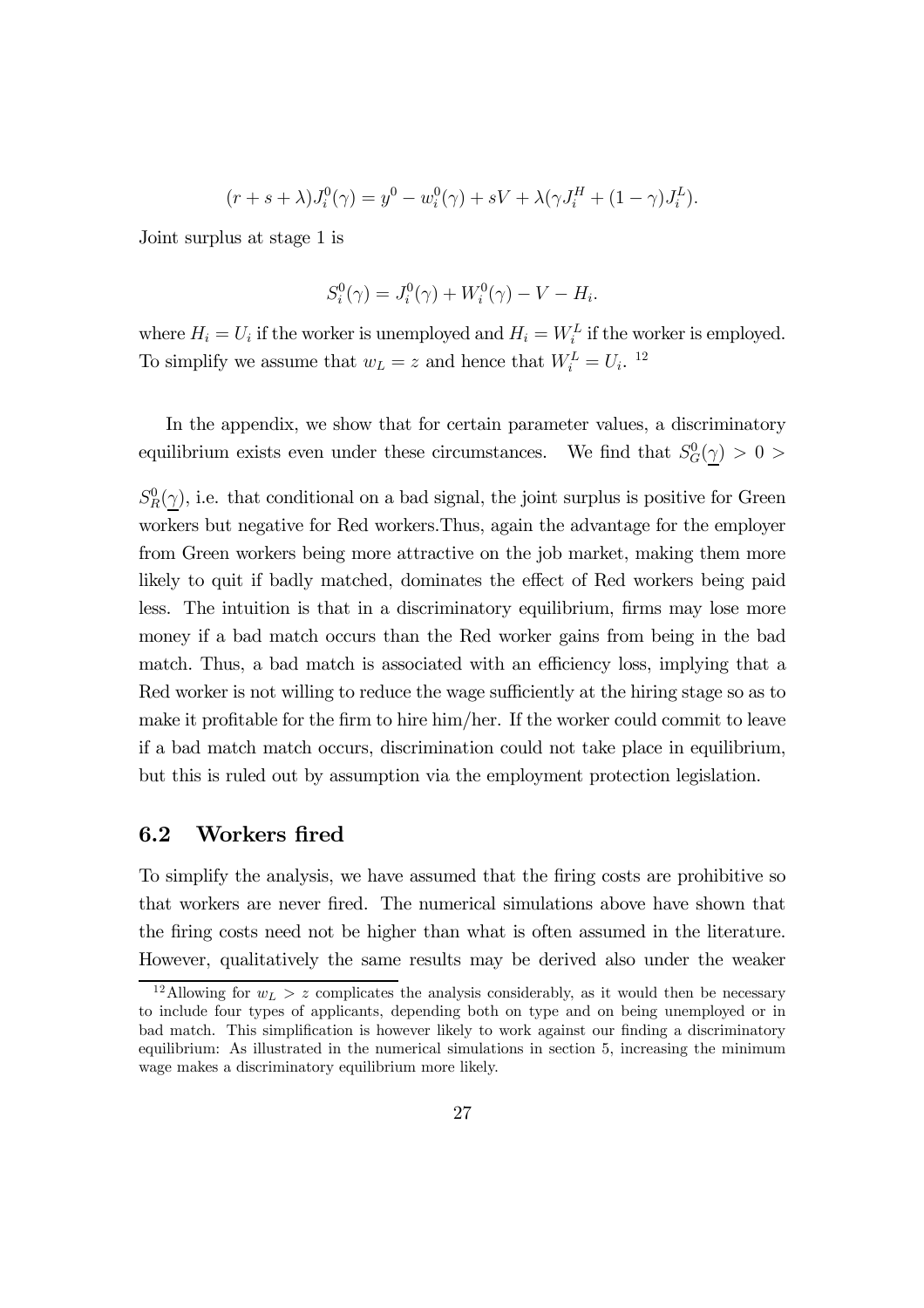assumption that workers sometimes are fired, but this is costly to the firm. The key feature of the model that would be required is that in case the match is low productive, the firm is better off with a Green worker that can be expected to find a new job, so no firing costs are incurred, than a discriminated Red worker who may have difficulty finding a job. Whether the firing costs are so high that the firm prefers not to lay off a Red workers (as illustrated in the numerical simulations above), or whether the firm profits from firing the worker and incurring the costs, is not crucial, as long as both alternatives are considerably more costly than letting a Green worker leaving voluntarily when being offered another job.

Similarly, it would be straight forward to extend our model to incorporate a third level of productivity;  $y^{Min}$  with  $y^{Min} < y^L$  at which firms always would fire, while firms wait for voluntary transition at the intermediate level  $y<sup>L</sup>$ .

## 6.3 Workers' search intensity

We have assumed that the search intensity is exogenous and identical for of- and on-the-job search. Having different exogenous search intensities would not affect our result as long as workers in matches with  $y = y^L$  prefer employment to unemployment. Rather, in a setting with endogenous search intensity discriminatory outcomes seem more likely. Green workers would presumably choose a higher search intensity than Red workers, as their return to search is higher. As a consequence, Green workers would leave low productivity matches even faster.

## 7 Empirical evidence and implications:

In this section we discuss how our model fares when contrasted with the actual labor market situation of two groups for whom there is evidence of discrimination in the labor market, namely immigrants and older workers. We start the discussion with a huge caveat: the main aim of our model is to show a theoretical point, that discrimination can prevail even for identical workers. In practice, groups that are discriminated against are seldom identical on other accounts. Immigrants, for example, have generally lower language and cultural skills than the native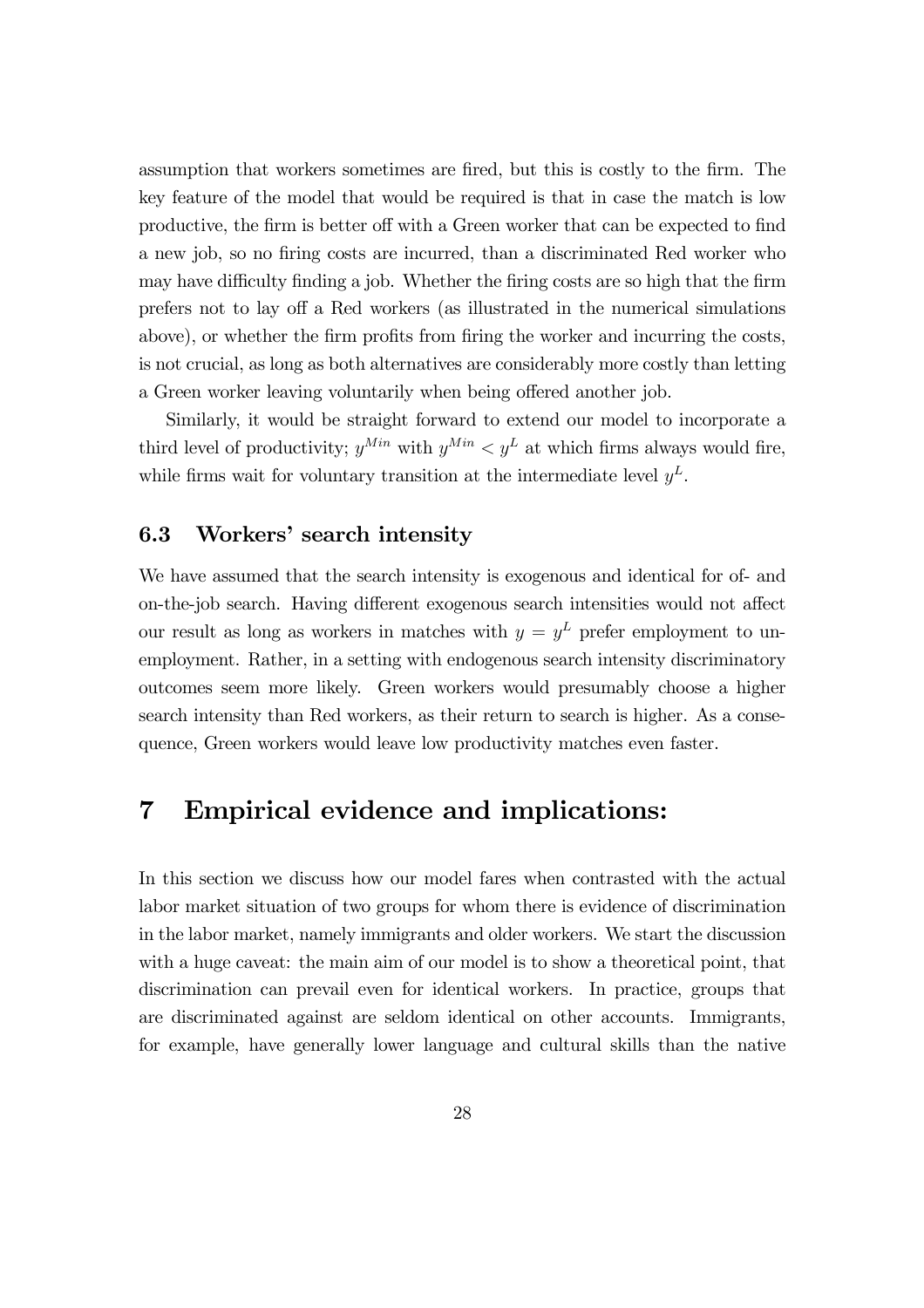population, and in many cases they also have weaker formal qualifications. As the difference in such skills and qualifications are likely to be reflected in the labor market outcomes, we do not aim to match empirical data. Rather, we'll focus on the key empirical implications.

A large literature has explored the extent of discrimination of immigrants. Some evidence suggests that when comparable measures of skill exists, immigrants with levels comparable to the native-born seem to find work commensurate with their formal qualifications (OECD 2007, Jobs for Immigrants, page 50). However, other types of evidence suggest that discriminatory practices exist. One piece of evidence is based on experimental tests of hiring procedures, sometimes referred to as the ILO method. The test consists of submission of applications for the same job from two fictitious candidates with essentially the same qualifications, but differing in name which also indicates different nationality. In all countries where this test has been undertaken, the results show that employers exercise a certain selectiveness at all stages of the hiring process, favouring the native applicants. On average, the net additional elimination of immigrant applicants is about one third, varying somewhat across countries (OECD, 2007, Jobs for Immigrants, page 53). Further suggestive evidence of discrimination is the fact that also second-generation immigrants generally have weaker labour market outcomes than native-borns (OECD, 2007, Jobs for Immigrants, page 59). While some of the difference reflects lower educational levels, part of the gap remains even if one controls for lower education (OECD 2007, Jobs for Immigrants, page 64). Even after long stays in the host country, immigrants are also much more likely than native-borns to be overqualified, i.e. to have a job that require lower education than the person has (OECD 2006, Employment Outlook, page 145).

Our hypothesis suggests that part of the discrimination of immigrants is linked to the existence of EPL. This hypothesis is consistent with the results of Kahn (2007), who explores the effect of EPL on joblessness and temporary employment by demographic groups on micro data from the International Adult Literacy Survey for Canada, the US and five European countries. Kahn finds that strict EPL has a significant negative effect on employment levels for immigrants, as predicted by the current model, and it also raises the incidence of temporary employment for immigrant women.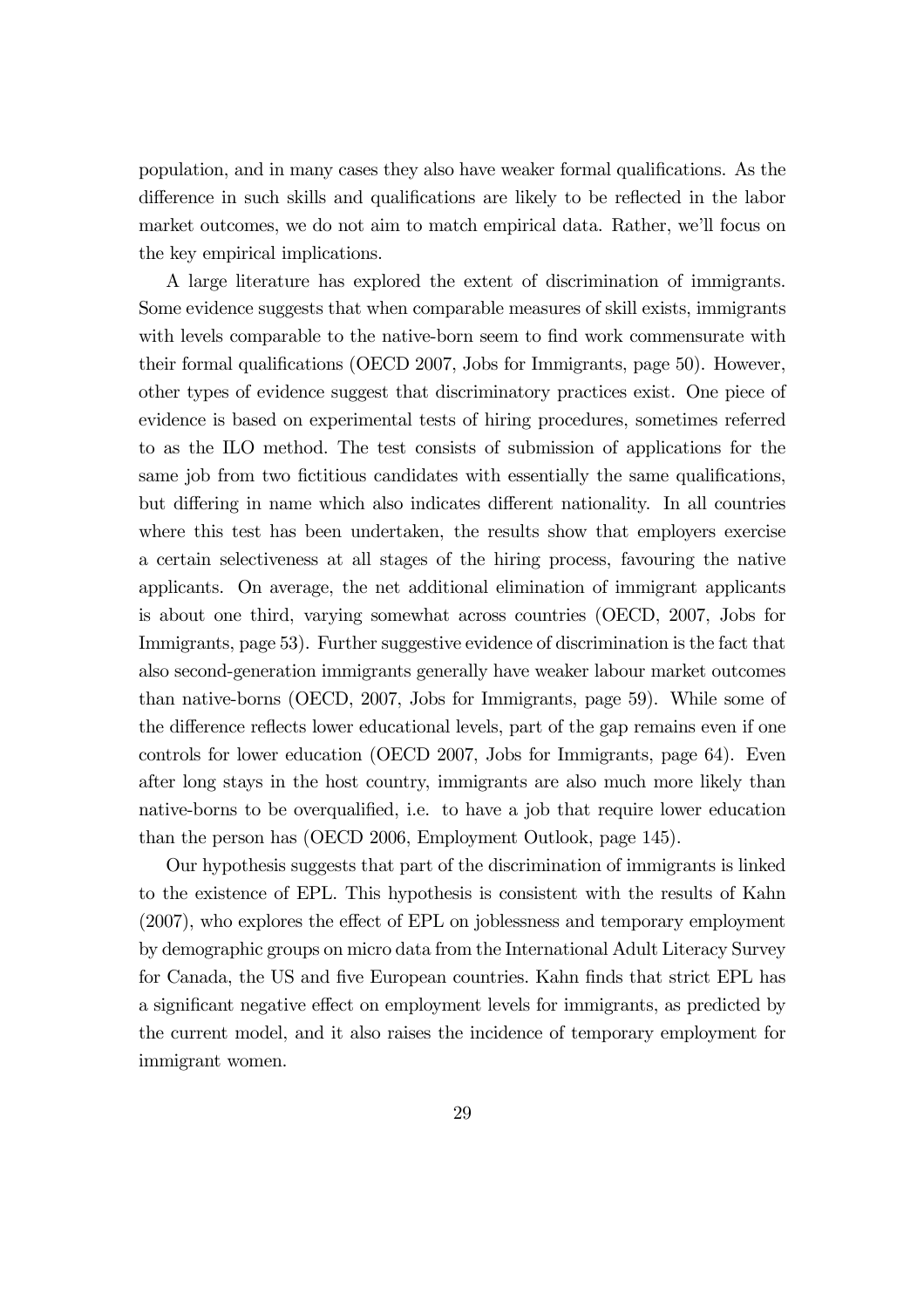Sá (2008) on the other hand, using the EU Labour Force Study, finds that strict EPL favours immigrants, as strict EPL reduces employment for natives with less or no effect on immigrant employment. However, Sá interprets this finding as arising from immigrants generally being less informed about their rights, and thus in practice being less protected by EPL. One support for this interpretation is that unionization rates are generally much lower for immigrants than for natives (Sá, 2008), and union membership is often a key way of getting information and help in exercising the rights.

One should however be fairly cautious when interpreting evidence on the link between immigrant unemployment and EPL. Immigrant unemployment across countries is also strongly influenced by vast differences in immigrant population. OECD countries with large job immigration, like Spain or the US, or rather selective immigration, like Australia and Canada, have fairly low immigrant unemployment, as compared to total unemployment rates. In contrast, unemployment among immigrants is much higher as compared to native unemployment in countries like Denmark, Norway and Sweden, where many immigrants are refugees or family reunification. Furthermore, employment protection legislation is also a complex issue with many dimensions that are difficult to capture in a single index. In addition, the effective job protection varies strongly across various parts of the labour market, implying that in a country with strict employment protection in parts of the labor market, immigrants may find employment in other parts where legislation is less strict. Finally, even if immigrants are discriminated against when comes to permanent jobs, they may accept temporary jobs or become self-employed (see below), preventing any effect on unemployment rates.<sup>13</sup>

A way to avoid these problems is to look at the effect of differences in employment protection within countries instead of across countries. Using data from the European Community Household Panel (ECHP) , Clark and Postel-Vinay (2006)

<sup>&</sup>lt;sup>13</sup>The differences in wage dispersion across countries is also a factor that makes it more difficult to find a link between cross-country difference in EPL and differences in unemployment. Causa and Jean (2007) find empirical support for stronger "EPL dualism" (defined as the relative level of EPL for permanent vs. temporary contracts) widens the wage gap but reduces the employment/activity gap between immigrants and natives. This is explained as being caused by immigrants more frequently holding temporary jobs, so that EPL in temporary jobs is more relevant for them.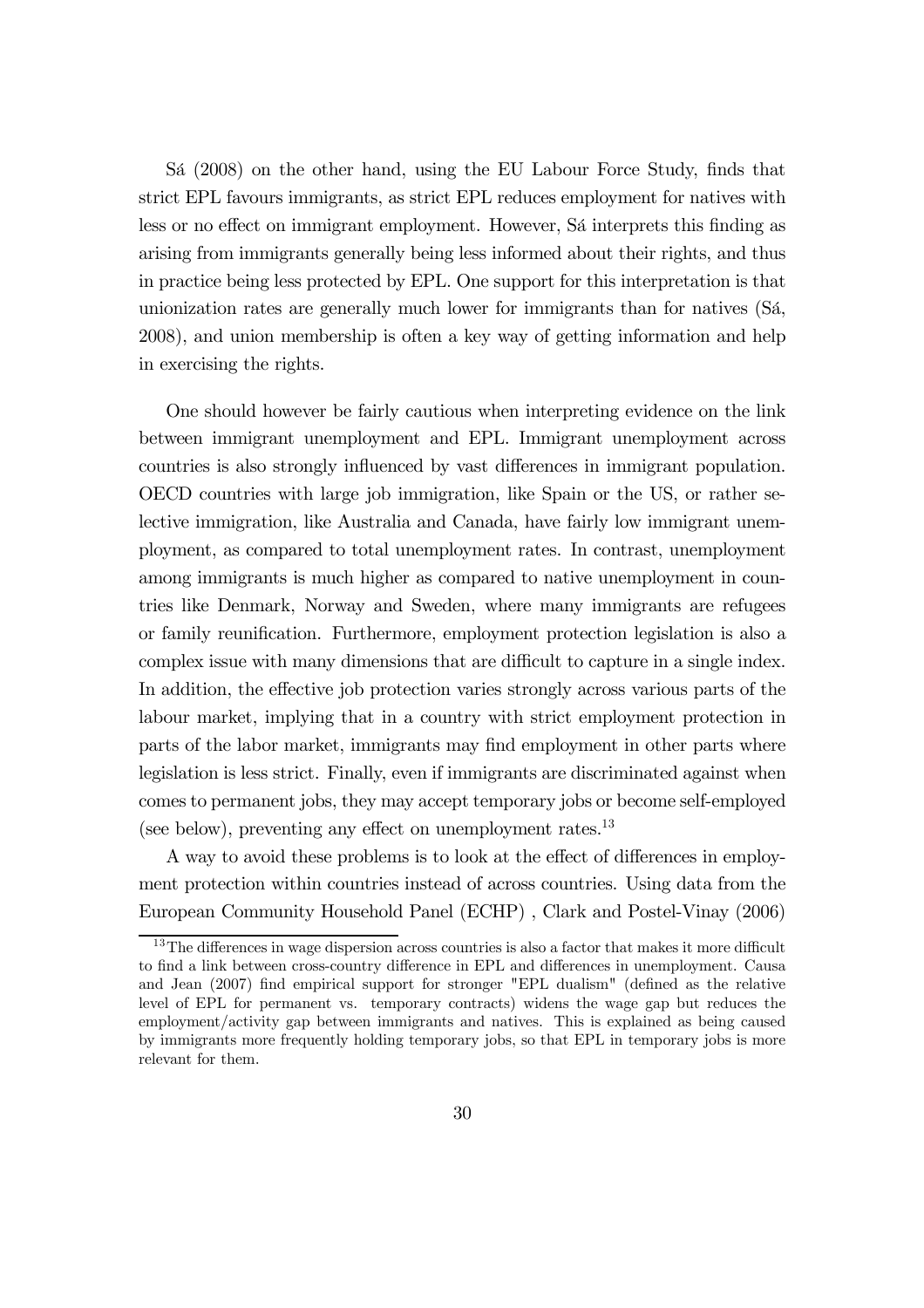find that workers feel most secure in permanent public sector jobs, and least secure in temporary jobs. $^{14}$  Incidentally, in almost all OECD countries (Belgium being the only exception) immigrants are under represented in public sector jobs, as compared to native-borns (OECD 2007, International Migration Outlook, page 73). Indeed, even children of immigrants tend to be under represented in the public sector (OECD 2007, International Migration Outlook, page 85). The underrepresentation of immigrants in the public sector is consistent with public sector employers being reluctant to hiring immigrants, being aware of the additional difficulty in the public sector of getting rid of employees who do not fit to the job requirements. However, there are also other possible explanations for underrepresentation of immigrants in the public sector, for instance that requirements as to language or societal knowledge may be higher in parts of the public sector.

Also other labour market features are consistent with the notion that some

immigrants face discrimination when trying to obtain a permanent job in the regular labour market. First, in almost all OECD countries, immigrants are much more likely to have temporary jobs than are native-born (OECD, 2007, International Migration Outlook, page 75). This would follow if employment protection applies only on permanent jobs, and that they are less relevant for temporary jobs. Second, evidence from Sweden shows that immigrants are more likely than nativeborns to exit from temporary help agencies into other sectors of activity (Anderson and Wadensjö, 2004a). This may suggest that temporary work assignments may work as a screening device which may overcome possible reluctance among employers in hiring immigrants. This interpretation is consistent with evidence from Denmark, showing that wage subsidies and subsidised employer-based training are more effective at getting immigrants into employment than native born persons (OECD, 2007, Jobs for Immigrants, page 51). These programs enable employers to experience how well immigrants perform on the job, implying that hiring decisions are made on more certain information, reducing the risk of a low productive and unprofitable match. Anderson and Wadensjö (2004b) show that immigrants

<sup>14</sup>Surprisingly, Clark and Postel-Vinay (2006) find that perceived job security is lower in countries with strict EPL, suggesting that there important aspects not captured by the OECD index. The exception to this negative relationship is for employees in permanent public jobs, who feel secure everywhere.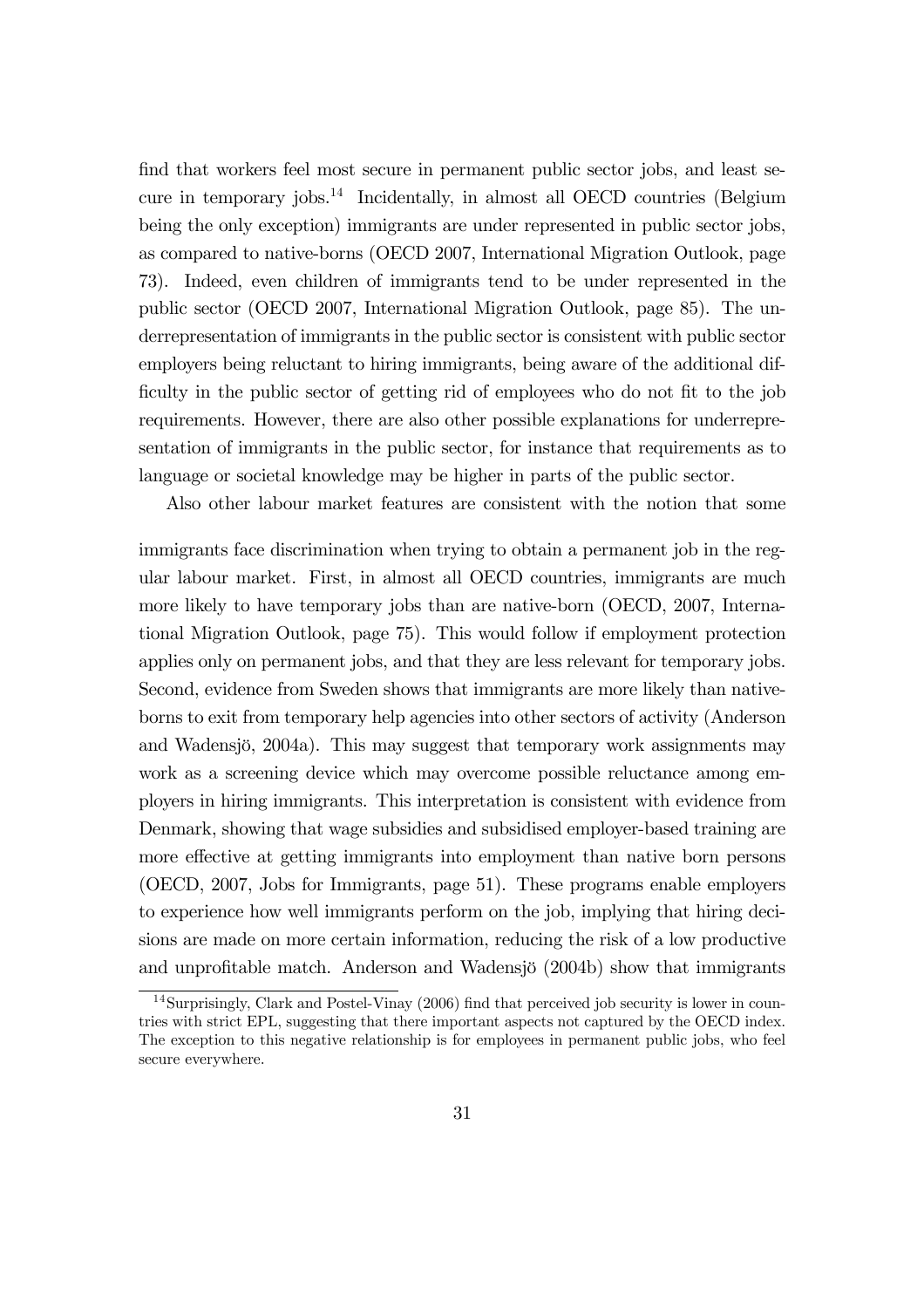in the labor market in many cases also use self employment as a way of escaping marginalization in the labor market.

Another salient aspect of immigrant unemployment is that the unemployment gap between immigrants and natives widen as the education level rises in all OECD countries (OECD 2008, A profile of Immigrant populations, page 114). This is as predicted by the model in the current paper, conditional on the reasonable assumption that the loss associated with a low productive match are higher for higher levels of education. One reason to assume that costs of a low productive match are higher for higher levels of education is the empirical finding that capital is complementary with the use of skilled labor, see e.g. Hornstein, A, P. Krusell and G. Violante (2005). Capital being complementary with high skilled labor suggests that jobs with employees with high education should be associated with higher costs of opening a vacancy,  $K$ , which in our model makes a discriminatory equilibrium more likely.

A different prediction of our model is that employers are less reluctant to discriminate a group of workers if a weaker labour market situation has a strong downward effect on wages. This prediction would suggest that foreign unemployment will be high relative to native unemployment in countries with small wage compression. This is consistent with evidence across 16 OECD countries, where we find a strong negative relationship between the ratio of foreign to native unemployment and wage dispersion, as measured by the ratio of the fifth to the first percentile (this measure of wage dispersion captures dispersion in the lower part of the wage distribution, which is the wage dispersion of relevance in the theoretical model).15

Another group that is subject to discrimination in the labor market is older workers (OECD, 2006, Employment Outlook). Clearly, as group, older workers differ from younger ones in several ways, including job experience, expected future working years, and formal qualifications. However, in contrast to for immigrants, there are no issues of race or cultural or languages skills. Yet in all OECD countries, hiring rates of workers decline significantly after the age of 50, although more sharply in some countries than others (OECD, 2006, Employment Outlook, page 132). While we clearly cannot say why this is so, the fact that hiring rates fall

<sup>&</sup>lt;sup>15</sup>The evidence is available on request.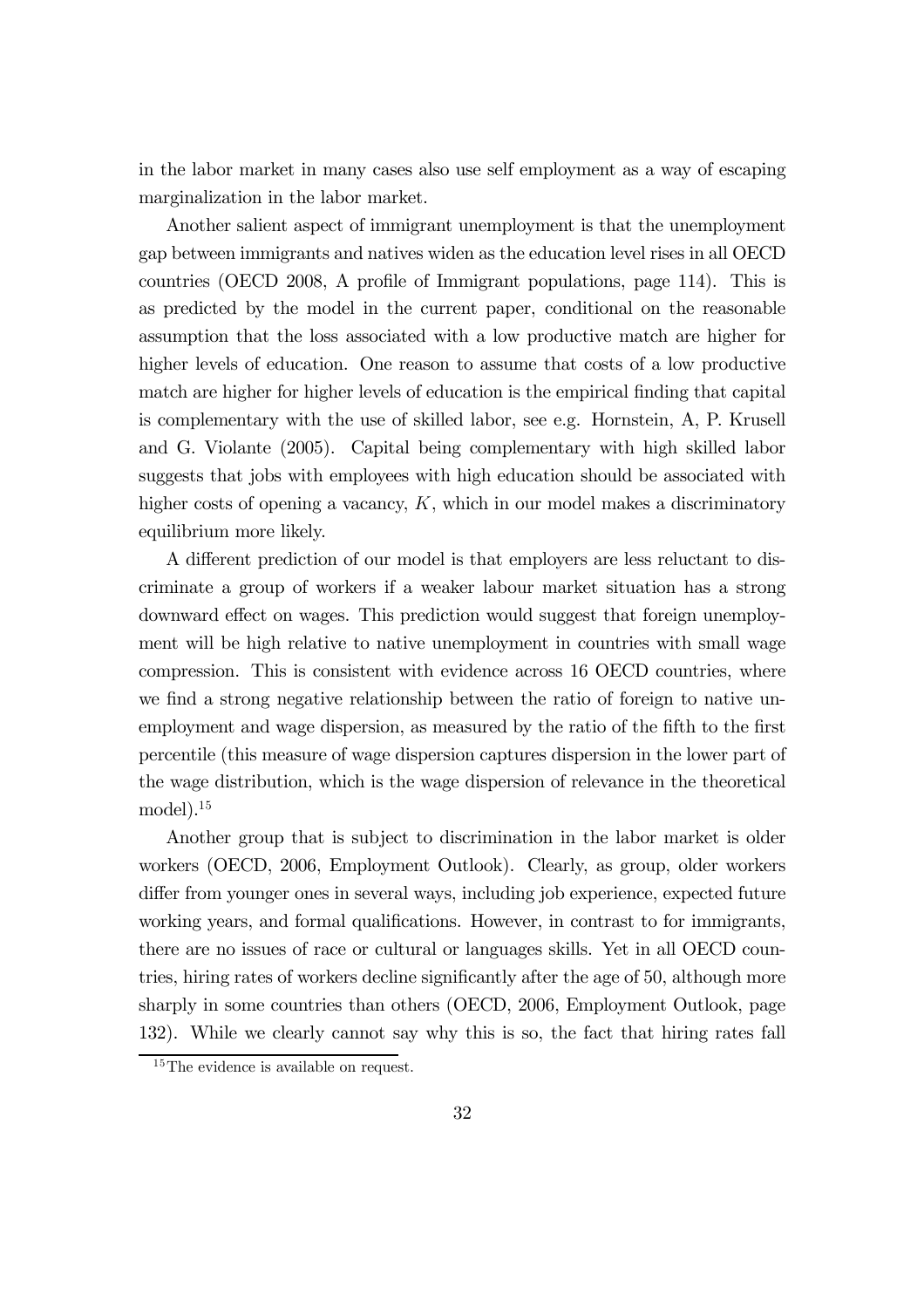will within our model have negative feedback effects on the employability of older workers, as firms expect older workers to have a harder time finding another job in case the current one does not work out. Furthermore, our model is also consistent with the findings of Behagel, Crépon and Sédillot (2005) mentioned in the Introduction. They find that a tax on firms' laying off workers aged 50 and above had a negative effect on firms' hiring of workers in the relevant age groups, consistent with the mechanism proposed in this paper. Autor, Donohue and Schwab (2006) found that the introduction of wrongful-discharge laws have reduced state employment rates, and the long-term effects are greater for older workers than for younger.

## 8 Conclusions

We offer a novel argument for discriminatory outcomes of equally productive groups, in labour markets where it is costly for firms to layoff workers. The key mechanism is that workers' with low job-finding rates are risky to hire since they might stay for long also in case of a bad match. Discrimination is self-enforcing, as it is precisely because a group is discriminated against that it has lower job-finding rates, and thus become less attractive to hire.

In our model, groups are identical except for the color and discrimination may in principle hit any group. Furthermore, there also exists an equilibrium without any discrimination. However, we also show that if a sufficiently large proportion of the employers have a taste for discrimination, then the unique equilibrium outcome is a situation with discrimination of this group. Thus, also employers without a taste for discrimination will apply discriminatory hiring strategies, because the discriminated group is less profitable. We also show that affirmative action is potentially an efficient measure against discrimination. If a sufficiently large share of the employers hire according to the population shares of each group, the discriminatory equilibrium vanishes. This effect of affirmative action is different from the effect of affirmative action if discrimination is the result of underinvestment in human capital by the discriminated group.

In the core model outside options only serve as constraints. When outside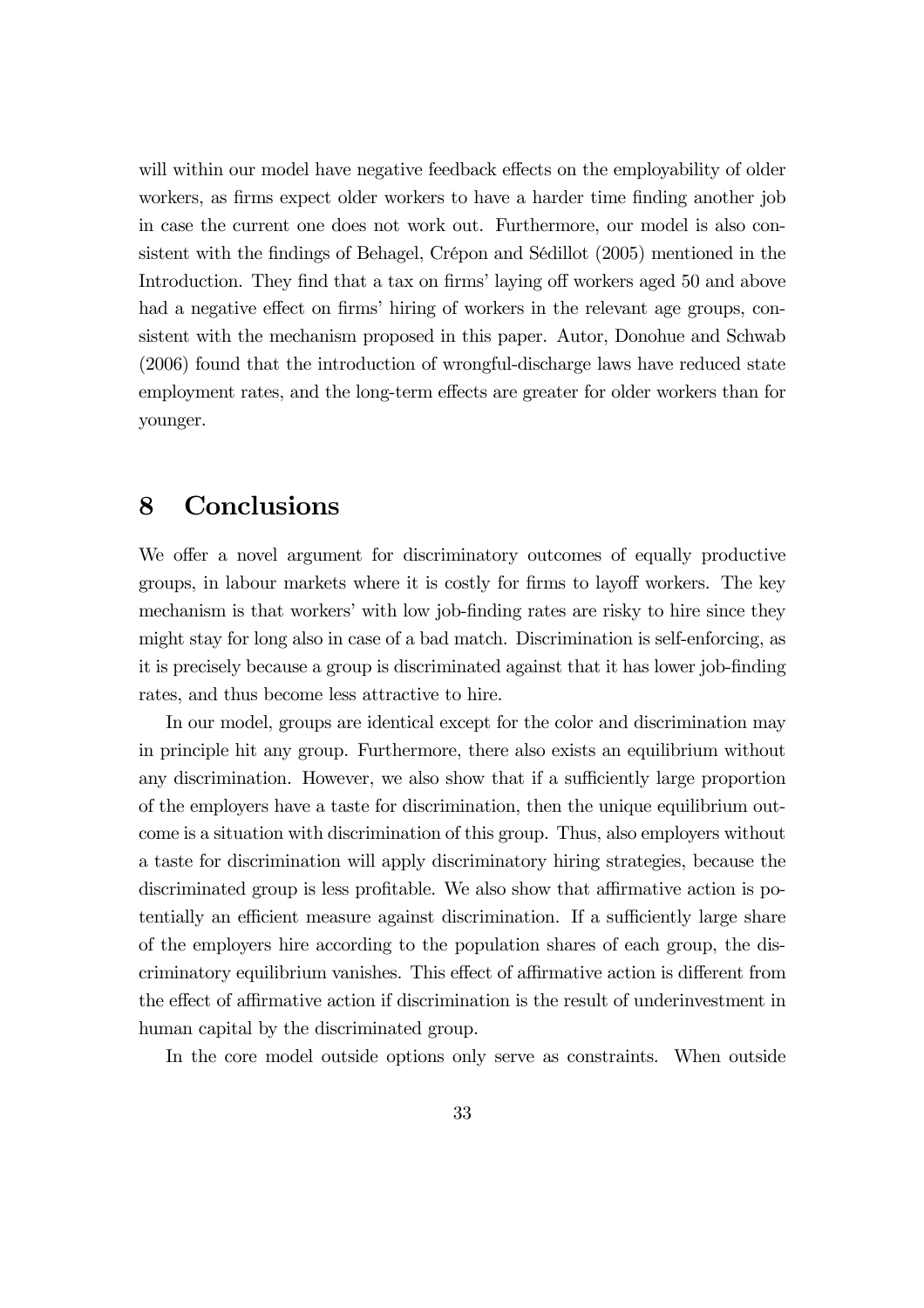options are the treat points in the barging, workers from the discriminated group receive lower wages, for a given productivity,making discriminatory outcomes less likely. However, a discriminatory equilibrium still exists. Numerical simulations suggests that a discriminatory outcome is more likely the higher the unemployment benefits and the higher the minimum wages.

While the main aim of the paper is to make a theoretical point, several of the empirical predictions of the model are consistent with salient features of the labor market situation of immigrants to OECD countries. In almost all OECD countries, immigrants are much more likely to hold temporary jobs than are native-borns, consistent with employers being more reluctant to hire immigrants in permanent jobs with employment protection. In the OECD Economic Survey of Sweden 2007, one of the key elements to combat exclusion is "to reduce the risk associated with hiring someone who turns out not to be the right person for the job". In spite of extensive measures to help immigrants entering the labour market, high unemployment rates and overqualification remain an important problem for immigrants in the Nordic countries. This is consistent with the model, in view of the the high welfare level and small wage dispersion of the Nordic countries, as compared to most other OECD countries. The model is also consistent with the strong tendency across OECD countries that the unemployment gap between immigrants and natives widen as the education level increases.

# 9 Appendix

#### Appendix 1: Steady state conditions

Let  $\varepsilon_i$  denote the share of employed workers of type i in jobs with low match quality. For both types  $i$ , the outflow from jobs with bad matches must equal the inflow to jobs with bad matches

$$
n_i \varepsilon_i (s + p_i \phi)(1 - u_i) = v q \mu(\gamma_i^c)(1 - E(\gamma | \gamma \ge \gamma_i^c)) \alpha_i.
$$

Similarly, the outflow from good matches equals inflow to good matches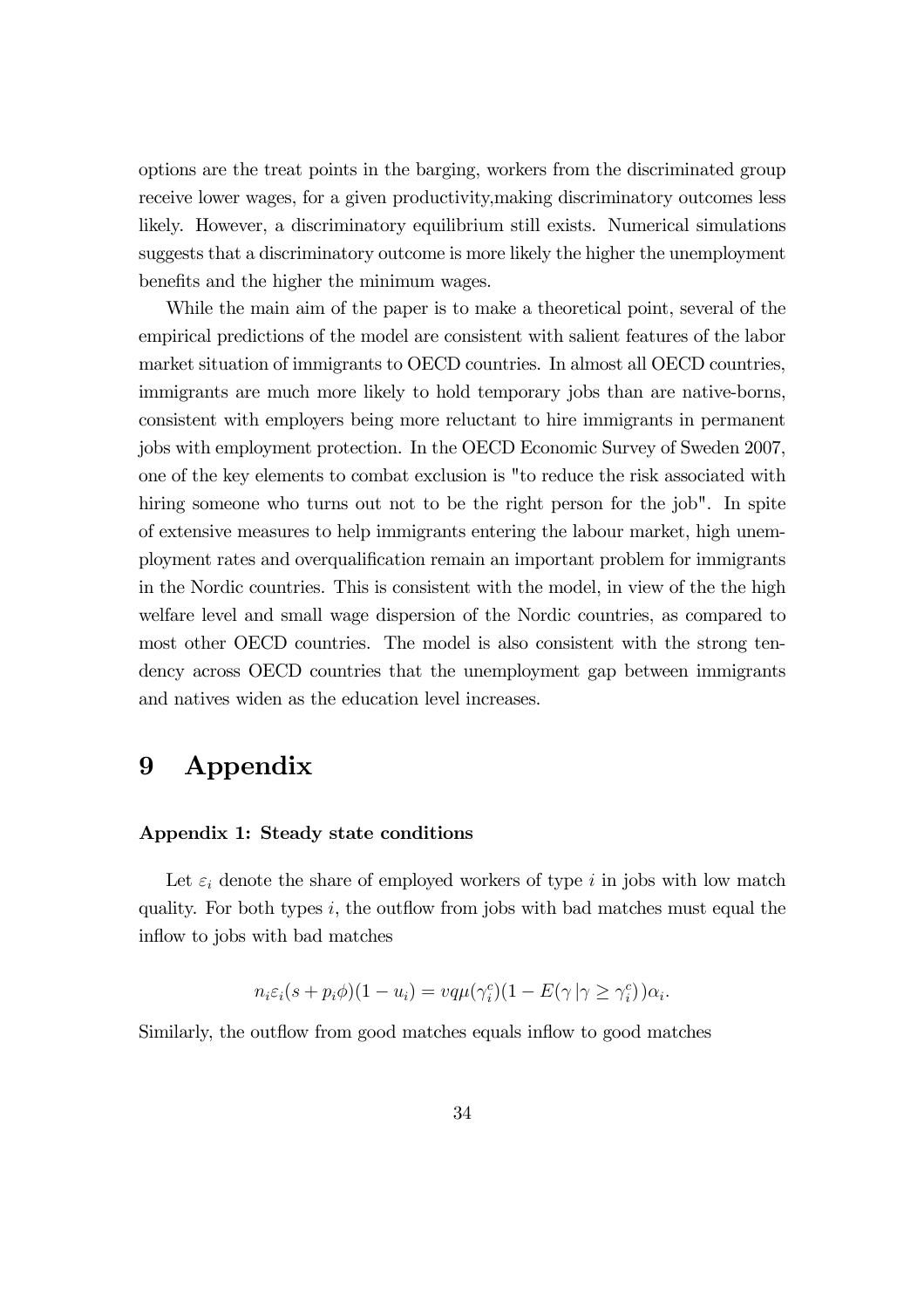$$
n_i(1 - \varepsilon_i)s(1 - u_i) = vq\mu(\gamma_i^c)E(\gamma | \gamma \ge \gamma_i^c) \alpha_i.
$$

Using the above two equations gives us

$$
E(\gamma | \gamma \geq \gamma_i^c) \varepsilon_i(s + p_i \phi) = s(1 - E(\gamma | \gamma \geq \gamma_i^c))(1 - \varepsilon_i),
$$

or

$$
\varepsilon_i = \frac{s(1 - E(\gamma \mid \gamma \ge \gamma_i^c))}{s + E(\gamma \mid \gamma \ge \gamma_i^c) p_i \phi}.
$$
\n(33)

As the outflow from unemployment equals inflow to unemployment, we must have

$$
n_i u_i (p_i \phi + s) = s n_i.
$$

Solving for the rate of unemployment

$$
u_i = \frac{s}{p_i \phi + s}.\tag{34}
$$

The job seekers consist of the unemployed as well as the employed in bad matches. The fraction of all job seekers that are of type  $i, \alpha_i$ , is defined by

$$
\alpha_i = \frac{n_i(u_i + (1 - u_i)\varepsilon_i)}{n_G(u_G + (1 - u_G)\varepsilon_G) + n_R(u_R + (1 - u_R)\varepsilon_R)}.
$$
(35)

while labour market tightness is given by

$$
\theta = \frac{v}{n_G(u_G + (1 - u_G)\varepsilon_G) + n_R(u_R + (1 - u_R)\varepsilon_R)}.\tag{36}
$$

#### Appendix 2: Lemma 1 holds if equation (20) holds

From equation (19) we have that

$$
V(\theta) = \frac{-c/q(\theta) + (\alpha_G J_G(\gamma^M, 1) + \alpha_R \eta J_R(\overline{\gamma}, \eta))}{r/q(\theta) + \alpha_G + \alpha_R \eta}
$$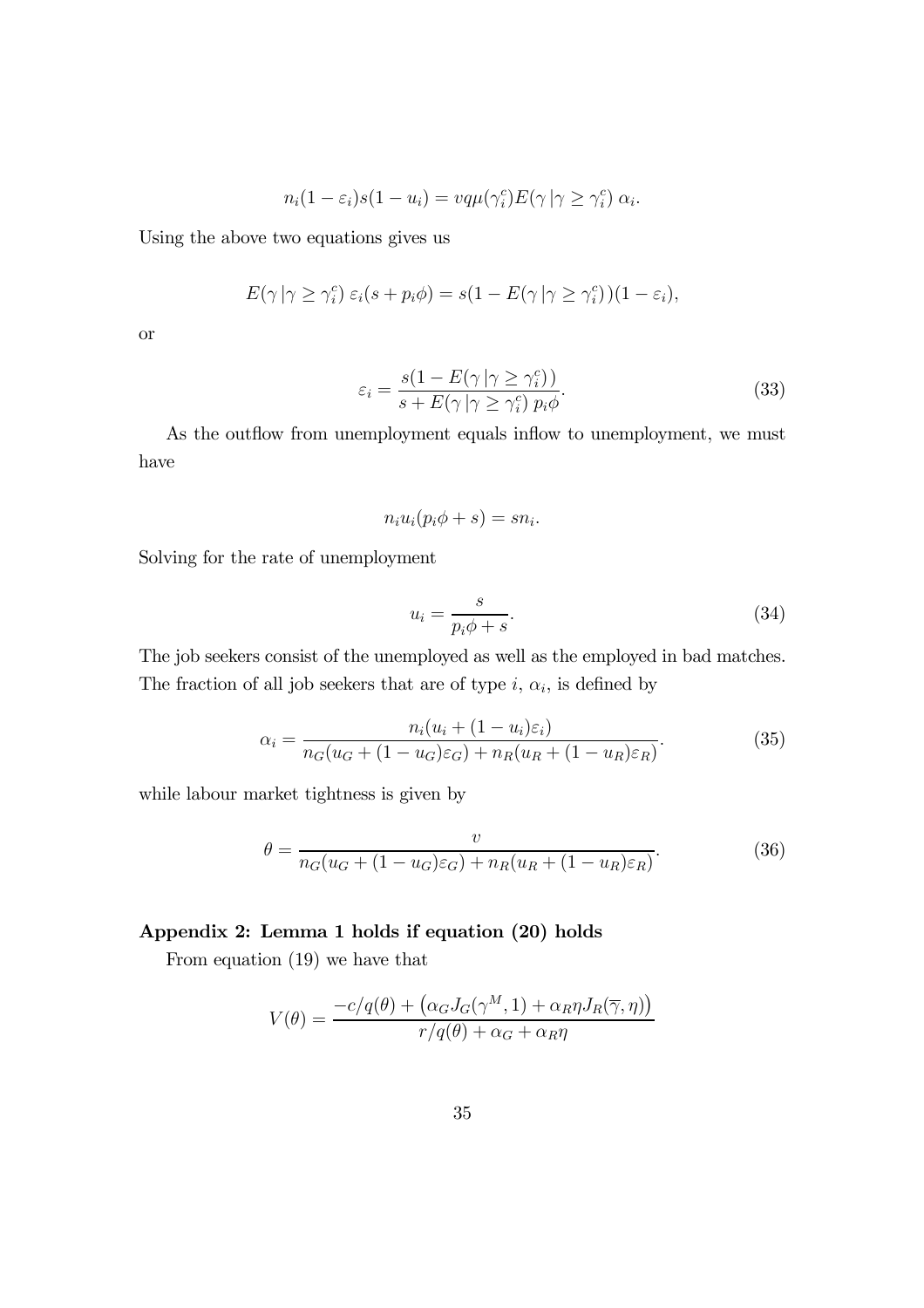Using (9) and that  $\phi = 0$  and  $\alpha_i = n_i$  when  $\theta = 0$  gives

$$
V(0) = n_G \frac{\gamma^M ((1 - \beta)y^H + sV) + (1 - \gamma^M) ((1 - \beta)y^L + sV)}{(r + s)(n_G + n_R \eta)} + n_R \frac{\overline{\gamma}((1 - \beta)y^H + sV) + (1 - \overline{\gamma}) ((1 - \beta)y^L + sV)}{(r + s)(n_G + n_R \eta)},
$$

and thus that  $V > K$  if  $n_G(\gamma^M(1-\beta)y^H + (1-\gamma^M)(1-\beta)y^L) + n_R\eta(\overline{\gamma}(1-\beta)y^H +$  $(1 - \overline{\gamma})(1 - \beta)y^L$  $= n_G(\gamma^M y^H + (1 - \gamma^M) y^L) + n_R \eta(\overline{\gamma} y^H + (1 - \overline{\gamma}) y^L) > K.$ 

#### Appendix 3: Proof of Lemma 1

V is continuous in  $\theta$ ,  $V(0) > 0$ , and  $\lim_{\theta \to \infty} V = -c/r$ . Hence, there exists values  $\widehat{\theta}^0$  and  $\theta^1$  such that  $\frac{dV}{d\theta} < 0$  for  $\theta \in (\widehat{\theta}^0, \theta^1], \frac{dV}{d\theta} \leq 0$  for  $\theta = \widehat{\theta}^0, V(\theta^1) = 0$  and  $V(\theta) < 0$  for  $\theta > \theta^1$ . Define  $\theta^0$  to be the smallest non-negative value of  $\widehat{\theta}^0$ .

#### Appendix 4: Proof of Proposition 1

First some definitions. Using (9) we can define  $J(\gamma, p)$  as a function of  $\theta$ ;  $\hat{J}(\theta, \underline{\gamma}, p)$ , where

$$
\hat{J}(\theta, \underline{\gamma}, p) = \frac{\gamma}{r+s} (y^H - w_i^H + sV(\theta)) + \frac{(1-\gamma)}{r+s+\phi(\theta)p} (y^L - w^L + (\phi(\theta)p + s)V(\theta)).
$$
\n(37)

Denote  $\hat{J}(\theta, \gamma, 1)$  by  $\hat{J}_G(\theta, \gamma)$  and denote  $\hat{J}(\theta, \gamma, \eta)$  by  $\hat{J}_R(\theta, \gamma)$ .

Using (9) we can define  $E(J_G | \gamma \ge \gamma)$  as a function of  $\gamma$  and  $\theta$ ;  $\widetilde{J}_G(\theta, \gamma)$  where,

$$
\widetilde{J}_G(\theta, \underline{\gamma}) = \frac{\eta \overline{\gamma} + (1 - \eta) \underline{\gamma}}{r + s} (y^H - w_i^H + sV(\theta)) \n+ \frac{1 - (\eta \overline{\gamma} + (1 - \eta) \underline{\gamma})}{r + s + \phi(\theta)} ((1 - \beta)y^L + (\phi(\theta) + s)V(\theta))
$$
\n(38)

Noting that  $E(J_R | \gamma \geq \overline{\gamma})$  is independent of  $\gamma$ , we can similarly define  $E(J_R | \gamma \geq \overline{\gamma})$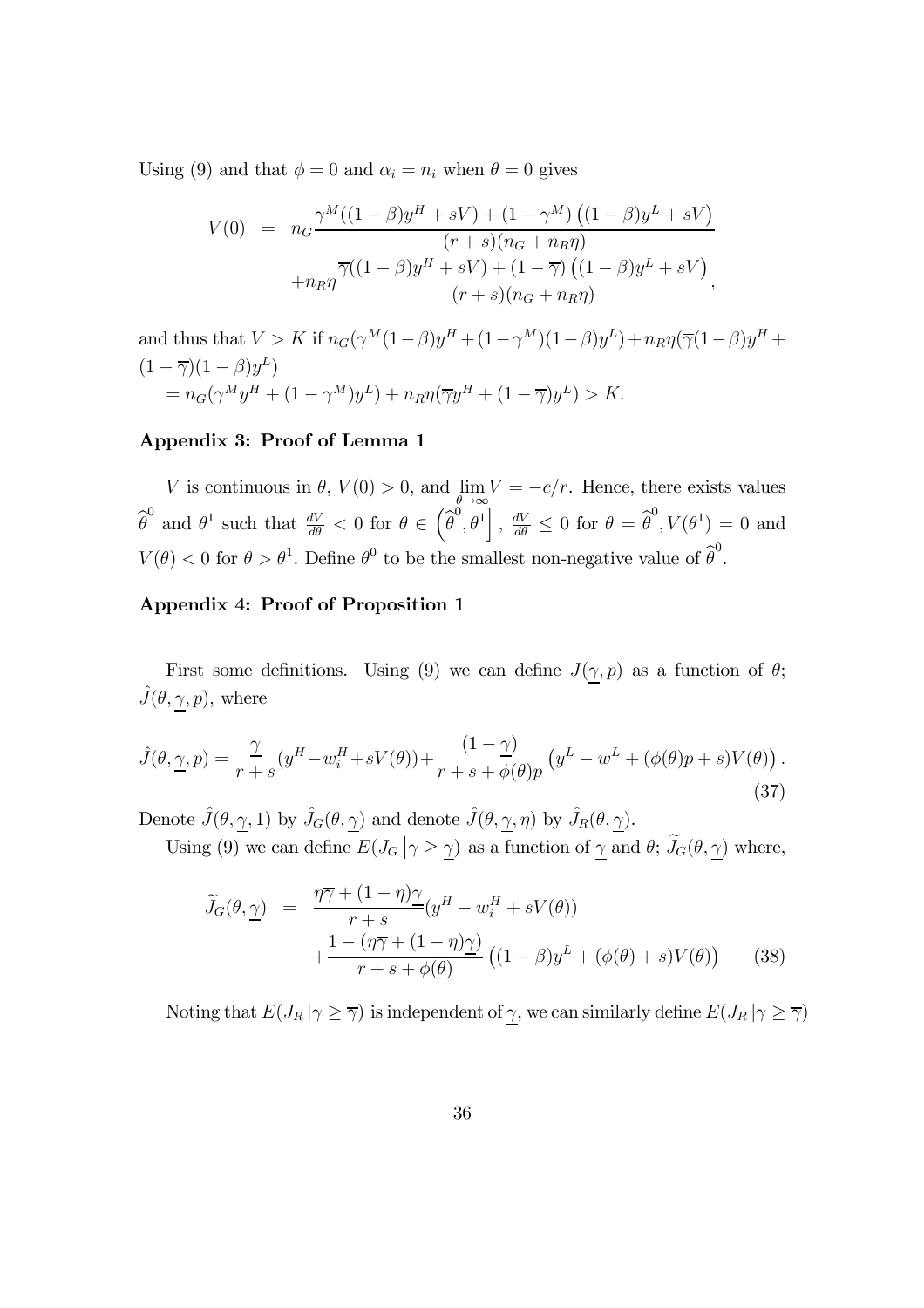as a function of  $\theta$  only;  $J_R(\theta)$  where

$$
\widetilde{J}_R(\theta) = \frac{\overline{\gamma}}{r+s}(y^H - w_i^H + sV(\theta)) + \frac{(1-\overline{\gamma})}{r+s+\eta\phi(\theta)}((1-\beta)y^L + (\eta\phi(\theta) + s)V(\theta))
$$

Using (11) we can define V as a function of  $\theta$ ,  $J_G(\theta, \gamma)$  and  $J_R(\theta)$ ;  $V(\theta, J_G(\theta, \gamma), J_R(\theta))$ where

$$
\widetilde{V}(\theta, \widetilde{J}_G(\theta, \underline{\gamma}), \widetilde{J}_R(\theta)) = \frac{-c + q(\theta) \left( \alpha_G(\eta \widetilde{J}_G(\theta, \underline{\gamma}) + \alpha_R \eta \widetilde{J}_R(\theta)) \right)}{r + q(\theta) \left( \alpha_G + \alpha_R \eta \right)}
$$
(39)

and finally we define

$$
\hat{V}(\theta, \underline{\gamma}) = \widetilde{V}(\theta, \widetilde{J}_G(\theta, \underline{\gamma}), \widetilde{J}_R(\theta)).
$$

As part of the existence proof we want to show that there exist values  $\overline{\theta}$  and  $\underline{\theta}$ , such that when  $\underline{\theta} \leq \theta < \overline{\theta}$  it is profitable to hire Green workers, i.e.  $J(\underline{\gamma}, 1) - V \geq 0$ and at the same time not profitable to hire Red, i.e.  $J(\underline{\gamma}, \eta) - V < 0$ . As a first step we show that the profitability of a hiring a worker is increasing in  $\theta$ , and  $\gamma$ on the interval where V is decreasing in  $\theta$ .

**Lemma 3** a)  $\hat{J}_i(\theta, \underline{\gamma}) - \hat{V}(\theta, \underline{\gamma})$  is strictly increasing in  $\theta$  on  $[\theta^0, \theta^1]$ ,  $i =$  $G, R$ .

b) 
$$
\hat{J}_i(\theta, \underline{\gamma}) - \hat{V}(\theta, \underline{\gamma})
$$
 is strictly increasing in  $\underline{\gamma}$  on  $[\theta^0, \theta^1]$ ,  $i = G, R$ .

**P** roof. Define  $f_i(\theta, \underline{\gamma}) = \hat{J}_i(\theta, \underline{\gamma}) - \hat{V}(\theta, \underline{\gamma}).$ Part a) Taking the derivative of  $f_i$  w.r.t.  $\theta$  gives

$$
\frac{\partial f_i(\theta, \underline{\gamma})}{\partial \theta} = \frac{\partial \hat{J}_i}{\partial \phi} \frac{\partial \phi}{\partial \theta} + \frac{\partial \hat{J}_i}{\partial V} \frac{\partial \hat{V}}{\partial \theta} - \frac{\partial \hat{V}(\theta)}{\partial \theta}.
$$

From (37) we have that

$$
\frac{\partial \hat{J}_i}{\partial \phi} = \frac{p_i(1-\underline{\gamma})(rV - (y^L - w^L))}{(r + s + \phi p_i)^2} > 0,
$$

and

$$
\frac{\partial \hat{J}_i}{\partial V} = \frac{\gamma}{r+s} s + \frac{(1-\gamma)}{(r+s+\phi p_i)} (\phi p_i + s) < 1.
$$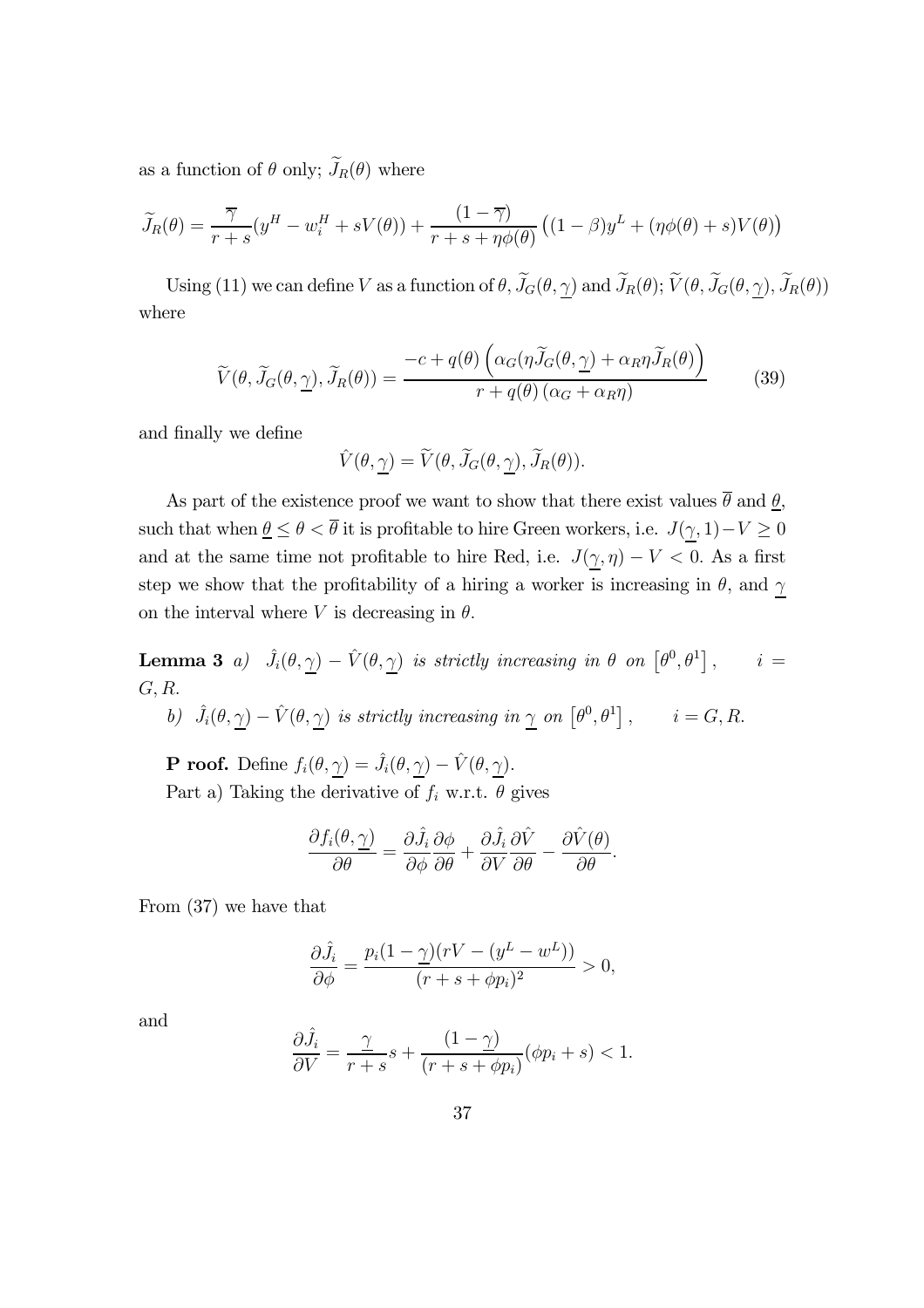Since  $\frac{\partial \phi}{\partial \theta} > 0$ ,  $\frac{\partial \hat{J}_i}{\partial \phi} > 0$ ,  $\frac{\partial \hat{J}_i}{\partial V} < 1$  and  $\frac{\partial V}{\partial \theta} \leq 0$  when  $\theta \in [\theta^0, \theta^1]$  it follows that  $\frac{df_i(\theta,\gamma)}{d\theta}>0.$ 

b) Taking partial derivative of  $f_i$  w.r.t  $\gamma$  gives

$$
\frac{\partial f_i(\theta, \underline{\gamma})}{\partial \underline{\gamma}} = \frac{\partial \hat{J}_i}{\partial \underline{\gamma}} - \frac{\partial \hat{V}(\theta)}{\partial \underline{\gamma}} \n= \frac{\partial \widetilde{J}_i}{\partial \underline{\gamma}} - \frac{\partial \widetilde{V}}{\partial \widetilde{J}_G} \frac{\partial \widetilde{J}_G}{\partial \underline{\gamma}}.
$$

From (39) it follows that  $0 < \frac{\partial V}{\partial \tilde{J}_G} < 1$  and from (38) that  $\frac{\partial J_G}{\partial \gamma} > 0$ , hence,  $\frac{\partial f_G(\theta, \gamma)}{\partial \gamma} > 0$ . Since  $\frac{\partial \widetilde{J}_R}{\partial \gamma} = 0$  and  $\frac{\partial \widetilde{V}}{\partial \widetilde{J}_G} \frac{\partial}{\partial \widetilde{J}_R}$  $\frac{\partial \widetilde{J}_G}{\partial \gamma} < 0$  we also have that  $\frac{\partial f_R(\theta, \gamma)}{\partial \gamma} > 0$ .

**Lemma 4** a)There exist a unique  $\gamma^0$ , for which  $\hat{J}_G(\theta^1, \gamma^0) - \hat{V}(\theta^1, \gamma^0) = 0$  and a unique  $\underline{\gamma}^1$  for which  $\hat{J}_G(\theta^0, \underline{\gamma}^1) - \hat{V}(\theta^0, \underline{\gamma}^1) = 0$  where  $0 < \underline{\gamma}^0 < \underline{\gamma}^1 < 1$ .

**P** roof. Recall that  $f_G(\theta, \gamma) = \hat{J}_G(\theta, \gamma) - \hat{V}(\theta, \gamma)$ . Since we are considering the case when firms want workers with  $y = y^L$  to leave we know that  $f_G < 0$  for  $\gamma = 0$ . Furthermore, as  $\hat{J}_G(\theta, \overline{\gamma})$  is the highest possible expected value at the hiring stage we have that  $\hat{J}_G(\theta, \overline{\gamma}) > \hat{V}(\theta)$  for any  $\theta$ .

Since  $f_G(\theta,0) < 0$ ,  $f_G(\theta,\overline{\gamma}) > 0$  for any  $\theta \in [\theta^0, \theta^1]$  and  $f_G(\theta,\underline{\gamma})$  is decreasing and continuous in both its arguments there exists a value  $\underline{\gamma}^0$ , for which  $\hat{J}_G(\theta^1, \underline{\gamma}^0)$  –  $\hat{V}(\theta^1, \underline{\gamma}^0) = 0$  and a value  $\underline{\gamma}^1$  for which  $\hat{J}_G(\theta^0, \underline{\gamma}^1) - \hat{V}(\theta^0, \underline{\gamma}^1) = 0$ . Since  $\theta^1 > \theta^0$ ,  $\hat{J}_G - \hat{V}$  is increasing in both  $\theta$  and  $\underline{\gamma}$ , and we have that  $\underline{\gamma}^0 < \underline{\gamma}^1$ .

Next we want to show that for intermediate values of gamma there exist a  $\theta \in$  $[\theta^0, \theta^1]$  defined by  $\hat{J}_G(\underline{\theta}, \underline{\gamma}) - \hat{V}(\underline{\theta}, \underline{\gamma}) = 0$  such that for  $\theta < \underline{\theta}$  it is unprofitable to hire a Green worker, while for  $\theta \geq \theta$  it is profitable.

**Lemma 5** For  $\underline{\gamma} \in (\underline{\gamma}^0, \underline{\gamma}^1)$ , there exists  $a \underline{\theta} \in [\theta^0, \theta^1]$  such that  $\hat{J}_G(\theta, \underline{\gamma})$  –  $\hat{V}(\theta, \gamma) \geq 0$  for  $\theta \geq \theta$ .

**P** roof. Consider any  $\underline{\gamma'} \in (\underline{\gamma}^0, \underline{\gamma}^1)$ . Since  $\hat{J}_G - \hat{V}$  is continuous and strictly increasing in  $\theta$  it is sufficient to show that  $\hat{J}_G(\theta^0, \underline{\gamma}') - \hat{V}(\theta^0, \underline{\gamma}') > 0$  and  $\hat{J}_G(\theta^1, \underline{\gamma}') \hat{V}(\theta^1, \gamma') < 0$ . This, however, follows directly from the definitions of  $\gamma^0$ , and  $\gamma^1$ and that  $\hat{J}_G(\theta, \underline{\gamma}) - \hat{V}(\theta, \underline{\gamma})$  is strictly increasing in  $\underline{\gamma}$  for  $\theta \in [\theta^0, \theta^1]$ .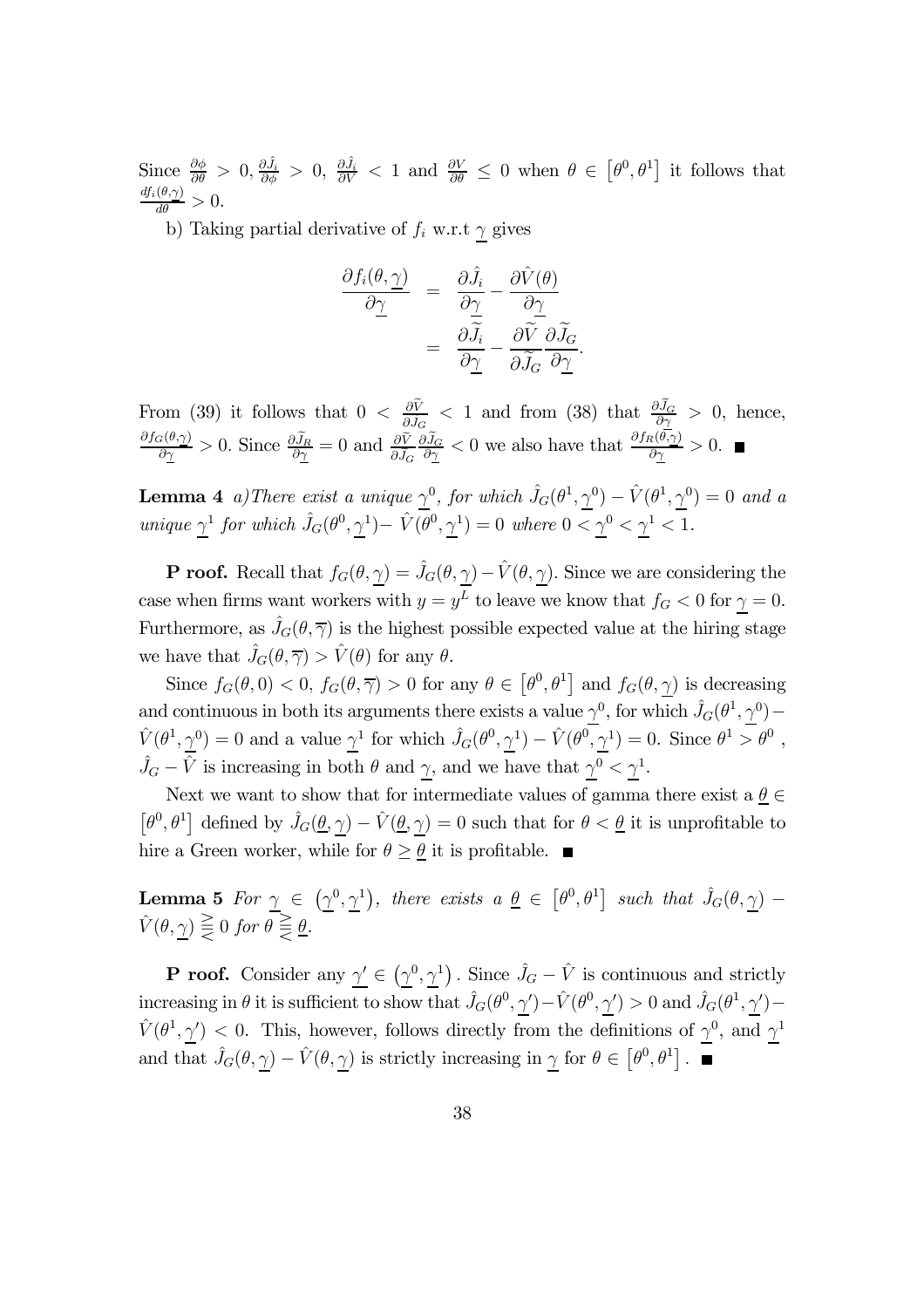**Definition:** Define  $\overline{\theta}$  by  $\overline{\theta} =_{arg min} \left\{ \hat{J}_R(\theta, \underline{\gamma}) - \hat{V}(\theta, \underline{\gamma}) = 0, V(\theta) = 0 \right\}$ . Furthermore, define <u>K</u> and  $\overline{K}$  by  $\underline{K} = V(\overline{\theta})$  and  $\overline{K} = V(\underline{\theta})$ .

Thus,  $\theta$  is the lowest value of  $\theta$  for which it is profitable to hire a Green worker with  $\gamma = \gamma$  and  $\bar{\theta}$  the lowest value of  $\theta$  for which it is profitable to hire a Red worker with  $\gamma = \gamma$  if this value of  $\theta$  implies that  $V > 0$ , otherwise  $\overline{\theta}$  is defined by  $V(\overline{\theta})=0.$  Note the  $\theta^0 \leq \theta \leq \overline{\theta} < \theta^1$ , where the first inequality holds from Lemma 5 and the last inequality holds from the definition of  $\overline{\theta}$ .

We are now ready to prove Proposition 1:

Since  $\hat{J}_i(\theta, \underline{\gamma}) - \hat{V}(\theta, \underline{\gamma})$  is strictly increasing over the interval  $[\theta^0, \theta^1]$ , it is also strictly increasing over the interval  $[\underline{\theta}, \overline{\theta})$ . (As  $\underline{\theta} > \theta^0$  and  $\overline{\theta} \leq \theta^1$ ). From the definition of  $\underline{K}$  and  $\overline{K}$  we have that  $K \in (\underline{K}, \overline{K}] \Rightarrow \theta \in [\underline{\theta}, \overline{\theta})$  and hence that  $\hat{J}_G(\theta, \underline{\gamma}) - \hat{V}(\theta, \underline{\gamma}) \ge 0$  and  $\hat{J}_R(\overline{\theta}, \underline{\gamma}) - \hat{V}(\overline{\theta}, \underline{\gamma}) < 0$  for  $K \in (\underline{K}, \overline{K}]$ . Thus, conditions (21) and (22) are satisfied and the proposition follows.

#### Appendix 5 Proof of Lemma 2

**P** roof. Let superscript NE denote the neutral equilibrium where  $\gamma_G^C = \gamma_R^C = \gamma$ and superscript DE denote the discriminatory equilibrium where  $\gamma_G^C = \overline{\gamma}$  and  $\gamma_R^C = \underline{\gamma}$ 

Assume  $\gamma_G^C = \gamma_R^C = \underline{\gamma}$ . Then  $J_R^{NE}(\underline{\gamma}, 1) = J_G^{NE}(\underline{\gamma}, 1)$ . For  $\gamma_G^C = \gamma_R^C = \underline{\gamma}$  to be an equilibrium we need to show that  $J_G^{NE}(\underline{\gamma},1) > K$ . It is sufficient to show that  $J_G^{NE}(\gamma, 1) > J_G^{DE}(\gamma, 1)$  since  $J_G^{DE}(\gamma, 1) > K$  by assumption (discriminatory equilibria exists)

Profit from hiring a Green worker when  $p<sub>G</sub> = 1$  is

$$
J_i(\underline{\gamma}, 1) = \frac{\underline{\gamma}}{r+s}((1-\beta)y^H + sV) + \frac{(1-\underline{\gamma})}{r+s+\phi}(y^L - w^L + (\phi + s)V)
$$

It is profitable to hire a Green worker with  $\gamma = \gamma$  if  $J_G(\gamma, 1) > V$ . In equilibrium  $V = K$ .  $J_G(\underline{\gamma}, 1)$  is increasing in  $\phi$ . Thus if  $\phi^{NE} > \phi^{DE}$  we know that  $J_G^{NE}(\underline{\gamma}, 1) >$  $J_G^{DE}(\underline{\gamma}, 1)$ . Since V is increasing in  $J_R$  and  $J_R$  increasing in  $p_R$  it follows that when  $p_G = p_R = 1$  we have that  $V > K$  at  $\phi^{DE}$ . Thus  $\phi^{NE} > \phi^{DE}$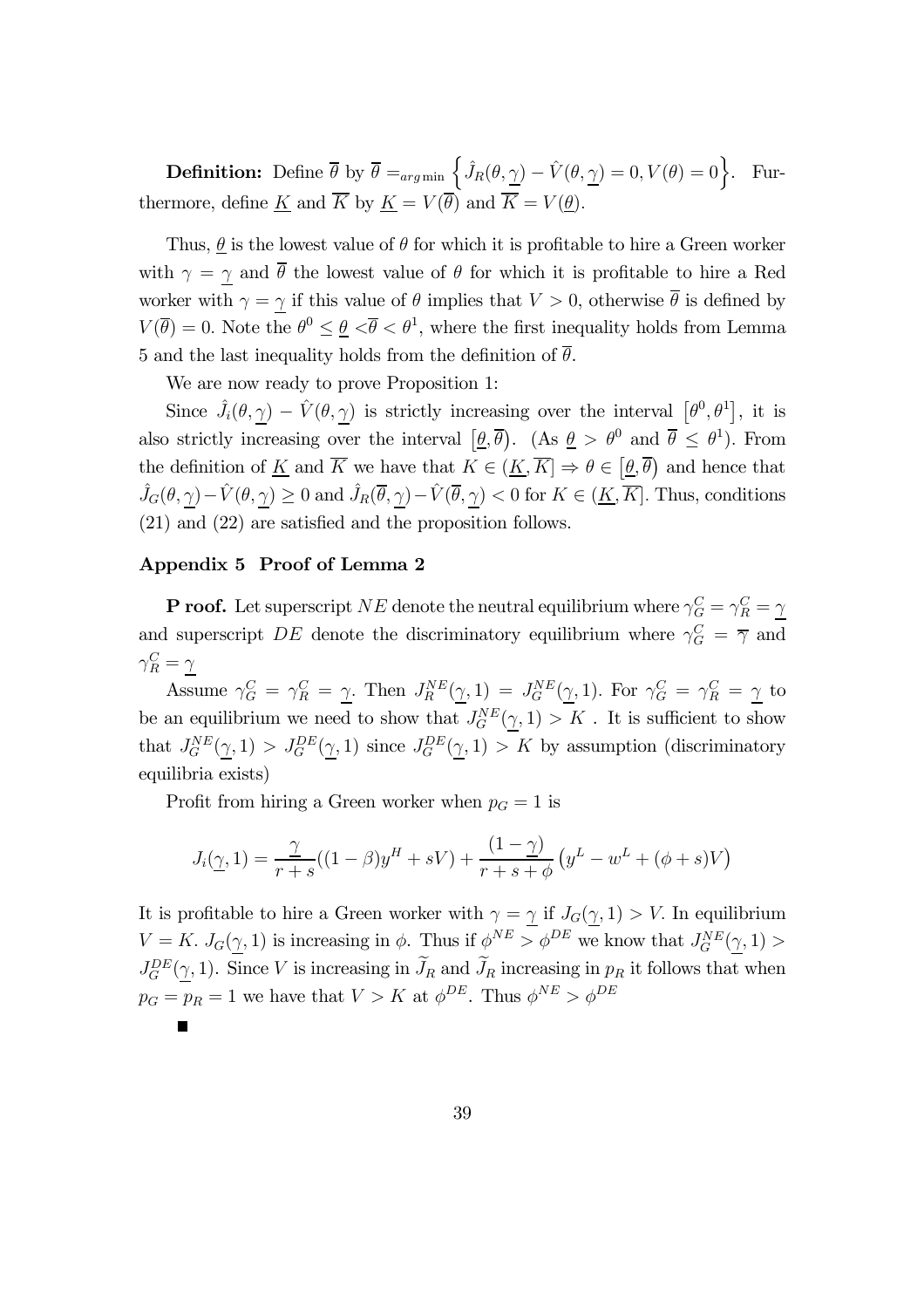#### Appendix 6: Proof of Proposition 2.

From (21) we know that (23) holds for  $m = 1$ , and from (22) that (23) does not hold for  $m = 0$ . As  $J_R(\gamma, p_R)$  is continuous in m, it then suffices to show that  $J_R(\gamma, p_R)$  is decreasingly monotonically in m, as there then must exist a critical value for  $m$  above which a neutral equilibrium will not exist. We see from  $(23)$ that the partial derivative of  $J_R(\gamma, p_R)$  with respect to m is negative, and positive with respect to  $\phi$ . However,  $\phi$  is endogenous and depends on m, so we must explore this link. Yet it turns out that  $\phi$  is decreasing in m, implying that equilibrium  $J_R(\gamma, p_G)$  is decreasing in m.. To see this, note that for a given  $\phi$ , which also implies a given  $\theta$ , a lower m leads to a lower  $J_R(\underline{\gamma}, p_G)$ , implying a lower  $J_R$  and hence also a lower  $V$ . A lower value of a vacancy will reduce entry of firms, thus reducing labour market tightness  $\theta$ , implying that  $\phi$  will also be lower.

#### Appendix 7: Efficient hiring

The outcome of the Nash bargain implies that

$$
W^{0} - U = \beta S^{0} = \beta (J^{0} + W^{0} - V - U).
$$

Hiring will be efficient and take place iff the surplus  $S^0$  is positive. Thus we have,

$$
S_i^0(\gamma) = J_i^0(\gamma) + W_i^0(\gamma) - V - U_i.
$$
 (40)

Denote total payoff from a match  $W_i(\gamma) + J_i(\gamma)$  by  $G_i(\gamma)$ 

$$
G_i(\gamma) = \gamma J_i^H + (1 - \gamma)J_i^L + \gamma W_i^H + (1 - \gamma)W_i^L
$$
  
\n
$$
= \gamma J_i^H + (1 - \gamma)J_i^L + \gamma W_i^H + (1 - \gamma)U_i
$$
  
\n
$$
= \gamma \frac{y^H - w_i^H + sV}{r + s} + (1 - \gamma) \frac{y^L - w^L + (\phi p_i + s)V}{r + s + \phi p_i}
$$
  
\n
$$
+ \gamma \frac{w_i^H}{r + s} + (1 - \gamma)U_i
$$
  
\n
$$
= \gamma \frac{y^H + sV}{r + s} + (1 - \gamma) \frac{y^L + (\phi p_i + s)V}{r + s + \phi p_i} + (1 - \gamma)U_i.
$$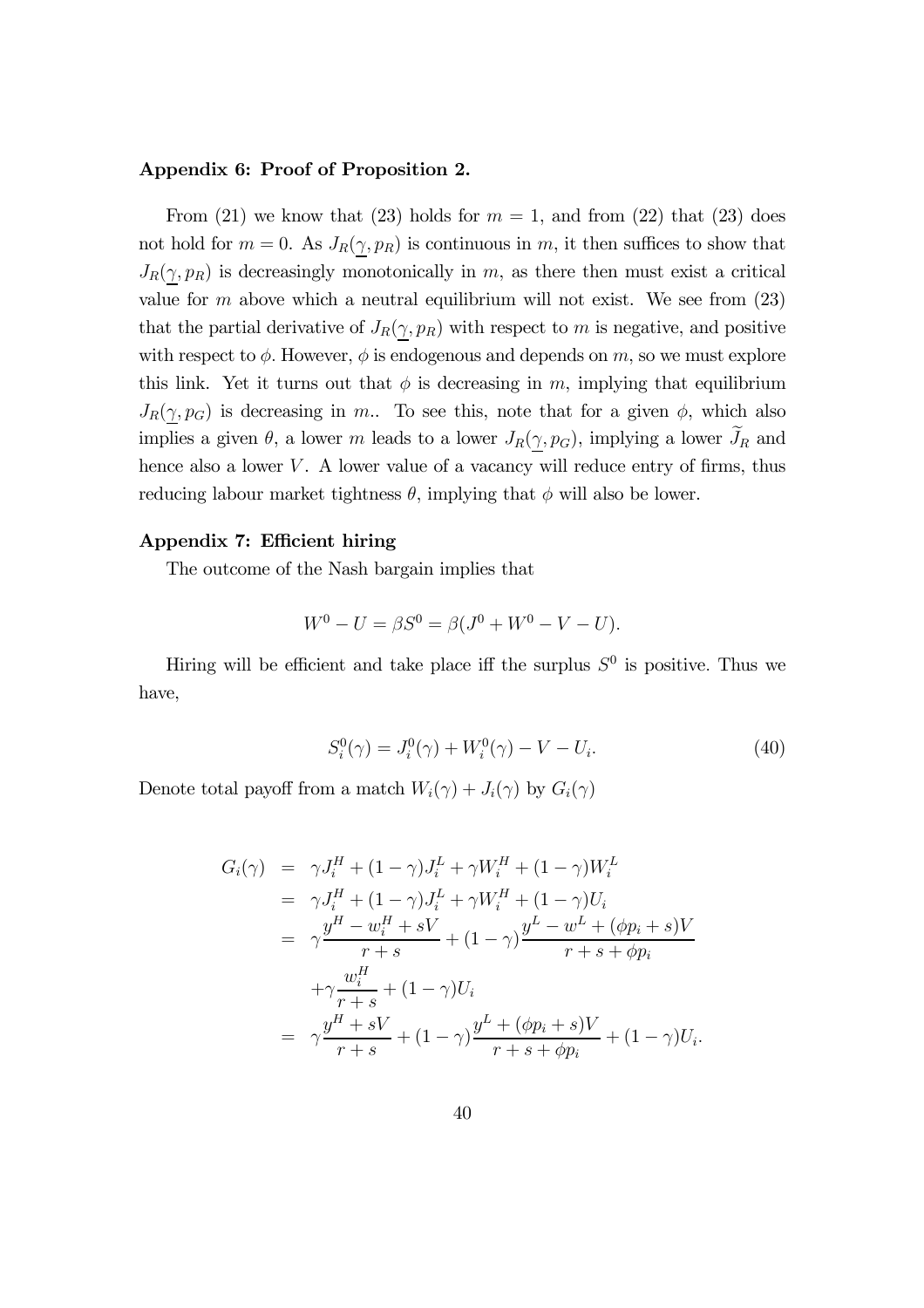Thus, in a discriminatory equilibrium

$$
G_R(\gamma) = \gamma \frac{y^H + sV}{r + s} + (1 - \gamma) \frac{y^L + (\eta \phi + s)V}{r + s + \eta \phi} + (1 - \gamma)U_R, \quad \gamma = \overline{\gamma}, \underline{\gamma} \tag{41}
$$

$$
G_G(\gamma) = \gamma \frac{y^H + sV}{r + s} + (1 - \gamma) \frac{y^L + (\phi + s)V}{r + s + \phi} + (1 - \gamma)U_G, \quad \gamma = \overline{\gamma}, \gamma \tag{42}
$$

Given productivity is  $y^0$  at the first stage, no on-the-job search at stage 1, that a match transits from stage 1 to stage 2 at a rate  $\lambda$ , and that  $G_i(\gamma)$  denotes  $W_i(\gamma) + J_i(\gamma)$  we have

$$
r(J_i^0(\gamma) + W_i^0(\gamma)) = y^0 + s(V - J_i^0(\gamma) - W_i^0(\gamma)) + \lambda(G_i(\gamma) - J_i^0(\gamma) - W_i^0(\gamma)).
$$

Rewriting gives

$$
(r+s+\lambda)(J_i^0(\gamma) + W_i^0(\gamma)) = y^0 + sV + \lambda G_i(\gamma).
$$
 (43)

Inserting (43) into (40) gives

$$
S_i^0(\gamma) = \frac{y^0 + sV + \lambda G_i(\gamma)}{r + s + \lambda} - V - U_i., \gamma = \overline{\gamma}, \gamma, \ i = G, R
$$
 (44)

Expressions for  ${\cal U}_i$ 

$$
(r+s)U_G = z + \phi(\eta(W_G^0(\overline{\gamma}) - U_G) + (1-\eta)(W_G^0(\underline{\gamma}) - U_G))
$$
 (45)

$$
(r+s)U_R = z + \phi \eta (W_R^0(\overline{\gamma}) - U_R)
$$
\n(46)

Surplus-sharing in the wage setting:

$$
W_i^0(\gamma) - U_i = \beta S_i^0(\gamma), \quad \gamma = \overline{\gamma}, \underline{\gamma}, \ i = G, R \tag{47}
$$

$$
J_i^0(\gamma) - V = (1 - \beta)S_i^0(\gamma), \quad \gamma = \overline{\gamma}, \underline{\gamma}, \ i = G, R \tag{48}
$$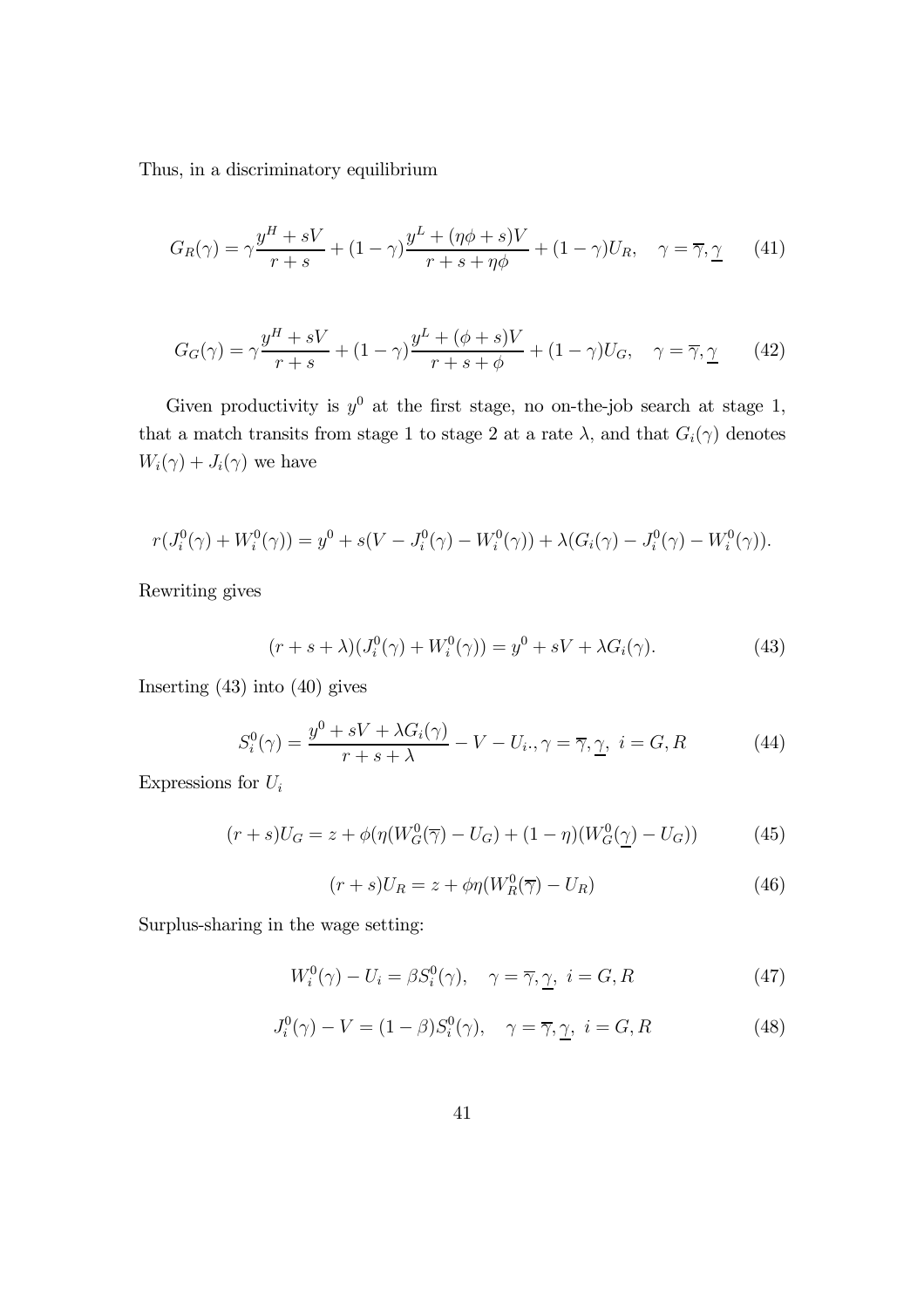Entry of firms:

$$
V = -c + q(1 - \beta)(\alpha_G \eta S_G(\overline{\gamma}) + \alpha_G(1 - \eta)S_G(\underline{\gamma}) + \eta \alpha_R S_R^0(\overline{\gamma}))
$$
(49)

$$
V = K \tag{50}
$$

Equations (41), (42), (44), (45), (46), and (47) give us 14 equations in 14 unknowns,  $U_G, U_R, S_G^0(\overline{\gamma}), S_G^0(\underline{\gamma}), S_R^0(\overline{\gamma}), S_R^0(\underline{\gamma}), W_G^0(\overline{\gamma}), W_G^0(\underline{\gamma}), W_R^0(\overline{\gamma}), W_R^0(\underline{\gamma}), G_G^0(\overline{\gamma}), G_G^0(\underline{\gamma}),$  $G_R^0(\overline{\gamma}), G_R^0(\underline{\gamma})$  as functions of V,  $\theta$ ,  $\alpha_G$  and  $\alpha_R$ . V and  $\theta$  are given by (49) and (50) and  $\alpha_G$  and  $\alpha_R$  by the steady state conditions.

For the solutions to these equations to constitute a discriminatory equilibrium, the following additional conditions must hold:

- 1. Proposed hiring rules optimal:  $S_G^0(\gamma) > 0 > S_R^0(\gamma)$ .
- 2. Optimal for firms not fire workers:

$$
F > \frac{rV - y^L + z}{r + s + \phi\eta}
$$

3. Bargained wage lower than  $w^L = z$ , so that the minimum wage is binding.

$$
\beta y^{L} + (1 - \beta)(r + s)U_i - \beta r V + \beta(r + s)F < z
$$

Condition 3. can be rewritten as

$$
F < \frac{rV - y^L + \frac{z - (1 - \beta)(r + s)U_G}{\beta}}{r + s}
$$

Question to be answered: Can the imposed hiring-rules be equilibrium hiring rules? That is, can we have  $S_G^0(\gamma) > 0 > S_R^0(\gamma)$ .

Consider first the limit case when  $\lambda \to \infty$ , i.e. the first period has zero length. The above is then similar to our set up in section 5 with one important difference: The first stage opens up for the possibility for rejected workers to pay for jobs. Hiring will take place if it is efficient. Note however if we are in a discriminatory equilibrium in the set-up in section 5 hiring will only take place if the worker can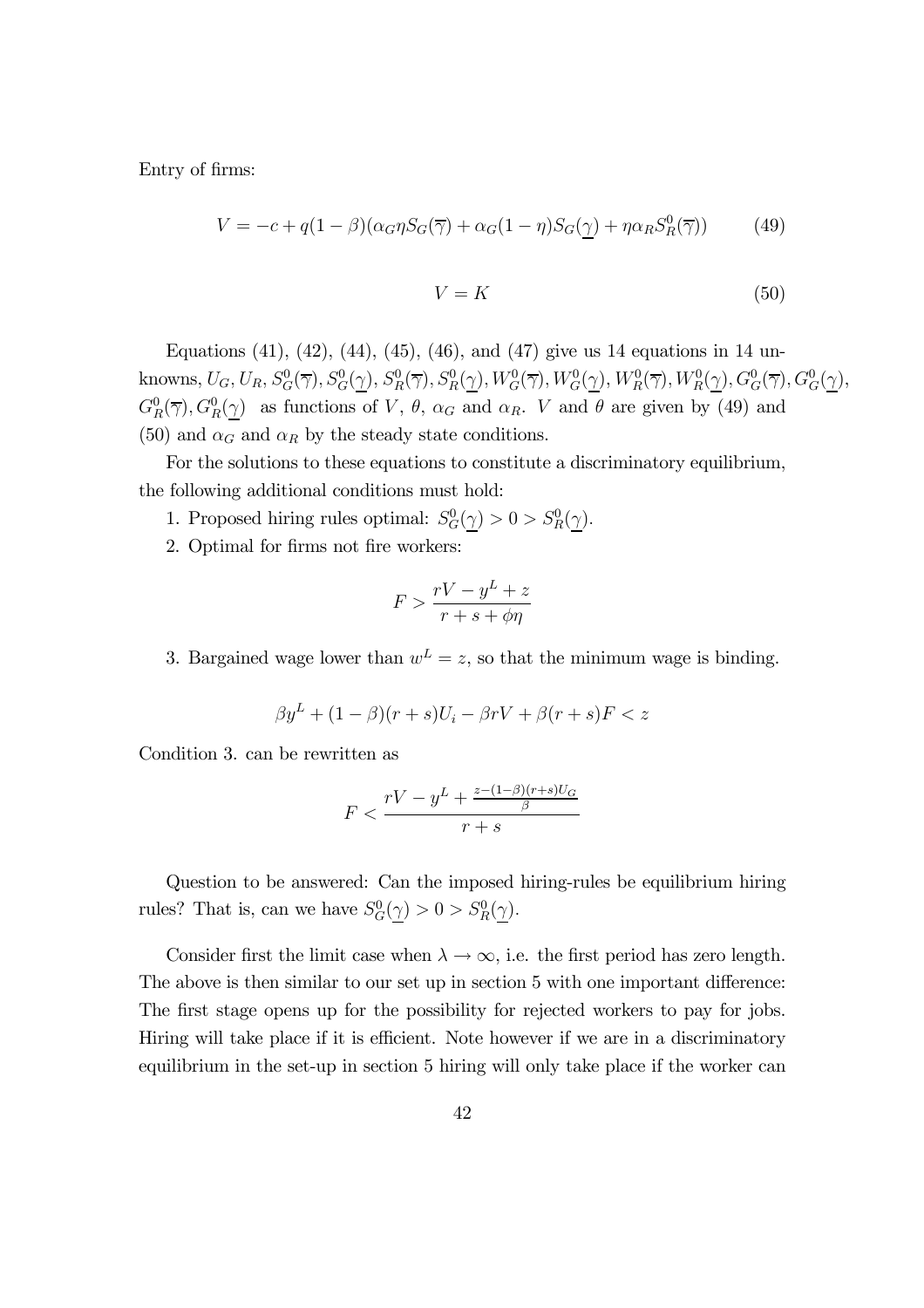be paid a negative wage, if this is not permitted discriminatory equilibria exists by the same argument as in section 5. (First stage wage will be zero)

Now consider the more general case where  $\lambda < \infty$  and there are no restrictions on the first stage wage. In a numerical example we show that also in this case, discriminatory equilibria can exist. To see this, consider

$$
S^{0}(\gamma, p, U(p)) = G^{0}(\gamma, p, U(p)) - V - U(p).
$$

Since  $J^L + W^L$  increases in p for a given  $U(p)$ ,  $S^0$  increases in p for a given  $U(p)$ . Thus, similar to the set up in section 5, whether there will exist discriminatory equilibria or not depends on the magnitude of the increase in the value of the match from an increase in transition to a new job versus the workers increased outside option. The question then is if the direct effect of increased  $p$  on the surplus than the indirect effect via increased  $p$  on  $U$ .

| Value | Parameter           | Value |
|-------|---------------------|-------|
| 0.03  | $\lambda$           | 0.6   |
| 0.012 | $\overline{c}$      | 0.02  |
| 1.0   | K                   | 0.444 |
| 0.55  | $\eta$              | 0.65  |
| 0.732 | $\,F$               | 1     |
| 1     | $\overline{\gamma}$ | 0.7   |
| 0.5   | $\gamma$            | 0.3   |
| 0.9   | $n_G$               | 0.9   |
| 0.9   | $n_R$               | 0.1   |
| 0.3   |                     |       |
|       |                     |       |

Table 1: Parameter values

With these parameter values, we find that a discriminatory equilibrium exists. The values of the key variables are displayed in Table 2. We find that  $S_G^0(\gamma)$  $0 > S_R^0(\gamma)$ , implying that, conditional on a bad signal, it is profitable to hire Green workers but not profitable to hire Red workers. Thus, again the advantage for the employer from Green workers being more attractive on the job market, making them more likely to quit if badly matched, dominates the effect of Red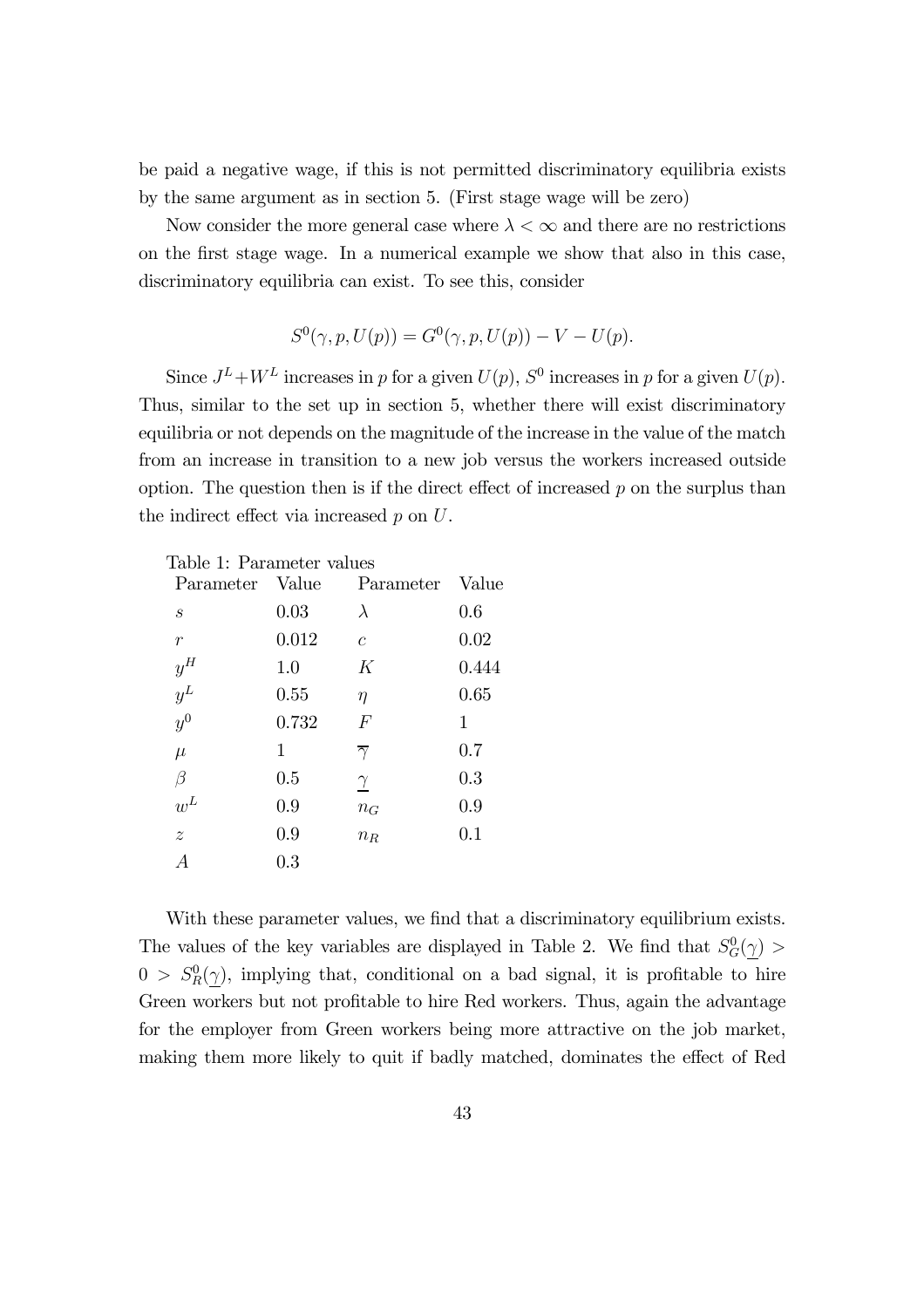workers being paid less. The discriminatory behavior leads to a large difference in unemployment rates, which is 24.6% for Green workers, and 33.4% for Red workers. As Green workers are hired even with a bad signal, a slightly higher share of them are in low productivity matches, the respective shares are 16.2% for Green workers and 12.5% for Red workers.

Table 2: Simulation outcome

| Variable                    | Value     | Variable         | Value |
|-----------------------------|-----------|------------------|-------|
| $\theta$                    | 0.0523    | $u_G$            | 0.246 |
| φ                           | 0.092     | $u_R$            | 0.334 |
| $S_G^0(\underline{\gamma})$ | 0.0004    | $\varepsilon_G$  | 0.162 |
| $S_R^0(\gamma)$             | $-0.0004$ | $\mathcal{E}_R$  | 0.125 |
| $\overline{w_G}$            |           | $\overline{w_B}$ |       |

# References

- Anderson, P. and E. Wadensjö (2004a). "Temporary Employment Agencies: A Route for Immigrants to Enter the Labour Market?" IZA Discussion Paper no 1090, Bonn.
- Anderson, P. and E. Wadensjö (2004a). "Self-employed Immigrants in Denmark and Sweden: A way to Economic Self-Reliance" IZA Discussion Paper no 1130, Bonn.
- Acemoglu, D. and Angrist, J. (2001), "Consequences of Employment Protection? The Case of the Americans with Disabilities Act," Journal of Political Economy, 109, 915-957.
- Addison, J.T. and Teixeira, P. (2003), "The Economics of Employment protection", Journal of Labor Research, 24, 85-129.
- Altonji, J.G and Blank, R.M. (1999), "Race and gender in the labor market", in Orley Ashenfelter and David Card (eds), Handbook of Labor Economics, Volume 3C, New York: North-Holland, pp. 3143-3259.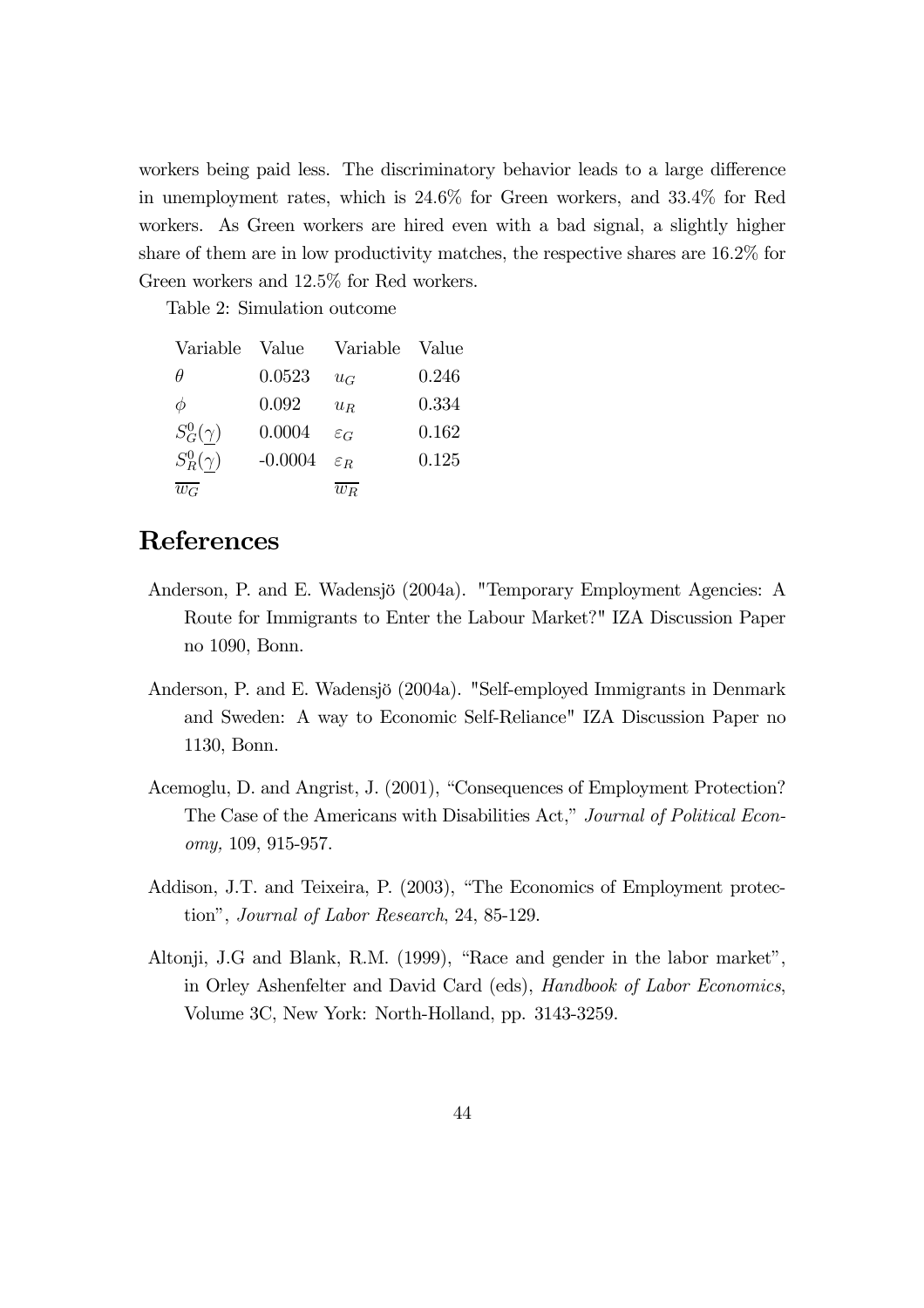- Andersson, P., and Wadensjö, E. (2004), "Temporary Employment Agencies: A Route for Immigrants to Enter the Labour Market?", IZA Discussion Paper No. 1090
- Arrow, K. J. (1973), "The Theory of Discrimination" In Discrimination in Labor Markets, edited by Orley Ashenfelter, pp. 3-33, Princeton, Princeton University Press.
- Athey, Susan, Christopher Avery and Peter Zemsky (2000): "Mentoring and Diversity", American Economic Review, Vol 90, no 4.
- Behaghel L., B. Crépon, and B. Sédillot, (2005) "The Perverse Effects of Partial Employment Protection Reform: Experience Rating and French Older Workers," IZA Discussion Paper No. 1679.
- Becker, G.S. (1971), The Economics of Discrimination, Chicago: University of Chicago Press. (Original edition, 1957).
- Bentolila, S. and Bertola, G. (1990), "Firing Costs and Labour Demand: How Bad is Eurosclerosis?" Review of Economic Studies, 57, 381-402.
- Binmore, K., Rubinstein, A. and Wolinsky, A., (1986) "The Nash Bargaining Solution in Economic Modelling", Rand Journal of Economics, 17(2), Summer, pp. 176-188.
- Binmore, Shaked and Sutton (1989)
- Black, D.A. (1995), "Discrimination in an Equilibrium Search Model", Journal of Labor Economics, 13, 309- 334.
- Bowlus, Audra and Zvi Eckstein (2002), "Discrimination and Skill Differences in an Equilibrium Search Model", International Economic Review, 43, 4, 1309-1345.
- Charles, Kerwin Kofi and Jonathan Guryan (2008). "Prejudice and Wages: An Empirical Assessment of Becker's The Economics of Discrimination," Journal of Political Economy, vol. 116(5), pages 773-809, October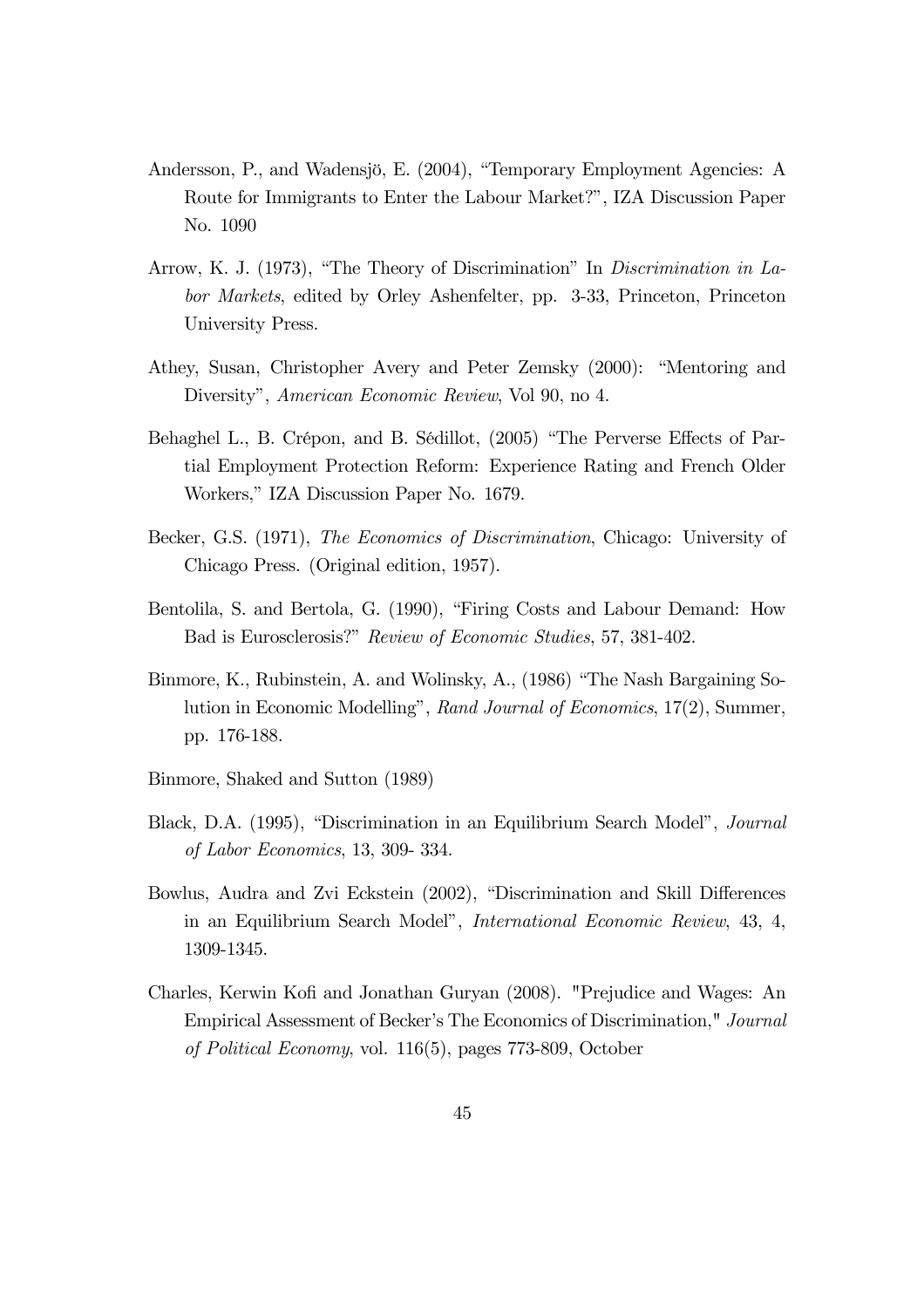- Clark, A. and Postel-Vinay, F. (2005), "Job Security and Job Protection". IZA discussion paper 1489.
- Causa. O. and S. Jean (2007). Integration of Immigrants in OECD Countries: Do Policies Matter?. OECD Economics Department Working Paper 564.
- Coate, S. and Loury G.C, (1993), "Will Affirmative-Action Policies Eliminate Negative Stereotypes?" American Economic Review, 83, 1220-1240.
- Cornell, Bradford and Ivo Welch (1996): "Culture, Information, and Screening Discrimination", *Journal of Political Economy*, vol 104, no 3.
- Darity, W. A. and P.L Mason (1998). "Evidence on Discrimination in Employment: Codes of Colo, Codes of Gender.". Journal of Economic Perspectives, 12, 2, 63-90.
- DeLeire, Thomas (2000). "The Wage and Employment Effects of the Americans with Disability Act", *Journal of Human Resources*, 35, 693-715.
- Diamond, P.A. (1982), "Wage Determination and Efficiency in Search Equilibrium", Review of Economic Studies, 49, 217-227.
- Garibaldi, P. and Violante, G.L. (2005), "The employment Effects of Severance Payments with Wage Rigidities", Economic Journal, 115, 799-832.

Holzer, Harry (2007)

- Hopenhayn, H. and Rogerson, R. (1993), "Job Turnover and Policy Evaluation: A General Equilibrium Analysis", Journal of Political Economy, 101, 915-938.
- Hornstein, A, P. Krusell and G. Violante (2005). The effect of technical change on labor market inequalities. Chapter 20 in Handbook of economic growth by P. Aghion and S N. Durlauf.
- Kahn, Lawrence M. (2007), "The Impact of Employment Protection Mandates on Demographic Temporary Employment Patterns: International Microeconomic Evidence," Economic Journal, 117: F333-F356.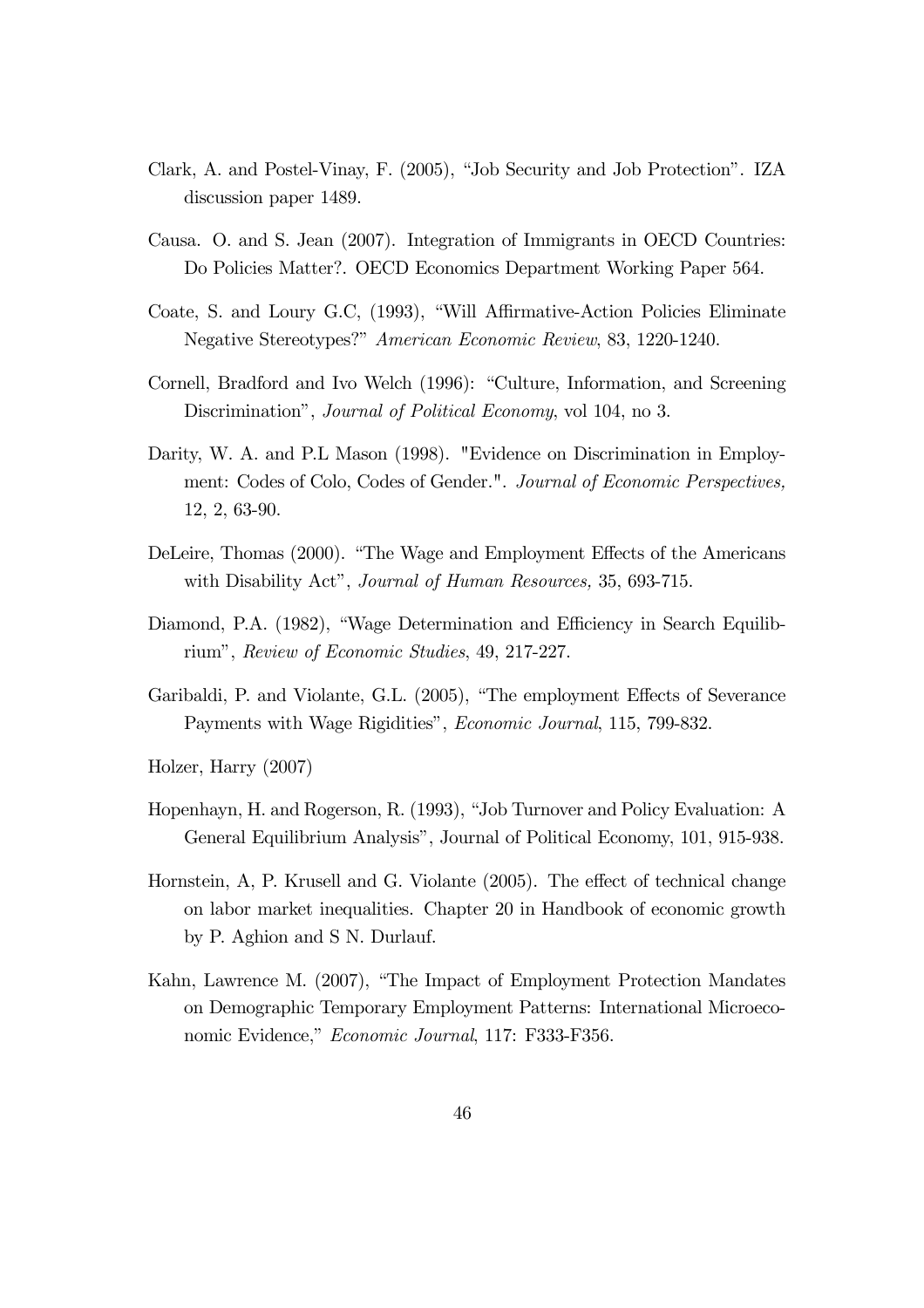- Kugler, A.D. and Saint-Paul, G. (2004), "How Do Firing Costs Affect Worker Flows in a World with Adverse Selection?", Journal of Labor Economics, vol 22, 553-584.
- Lang, K., Manove, M and Dickens, W. (2005), "Racial Discrimination in Labor Markets with Posted Wage Offers", American Economic Review, 95, 1327- 1340.
- Lundberg, SJ and R Startz (1983): "Private Discrimination and Social Intervention in Competetive Labor Markets "American Economic Review, Vol 73, 340-347.
- Mailath, Samuelson, Shaked (2000)
- Masters, A. (2006), "Matching with Interviews", University of Albany, mimeo.
- Millard, S.P and D.T Mortensen (1996) "The unemployment and welfare effects of labour market policy: A comparison of the U.S. and U.K." In Unemployment Policy: How should governments Respond to Unemployment? edited by D.J. Snower and G. de la Dehesa, 545-572. Oxford: Oxford University Press.
- Moro, A. and P. Norman (2003), "Affirmative action in a competitive economy", Journal of public economics, 87, 567-594.
- Mortensen, D.T (1982), "The Matching Process as a Noncooperative Bargaining Game", in The Economics of Information and Uncertainty. Johj J. McCall, ed Chicago: University of Chicago Press, 233-254.
- Mortensen, D.T (1986), "Job Search and Labour Market Analysis", In O.C. Ashenfelter and R. Layard (eds.), *Handbook of Labor Economics* Volume 2, Amsterdam, North-Holland, 849-919.
- Mortensen, D.T and Pissarides, C.A (1994), "Job Creation and Job Destruction in the Theory of Unemployment", Review of Economic Studies, 61, 397-415.
- Mortensen, D.T and Pissarides, C.A (1999) "New Developments in Models of Search in the Labor Market." In Handbook of labor economics, edited by O. Ashenfelter and D. Card, Volume 3B, 2567-2627.